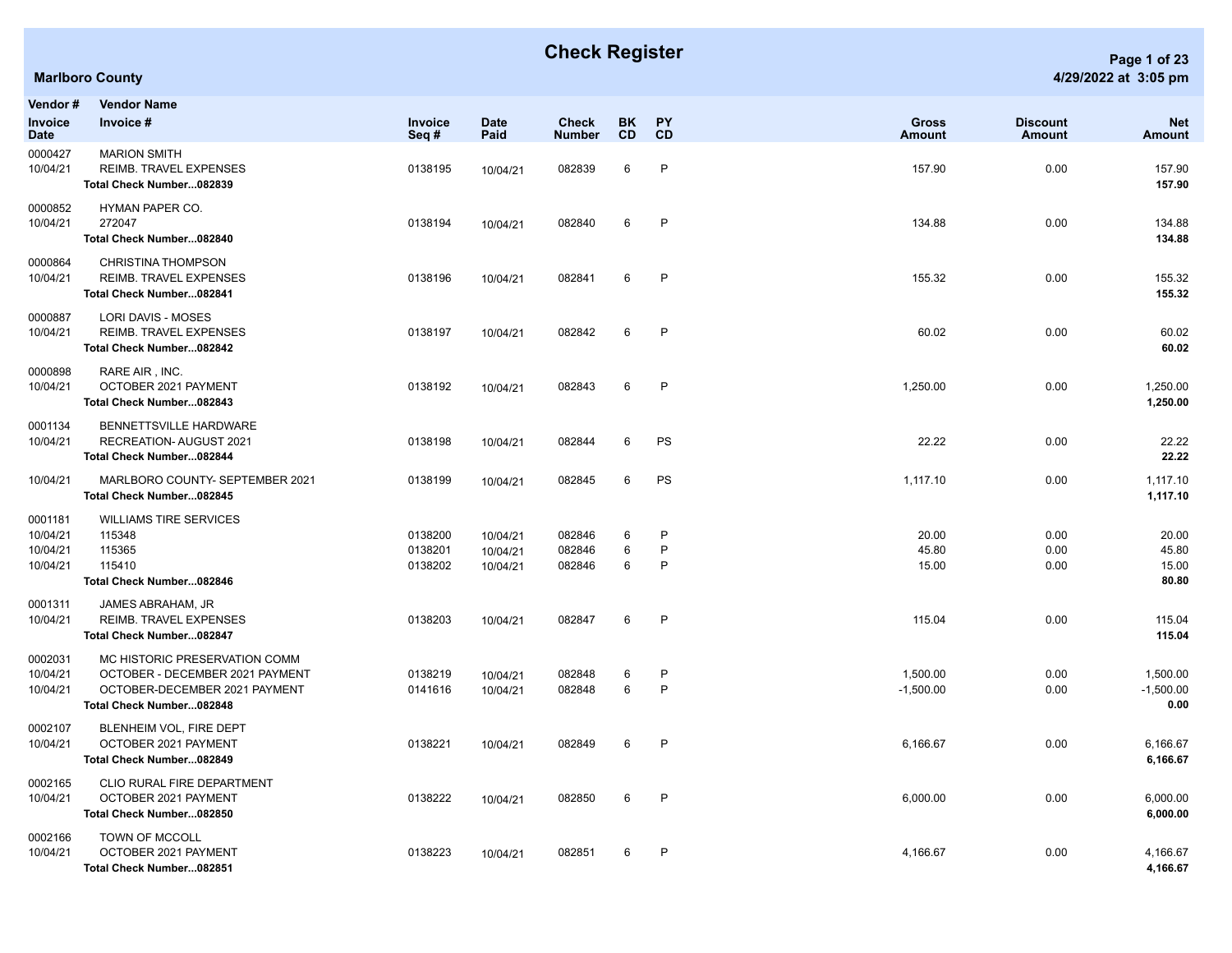|                                 | Marlboro County                                                                    |                    |                      |                               |                  |                        |                        |                                  | <b>Check Register</b>       |
|---------------------------------|------------------------------------------------------------------------------------|--------------------|----------------------|-------------------------------|------------------|------------------------|------------------------|----------------------------------|-----------------------------|
| Vendor #<br>Invoice<br>Date     | <b>Vendor Name</b><br>Invoice #                                                    | Invoice<br>Seq#    | <b>Date</b><br>Paid  | <b>Check</b><br><b>Number</b> | BK.<br><b>CD</b> | <b>PY</b><br><b>CD</b> | Gross<br><b>Amount</b> | <b>Discount</b><br><b>Amount</b> | <b>Net</b><br><b>Amount</b> |
| 0002167<br>10/04/21             | WALLACE RURAL FIRE DEPT<br>OCTOBER 2021 PAYMENT<br>Total Check Number082852        | 0138224            | 10/04/21             | 082852                        | 6                | P                      | 6,000.00               | 0.00                             | 6,000.00<br>6,000.00        |
| 0002168<br>10/04/21             | BRIGHTSVILLE RURAL FIRE DEPT<br>OCTOBER 2021 PAYMENT<br>Total Check Number082853   | 0138225            | 10/04/21             | 082853                        | 6                | P                      | 5,166.67               | 0.00                             | 5,166.67<br>5,166.67        |
| 0002635<br>10/04/21             | MARL. CIVIC CENTER FOUNDATION<br>OCTOBER 2021 PAYMNENT<br>Total Check Number082854 | 0138226            | 10/04/21             | 082854                        | 6                | P                      | 1,250.00               | 0.00                             | 1,250.00<br>1,250.00        |
| 0005647<br>10/04/21             | PHYLLIS HAGAN<br>REIMB. TRAVEL EXPENSES<br>Total Check Number082855                | 0138204            | 10/04/21             | 082855                        | 6                | P                      | 134.15                 | 0.00                             | 134.15<br>134.15            |
| 0016392<br>10/04/21             | MARLBORO COUNTY HUMANE SOCIETY<br>OCTOBER 2021 PAYMENT<br>Total Check Number082856 | 0138227            | 10/04/21             | 082856                        | 6                | P                      | 9,500.00               | 0.00                             | 9,500.00<br>9,500.00        |
| 2800087<br>10/04/21             | <b>BRENDA DIXON</b><br><b>REIMB. TRAVEL EXPENSES</b><br>Total Check Number082857   | 0138205            | 10/04/21             | 082857                        | 6                | P                      | 96.32                  | 0.00                             | 96.32<br>96.32              |
| 2800360<br>10/04/21             | <b>SHARON THOMAS</b><br>REIMB. TRAVEL EXPENSES<br>Total Check Number082858         | 0138206            | 10/04/21             | 082858                        | 6                | P                      | 128.24                 | 0.00                             | 128.24<br>128.24            |
| 2800474<br>10/04/21             | <b>KEITH BREWINGTON</b><br>REIMB. TRAVEL EXPENSES<br>Total Check Number082859      | 0138207            | 10/04/21             | 082859                        | 6                | P                      | 96.32                  | 0.00                             | 96.32<br>96.32              |
| 2800581<br>10/04/21<br>10/04/21 | U.S. PATRIOT, LLC<br>827324<br>829145<br>Total Check Number082860                  | 0138208<br>0138209 | 10/04/21<br>10/04/21 | 082860<br>082860              | 6<br>6           | P<br>$\mathsf{P}$      | 290.15<br>183.38       | 0.00<br>0.00                     | 290.15<br>183.38<br>473.53  |
| 2800746<br>10/04/21             | <b>BENJY ROGERS</b><br><b>REIMB. TRAVEL EXPENSES</b><br>Total Check Number082861   | 0138210            | 10/04/21             | 082861                        | 6                | P                      | 96.32                  | 0.00                             | 96.32<br>96.32              |
| 2800820<br>10/04/21             | COASTAL SANITARY SUPPLY CO, INC<br>315407<br>Total Check Number082862              | 0138211            | 10/04/21             | 082862                        | 6                | P                      | 366.96                 | 0.00                             | 366.96<br>366.96            |
| 2800891<br>10/04/21             | ZOLL MEDICAL CORPORATION<br>3373141<br>Total Check Number082863                    | 0138212            | 10/04/21             | 082863                        | 6                | P                      | 1,293.60               | 0.00                             | 1,293.60<br>1,293.60        |
| 2801274<br>10/04/21             | <b>DOUG NEDEROSTEK</b><br>OCTOBER 2021 PAYMENT<br>Total Check Number082864         | 0138213            | 10/04/21             | 082864                        | 6                | P                      | 3,000.00               | 0.00                             | 3,000.00<br>3,000.00        |
| 2801285<br>10/04/21             | <b>HENRY SCHEIN</b><br>98466927<br>Total Check Number082865                        | 0138214            | 10/04/21             | 082865                        | 6                | P                      | 133.53                 | 0.00                             | 133.53<br>133.53            |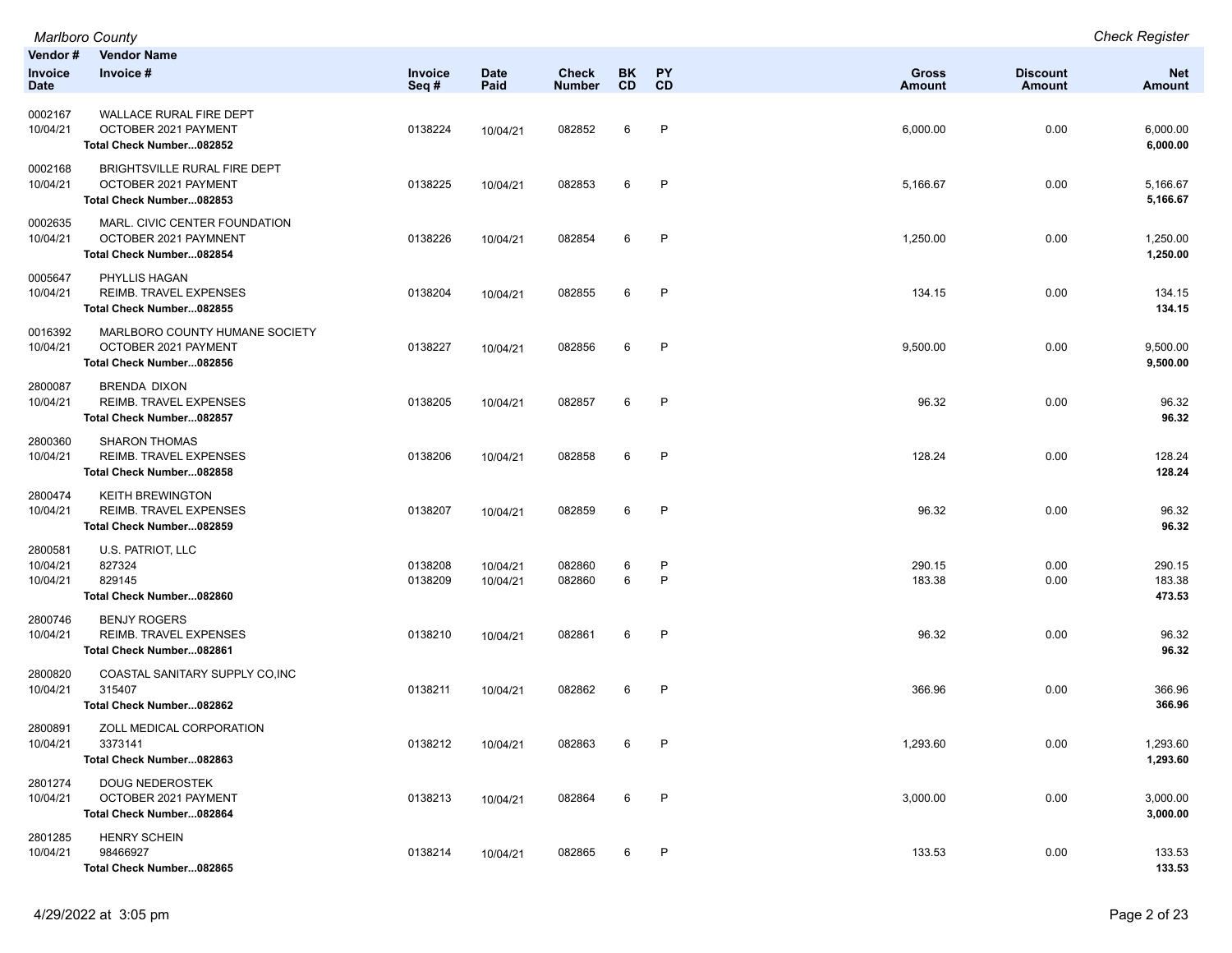|             | <b>Marlboro County</b>         |         |             |               |           |              |               |                 | <b>Check Register</b> |
|-------------|--------------------------------|---------|-------------|---------------|-----------|--------------|---------------|-----------------|-----------------------|
| Vendor#     | <b>Vendor Name</b>             |         |             |               |           |              |               |                 |                       |
| Invoice     | Invoice #                      | Invoice | <b>Date</b> | <b>Check</b>  | <b>BK</b> | <b>PY</b>    | <b>Gross</b>  | <b>Discount</b> | <b>Net</b>            |
| <b>Date</b> |                                | Seq#    | Paid        | <b>Number</b> | <b>CD</b> | <b>CD</b>    | <b>Amount</b> | Amount          | <b>Amount</b>         |
| 2801303     | LINDE GAS & EQUIPMENT INC.     |         |             |               |           |              |               |                 |                       |
| 10/04/21    | 65956856                       | 0138215 | 10/04/21    | 082866        | 6         | $\mathsf{P}$ | 67.68         | 0.00            | 67.68                 |
| 10/04/21    | 66061430                       | 0138216 | 10/04/21    | 082866        | 6         | P            | 90.87         | 0.00            | 90.87                 |
| 10/04/21    | 66107271                       | 0138217 | 10/04/21    | 082866        | 6         | P            | 346.75        | 0.00            | 346.75                |
| 10/04/21    | 66268164                       | 0138218 |             | 082866        | 6         | P            | 137.84        | 0.00            | 137.84                |
|             | Total Check Number082866       |         | 10/04/21    |               |           |              |               |                 | 643.14                |
|             |                                |         |             |               |           |              |               |                 |                       |
| 2801578     | ELECTRICAL EQUIPMENT COMPANY   |         |             |               |           |              |               |                 |                       |
| 10/04/21    | 4282507-00                     | 0138220 | 10/04/21    | 082867        | 6         | $\mathsf{P}$ | 265.74        | 0.00            | 265.74                |
|             | Total Check Number082867       |         |             |               |           |              |               |                 | 265.74                |
| 0000009     | MARLBORO HERALD-ADVOCATE       |         |             |               |           |              |               |                 |                       |
| 10/07/21    | MA98-212445                    | 0138332 | 10/08/21    | 082868        | 6         | $\mathsf{P}$ | 101.50        | 0.00            | 101.50                |
| 10/07/21    | MA98-212526                    | 0138333 | 10/08/21    | 082868        | 6         | $\mathsf{P}$ | 101.50        | 0.00            | 101.50                |
| 10/07/21    | MA98- RECREATION               | 0138334 | 10/08/21    | 082868        | 6         | $\mathsf{P}$ | 422.00        | 0.00            | 422.00                |
|             | Total Check Number082868       |         |             |               |           |              |               |                 | 625.00                |
|             |                                |         |             |               |           |              |               |                 |                       |
| 0000011     | TAYLOR TERMITE & PEST CONTROL  |         |             |               |           |              |               |                 |                       |
| 10/06/21    | 11135                          | 0138229 | 10/08/21    | 082869        | 6         | $\mathsf{P}$ | 75.00         | 0.00            | 75.00                 |
| 10/06/21    | 11174                          | 0138230 | 10/08/21    | 082869        | 6         | $\mathsf{P}$ | 150.00        | 0.00            | 150.00                |
| 10/06/21    | 11134                          | 0138231 | 10/08/21    | 082869        | 6         | $\mathsf{P}$ | 992.00        | 0.00            | 992.00                |
|             | Total Check Number082869       |         |             |               |           |              |               |                 | 1,217.00              |
| 0000036     | <b>TODD'S COMPUTER</b>         |         |             |               |           |              |               |                 |                       |
| 10/06/21    | 11953                          | 0138232 | 10/08/21    | 082870        | 6         | P            | 7,045.50      | 0.00            | 7,045.50              |
| 10/06/21    | 11979                          | 0138233 | 10/08/21    | 082870        | 6         | $\mathsf{P}$ | 2,508.63      | 0.00            | 2,508.63              |
| 10/06/21    | 11869                          | 0138234 | 10/08/21    | 082870        | 6         | $\mathsf{P}$ | 138.78        | 0.00            | 138.78                |
| 10/07/21    | 11895                          | 0138335 | 10/08/21    | 082870        | 6         | $\mathsf{P}$ | 1,223.32      | 0.00            | 1,223.32              |
|             | Total Check Number082870       |         |             |               |           |              |               |                 | 10,916.23             |
| 0000196     | LEE COUNTY LANDFILL            |         |             |               |           |              |               |                 |                       |
| 10/06/21    | 4767-000020674                 | 0138235 | 10/08/21    | 082871        | 6         | $\mathsf{P}$ | 594.33        | 0.00            | 594.33                |
|             | Total Check Number082871       |         |             |               |           |              |               |                 | 594.33                |
|             |                                |         |             |               |           |              |               |                 |                       |
| 0000348     | ANOTHER PRINTER, INC           |         |             |               |           |              |               |                 |                       |
| 10/07/21    | 129183                         | 0138336 | 10/08/21    | 082872        | 6         | $\mathsf{P}$ | 313.44        | 0.00            | 313.44                |
|             | Total Check Number082872       |         |             |               |           |              |               |                 | 313.44                |
| 0000365     | MARLBORO VETERINARY SERVICE    |         |             |               |           |              |               |                 |                       |
| 10/06/21    | CCT. 4534 (12/3/2020)          | 0138236 | 10/08/21    | 082873        | 6         | $\mathsf{P}$ | 1,111.43      | 0.00            | 1,111.43              |
|             | Total Check Number082873       |         |             |               |           |              |               |                 | 1,111.43              |
| 0000425     | COMMUNICATIONS TECHNOLOGY, LLC |         |             |               |           |              |               |                 |                       |
|             | 16953                          |         |             |               |           |              |               |                 |                       |
| 10/06/21    |                                | 0138237 | 10/08/21    | 082874        | 6         | PS           | 3,900.00      | 0.00            | 3,900.00              |
|             | Total Check Number082874       |         |             |               |           |              |               |                 | 3,900.00              |
| 10/06/21    | 16927                          | 0138238 | 10/08/21    | 082875        | 6         | PS           | 8,745.00      | 0.00            | 8,745.00              |
|             | Total Check Number082875       |         |             |               |           |              |               |                 | 8,745.00              |
| 10/06/21    | 16928                          | 0138239 | 10/08/21    | 082876        | 6         | PS           | 2,290.00      | 0.00            | 2,290.00              |
|             | Total Check Number082876       |         |             |               |           |              |               |                 | 2,290.00              |
|             |                                |         |             |               |           |              |               |                 |                       |
| 0000454     | SCOTLAND WHOLESALE INC.        |         |             |               |           |              |               |                 |                       |
| 10/06/21    | 100069                         | 0138240 | 10/08/21    | 082877        | 6         | P            | 85.19         | 0.00            | 85.19                 |
|             | Total Check Number082877       |         |             |               |           |              |               |                 | 85.19                 |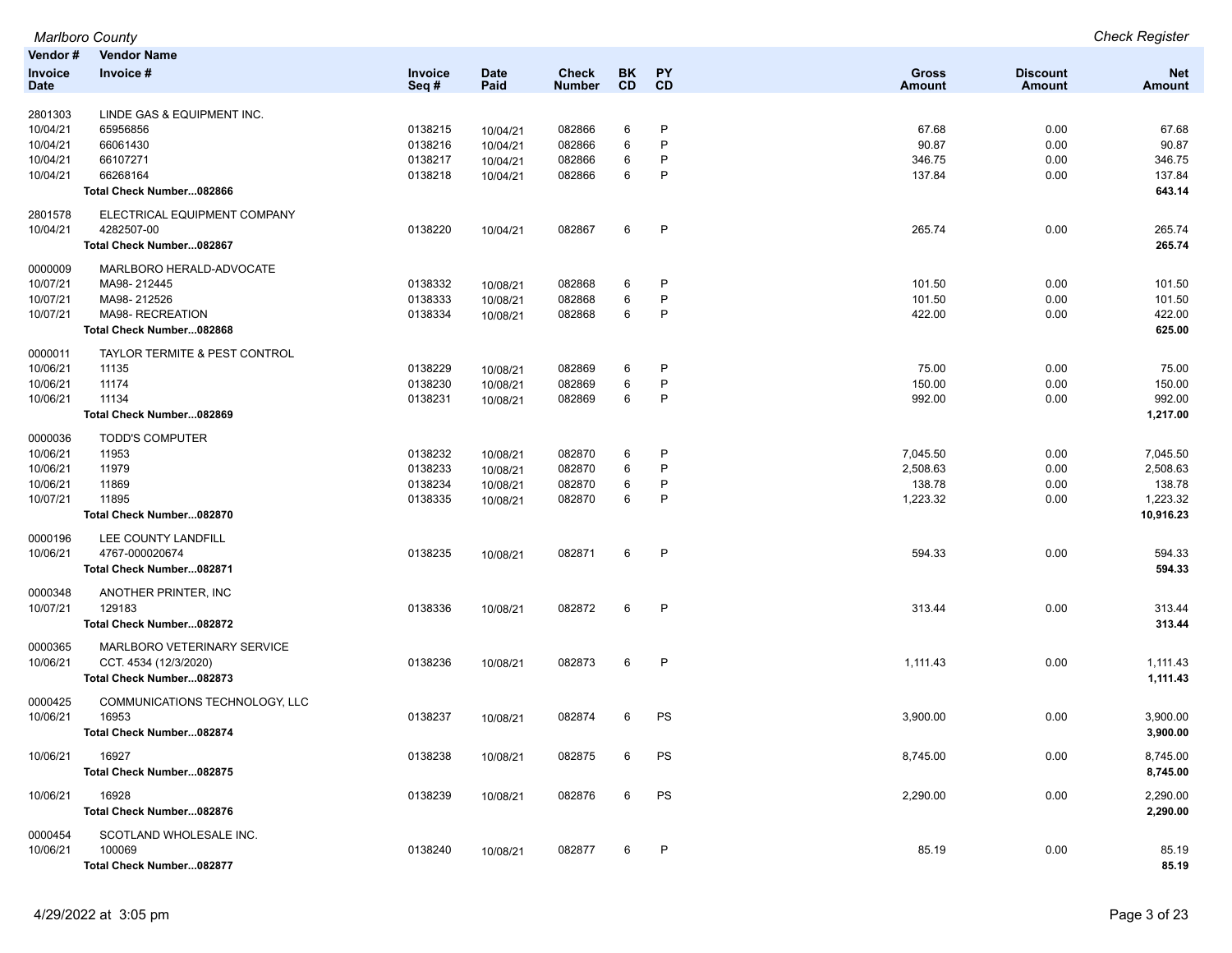|                     | <b>Marlboro County</b>        |         |             |               |           |              |               |                 | <b>Check Register</b> |
|---------------------|-------------------------------|---------|-------------|---------------|-----------|--------------|---------------|-----------------|-----------------------|
| Vendor#             | <b>Vendor Name</b>            |         |             |               |           |              |               |                 |                       |
| <b>Invoice</b>      | Invoice #                     | Invoice | <b>Date</b> | <b>Check</b>  | BK        | <b>PY</b>    | Gross         | <b>Discount</b> | <b>Net</b>            |
| <b>Date</b>         |                               | Seq#    | Paid        | <b>Number</b> | <b>CD</b> | CD           | <b>Amount</b> | <b>Amount</b>   | <b>Amount</b>         |
| 0000621             | LOWE'S COMPANIES, INC         |         |             |               |           |              |               |                 |                       |
| 10/06/21            | 906544                        | 0138241 | 10/08/21    | 082878        | 6         | $\mathsf{P}$ | 915.75        | 0.00            | 915.75                |
| 10/06/21            | 906545                        | 0138242 | 10/08/21    | 082878        | 6         | P            | 62.93         | 0.00            | 62.93                 |
| 10/06/21            | 912593                        | 0138243 | 10/08/21    | 082878        | 6         | P            | 381.28        | 0.00            | 381.28                |
| 10/06/21            | 906710                        | 0138244 | 10/08/21    | 082878        | 6         | P            | 172.12        | 0.00            | 172.12                |
| 10/06/21            | 907301                        | 0138245 | 10/08/21    | 082878        | 6         | P            | 128.74        | 0.00            | 128.74                |
| 10/06/21            | 907302                        | 0138246 | 10/08/21    | 082878        | 6         | P            | 152.18        | 0.00            | 152.18                |
| 10/06/21            | 907601                        | 0138247 | 10/08/21    | 082878        | 6         | $\mathsf{P}$ | 166.76        | 0.00            | 166.76                |
| 10/06/21            | 907602                        | 0138248 | 10/08/21    | 082878        | 6         | P            | 40.15         | 0.00            | 40.15                 |
|                     | Total Check Number082878      |         |             |               |           |              |               |                 | 2,019.91              |
|                     |                               |         |             |               |           |              |               |                 |                       |
| 0000840<br>10/06/21 | FURR FACILITIES, INC<br>15753 | 0138249 |             | 082879        | 6         | P            | 2,052.40      | 0.00            | 2,052.40              |
|                     |                               |         | 10/08/21    |               |           |              |               |                 |                       |
|                     | Total Check Number082879      |         |             |               |           |              |               |                 | 2,052.40              |
| 0000953             | RESERVE ACCOUNT               |         |             |               |           |              |               |                 |                       |
| 10/06/21            | POSTAGE-TREASURER             | 0138250 | 10/08/21    | 082880        | 6         | P            | 10,000.00     | 0.00            | 10,000.00             |
|                     | Total Check Number082880      |         |             |               |           |              |               |                 | 10,000.00             |
| 0000957             | SHARP ELECTRONICS CORPORATION |         |             |               |           |              |               |                 |                       |
| 10/06/21            | 9003461720                    | 0138251 | 10/08/21    | 082881        | 6         | $\mathsf{P}$ | 0.01          | 0.00            | 0.01                  |
|                     | Total Check Number082881      |         |             |               |           |              |               |                 | 0.01                  |
| 0000971             | <b>DAIKIN APPLIED</b>         |         |             |               |           |              |               |                 |                       |
| 10/06/21            | 3313169                       | 0138252 | 10/08/21    | 082882        | 6         | P            | 1,480.01      | 0.00            | 1,480.01              |
|                     | Total Check Number082882      |         |             |               |           |              |               |                 | 1,480.01              |
| 0001005             | PRESTON MOORE OIL CO., INC.   |         |             |               |           |              |               |                 |                       |
| 10/06/21            | 96413                         | 0138253 | 10/08/21    | 082883        | 6         | P            | 0.01          | 0.00            | 0.01                  |
| 10/06/21            | 96011                         | 0138254 | 10/08/21    | 082883        | 6         | P            | 1,964.32      | 0.00            | 1,964.32              |
| 10/06/21            | 96210                         | 0138255 | 10/08/21    | 082883        | 6         | $\mathsf{P}$ | 2,289.71      | 0.00            | 2,289.71              |
|                     | Total Check Number082883      |         |             |               |           |              |               |                 | 4,254.04              |
| 0001008             | HERALD OFFICE SUPPLY INC      |         |             |               |           |              |               |                 |                       |
| 10/06/21            | 940547-0                      | 0138256 | 10/08/21    | 082884        | 6         | $\mathsf{P}$ | 14.46         | 0.00            | 14.46                 |
| 10/06/21            | 940220-0                      | 0138257 | 10/08/21    | 082884        | 6         | P            | 69.12         | 0.00            | 69.12                 |
| 10/06/21            | M126298                       | 0138258 | 10/08/21    | 082884        | 6         | P            | 22.65         | 0.00            | 22.65                 |
| 10/06/21            | M125682                       | 0138259 | 10/08/21    | 082884        | 6         | P            | 41.04         | 0.00            | 41.04                 |
| 10/06/21            | M125313                       | 0138260 | 10/08/21    | 082884        | 6         | P            | 293.60        | 0.00            | 293.60                |
| 10/06/21            | M126011                       | 0138261 | 10/08/21    | 082884        | 6         | P            | 681.66        | 0.00            | 681.66                |
|                     | Total Check Number082884      |         |             |               |           |              |               |                 | 1,122.53              |
| 0001114             | <b>HAMILTONS</b>              |         |             |               |           |              |               |                 |                       |
| 10/06/21            | 127547                        | 0138262 | 10/08/21    | 082885        | 6         | P            | 42.06         | 0.00            | 42.06                 |
| 10/06/21            | 127506                        | 0138263 | 10/08/21    | 082885        | 6         | P            | 34.94         | 0.00            | 34.94                 |
| 10/06/21            | 127408                        | 0138264 | 10/08/21    | 082885        | 6         | P            | 70.19         | 0.00            | 70.19                 |
| 10/06/21            | 127508                        | 0138265 | 10/08/21    | 082885        | 6         | P            | 97.50         | 0.00            | 97.50                 |
| 10/06/21            | 127497                        | 0138266 | 10/08/21    | 082885        | 6         | P            | 502.45        | 0.00            | 502.45                |
| 10/06/21            | 127510                        | 0138267 | 10/08/21    | 082885        | 6         | P            | 672.30        | 0.00            | 672.30                |
| 10/07/21            | 127556                        | 0138337 | 10/08/21    | 082885        | 6         | P            | 894.79        | 0.00            | 894.79                |
|                     | Total Check Number082885      |         |             |               |           |              |               |                 | 2,314.23              |
| 0001149             | PEPSI COLA                    |         |             |               |           |              |               |                 |                       |
| 10/06/21            | 10060672                      | 0138268 | 10/08/21    | 082886        | 6         | P            | 103.00        | 0.00            | 103.00                |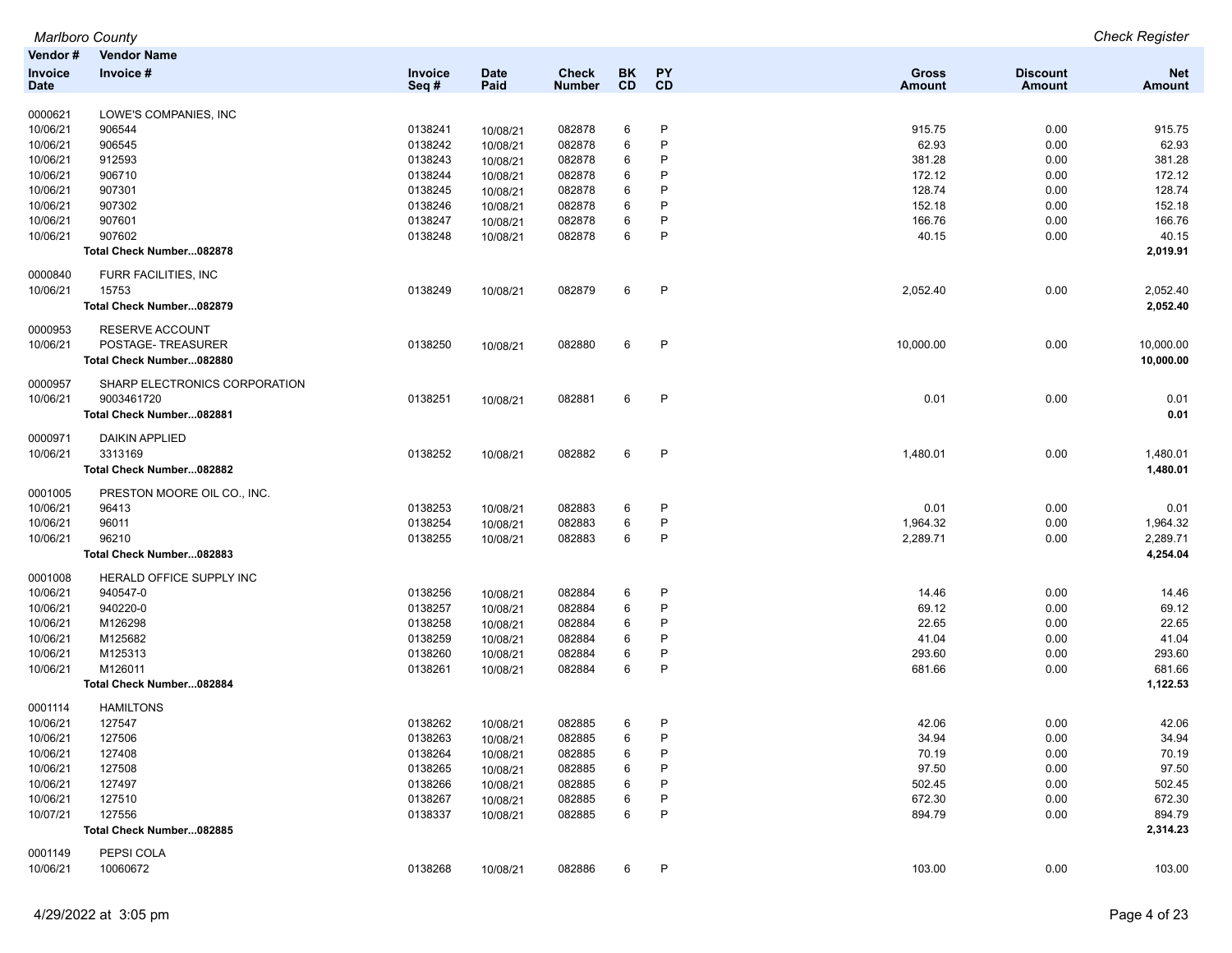| Vendor #                      | <b>Vendor Name</b>                                                              |                    |                     |                        |                 |              |                        |                           |                             |
|-------------------------------|---------------------------------------------------------------------------------|--------------------|---------------------|------------------------|-----------------|--------------|------------------------|---------------------------|-----------------------------|
| <b>Invoice</b><br><b>Date</b> | Invoice #                                                                       | Invoice<br>Seq#    | <b>Date</b><br>Paid | Check<br><b>Number</b> | BK<br><b>CD</b> | PΥ<br>CD     | <b>Gross</b><br>Amount | <b>Discount</b><br>Amount | <b>Net</b><br><b>Amount</b> |
|                               | Total Check Number082886                                                        |                    |                     |                        |                 |              |                        |                           | 103.00                      |
| 0001181                       | <b>WILLIAMS TIRE SERVICES</b>                                                   |                    |                     |                        |                 |              |                        |                           |                             |
| 10/06/21                      | 115460                                                                          | 0138269            | 10/08/21            | 082887                 | 6               | $\mathsf{P}$ | 588.00                 | 0.00                      | 588.00                      |
|                               | Total Check Number082887                                                        |                    |                     |                        |                 |              |                        |                           | 588.00                      |
| 0001274                       | J & J WHOLESALE                                                                 |                    |                     |                        |                 |              |                        |                           |                             |
| 10/08/21                      | 17734                                                                           | 0138338            | 10/08/21            | 082888                 | 6               | P            | 285.00                 | 0.00                      | 285.00                      |
|                               | Total Check Number082888                                                        |                    |                     |                        |                 |              |                        |                           | 285.00                      |
| 0002001                       | <b>FEDERAL EXPRESS</b>                                                          |                    |                     |                        |                 |              |                        |                           |                             |
| 10/06/21                      | 7-514-65428                                                                     | 0138270            | 10/08/21            | 082889                 | 6               | P            | 110.46                 | 0.00                      | 110.46                      |
|                               | Total Check Number082889                                                        |                    |                     |                        |                 |              |                        |                           | 110.46                      |
| 0002015                       | <b>WALLACE WATER COMPANY</b>                                                    |                    |                     |                        |                 |              |                        |                           |                             |
| 10/06/21                      | 1172070- SEPTEMBER 2021                                                         | 0138271            | 10/08/21            | 082890                 | 6               | P            | 37.95                  | 0.00                      | 37.95                       |
| 10/06/21                      | 1063062- SEPTEMBER 2021                                                         | 0138272            | 10/08/21            | 082890                 | 6               | P            | 37.95                  | 0.00                      | 37.95                       |
| 10/06/21                      | 1111020- SEPTEMBER 2021                                                         | 0138273            | 10/08/21            | 082890                 | 6               | P<br>P       | 37.95                  | 0.00                      | 37.95                       |
| 10/06/21                      | 1181010- SEPTEMBER 2021                                                         | 0138274            | 10/08/21            | 082890                 | 6<br>6          | P            | 37.95                  | 0.00                      | 37.95                       |
| 10/06/21                      | 6000890- SEPTEMBER 2021                                                         | 0138275            | 10/08/21            | 082890                 |                 |              | 37.95                  | 0.00                      | 37.95                       |
|                               | Total Check Number082890                                                        |                    |                     |                        |                 |              |                        |                           | 189.75                      |
| 0002209                       | SOUTHERN ENVIRONMENTAL                                                          |                    |                     |                        |                 |              |                        |                           |                             |
| 10/08/21                      | 24852                                                                           | 0138339            | 10/08/21            | 082891                 | 6               | P            | 1,456.00               | 0.00                      | 1,456.00                    |
|                               | Total Check Number082891                                                        |                    |                     |                        |                 |              |                        |                           | 1,456.00                    |
| 0002700                       | <b>BENNETTSVILLE ELECTRIC &amp; WATER</b>                                       |                    |                     |                        |                 |              |                        |                           |                             |
| 10/06/21                      | DETENTION- SEPTEMBER 2021                                                       | 0138276            | 10/08/21            | 082892                 | 6               | P            | 4,528.26               | 0.00                      | 4,528.26                    |
| 10/06/21                      | ECON. DEVELOPMENT- SEPTEMBER 2021                                               | 0138277            | 10/08/21            | 082892                 | 6               | P            | 725.32                 | 0.00                      | 725.32                      |
| 10/06/21                      | LIBRARY- SEPTEMBER 2021                                                         | 0138278            | 10/08/21            | 082892                 | 6               | P            | 2,653.99               | 0.00                      | 2,653.99                    |
| 10/06/21                      | MUSEUM- SEPTEMBER 2021                                                          | 0138279            | 10/08/21            | 082892                 | 6               | P            | 808.99                 | 0.00                      | 808.99                      |
| 10/06/21                      | P. BLDGS- SEPTEMBER 2021                                                        | 0138280            | 10/08/21            | 082892                 | 6               | P            | 14,392.39              | 0.00                      | 14,392.39                   |
| 10/06/21                      | P. WORKS- SEPTEMBER 2021                                                        | 0138281            | 10/08/21            | 082892                 | 6               | P            | 311.10                 | 0.00                      | 311.10                      |
| 10/06/21                      | RECREATION- SEPTEMBER 2021                                                      | 0138282            | 10/08/21            | 082892                 | 6               | P<br>P       | 350.23                 | 0.00                      | 350.23                      |
| 10/06/21<br>10/06/21          | SHERIFF/MAGISTRATE- SEPTEMBER 2021<br><b>VOTER REGISTRATION- SEPTEMBER 2021</b> | 0138283<br>0138284 | 10/08/21            | 082892<br>082892       | 6<br>6          | P            | 1,310.20<br>298.79     | 0.00<br>0.00              | 1,310.20<br>298.79          |
|                               | Total Check Number082892                                                        |                    | 10/08/21            |                        |                 |              |                        |                           | 25,379.27                   |
| 0003954                       | CAUSEY HOMECENTER, INC.                                                         |                    |                     |                        |                 |              |                        |                           |                             |
| 10/06/21                      | MARLBORO COUNTY- SEPTEMBER 2021                                                 | 0138285            | 10/08/21            | 082893                 | 6               | P            | 402.64                 | 0.00                      | 402.64                      |
|                               | Total Check Number082893                                                        |                    |                     |                        |                 |              |                        |                           | 402.64                      |
| 0005002                       | <b>MOTOROLA</b>                                                                 |                    |                     |                        |                 |              |                        |                           |                             |
| 10/06/21                      | 28309520210902                                                                  | 0138286            | 10/08/21            | 082894                 | 6               | PS           | 1,050.13               | 0.00                      | 1,050.13                    |
|                               | Total Check Number082894                                                        |                    |                     |                        |                 |              |                        |                           | 1,050.13                    |
|                               |                                                                                 |                    |                     |                        |                 |              |                        |                           |                             |
| 10/06/21                      | 28309620210902                                                                  | 0138287            | 10/08/21            | 082895                 | 6               | PS           | 98.19                  | 0.00                      | 98.19                       |
|                               | Total Check Number082895                                                        |                    |                     |                        |                 |              |                        |                           | 98.19                       |
| 10/06/21                      | 28309720210902                                                                  | 0138288            | 10/08/21            | 082896                 | 6               | PS           | 229.16                 | 0.00                      | 229.16                      |
|                               | Total Check Number082896                                                        |                    |                     |                        |                 |              |                        |                           | 229.16                      |
| 0005983                       | MARLBORO WATER COMPANY                                                          |                    |                     |                        |                 |              |                        |                           |                             |
| 10/06/21                      | ACCT. 1165- SEPTEMBER 2021                                                      | 0138289            | 10/08/21            | 082897                 | 6               | P            | 21.50                  | 0.00                      | 21.50                       |
| 10/06/21                      | ACCT. 816- SEPTEMBER 2021                                                       | 0138290            | 10/08/21            | 082897                 | 6               | P            | 23.17                  | 0.00                      | 23.17                       |
| 10/06/21                      | ACCT. 587- SEPTEMBER 2021                                                       | 0138291            | 10/08/21            | 082897                 | 6               | P            | 21.50                  | 0.00                      | 21.50                       |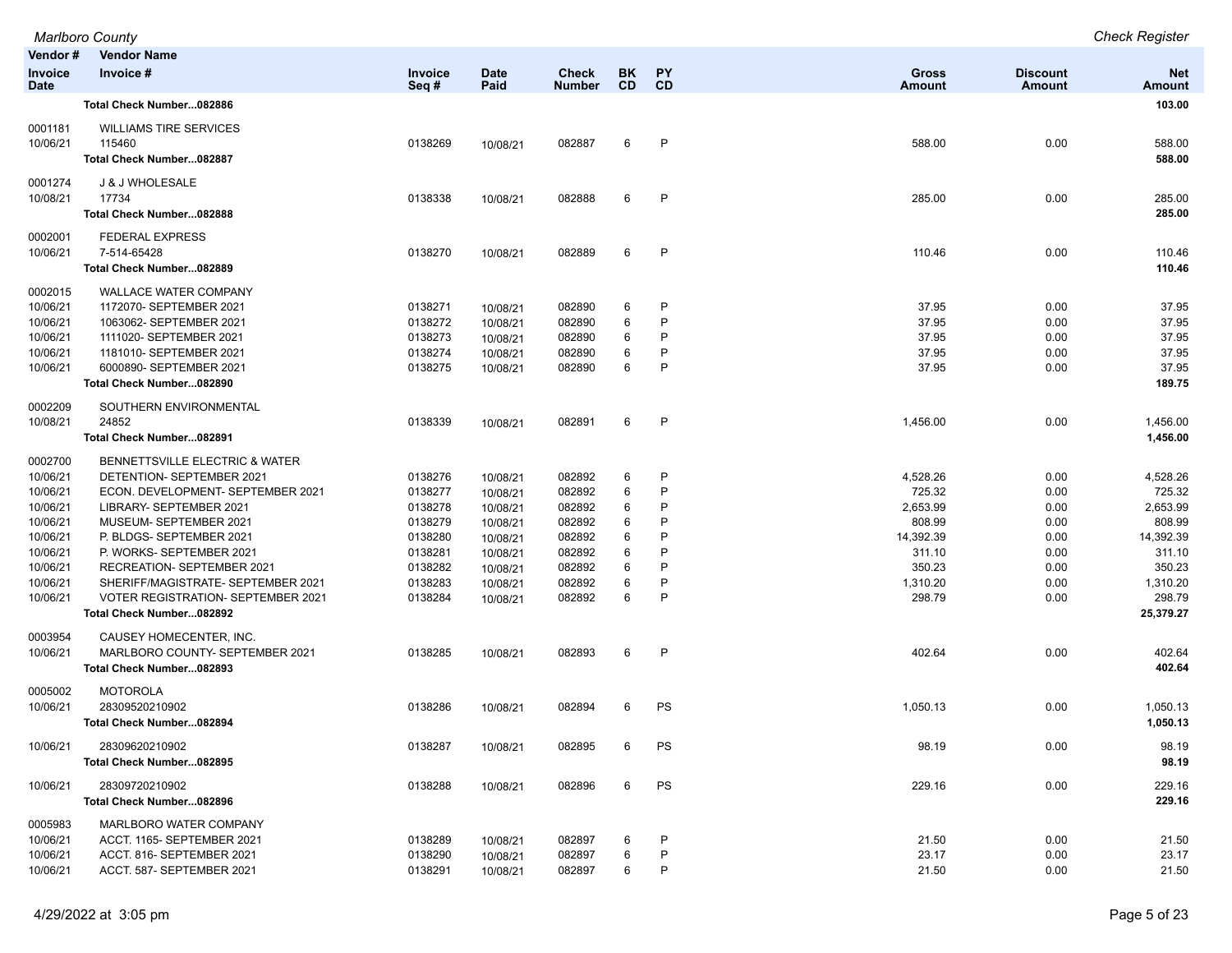| Vendor #<br>Invoice                                     | <b>Vendor Name</b><br>Invoice #                                                                       | Invoice                                  | <b>Date</b>                                  | Check                                | BK               | PY               | <b>Gross</b>                      | <b>Discount</b>              | <b>Net</b>                                  |
|---------------------------------------------------------|-------------------------------------------------------------------------------------------------------|------------------------------------------|----------------------------------------------|--------------------------------------|------------------|------------------|-----------------------------------|------------------------------|---------------------------------------------|
| Date                                                    |                                                                                                       | Seq#                                     | Paid                                         | <b>Number</b>                        | CD               | CD               | <b>Amount</b>                     | <b>Amount</b>                | <b>Amount</b>                               |
| 10/06/21                                                | ACCT. 1401- SEPTEMBER 2021<br>Total Check Number082897                                                | 0138292                                  | 10/08/21                                     | 082897                               | 6                | P                | 21.50                             | 0.00                         | 21.50<br>87.67                              |
| 0006970<br>10/06/21                                     | 4TH CIRCUIT PUBLIC DEFENDER<br>2ND QTR CONTRIBUTIONS- FY 21-22<br>Total Check Number082898            | 0138293                                  | 10/08/21                                     | 082898                               | 6                | P                | 13,072.50                         | 0.00                         | 13,072.50<br>13,072.50                      |
| 0007576<br>10/06/21<br>10/06/21<br>10/06/21<br>10/06/21 | <b>MCRAE'S SERVICE CENTER</b><br>0015138<br>0015137<br>0015024<br>0015007<br>Total Check Number082899 | 0138294<br>0138295<br>0138296<br>0138297 | 10/08/21<br>10/08/21<br>10/08/21<br>10/08/21 | 082899<br>082899<br>082899<br>082899 | 6<br>6<br>6<br>6 | P<br>P<br>P<br>P | 135.00<br>90.00<br>45.00<br>50.00 | 0.00<br>0.00<br>0.00<br>0.00 | 135.00<br>90.00<br>45.00<br>50.00<br>320.00 |
| 0007946<br>10/06/21                                     | <b>INNOVATION CREDIT SOLUTIONS</b><br>202110215<br>Total Check Number082900                           | 0138298                                  | 10/08/21                                     | 082900                               | 6                | $\mathsf{P}$     | 132.75                            | 0.00                         | 132.75<br>132.75                            |
| 0008878<br>10/06/21                                     | AT&T<br>124870729- SEPTEMBER 2021<br>Total Check Number082901                                         | 0138302                                  | 10/08/21                                     | 082901                               | 6                | PS               | 64.20                             | 0.00                         | 64.20<br>64.20                              |
| 10/06/21                                                | 298446031- SEPTEMBER 2021<br>Total Check Number082902                                                 | 0138303                                  | 10/08/21                                     | 082902                               | 6                | <b>PS</b>        | 53.50                             | 0.00                         | 53.50<br>53.50                              |
| 10/08/21                                                | 148528409- SEPTEMBER 2021<br>Total Check Number082903                                                 | 0138340                                  | 10/08/21                                     | 082903                               | 6                | PS               | 88.55                             | 0.00                         | 88.55<br>88.55                              |
| 0010000<br>10/08/21                                     | DEPT. HEALTH & HUMAN SERVICES<br>1ST QTR.- FY 21-22<br>Total Check Number082904                       | 0138341                                  | 10/08/21                                     | 082904                               | 6                | <b>PS</b>        | 6,739.00                          | 0.00                         | 6,739.00<br>6,739.00                        |
| 10/08/21                                                | 2ND QTR.- FY 21-22<br>Total Check Number082905                                                        | 0138342                                  | 10/08/21                                     | 082905                               | 6                | PS               | 6,739.00                          | 0.00                         | 6,739.00<br>6,739.00                        |
| 2800117<br>10/06/21                                     | <b>SCATT</b><br>REGISTRATION- DELORICE BARRINGTON<br>Total Check Number082906                         | 0138304                                  | 10/08/21                                     | 082906                               | 6                | <b>PS</b>        | 225.00                            | 0.00                         | 225.00<br>225.00                            |
| 10/06/21                                                | <b>REGISTRATION- SHARON SANDERS</b><br>Total Check Number082907                                       | 0138305                                  | 10/08/21                                     | 082907                               | 6                | PS               | 225.00                            | 0.00                         | 225.00<br>225.00                            |
| 2800281<br>10/06/21<br>10/06/21                         | <b>INGRAM LIBRARY SERVICE</b><br>55038099<br>55038098<br>Total Check Number082908                     | 0138306<br>0138307                       | 10/08/21<br>10/08/21                         | 082908<br>082908                     | 6<br>6           | P<br>P           | 25.39<br>32.05                    | 0.00<br>0.00                 | 25.39<br>32.05<br>57.44                     |
| 2800423<br>10/06/21                                     | <b>FRS</b><br>1446523<br>Total Check Number082909                                                     | 0138308                                  | 10/08/21                                     | 082909                               | 6                | P                | 175.79                            | 0.00                         | 175.79<br>175.79                            |
| 2800713<br>10/08/21<br>10/08/21                         | <b>BSN SPORTS</b><br>913500493<br>912663418<br>Total Check Number082910                               | 0138343<br>0138344                       | 10/08/21<br>10/08/21                         | 082910<br>082910                     | 6<br>6           | P<br>P           | 378.00<br>652.75                  | 0.00<br>0.00                 | 378.00<br>652.75<br>1,030.75                |

2800746 BENJY ROGERS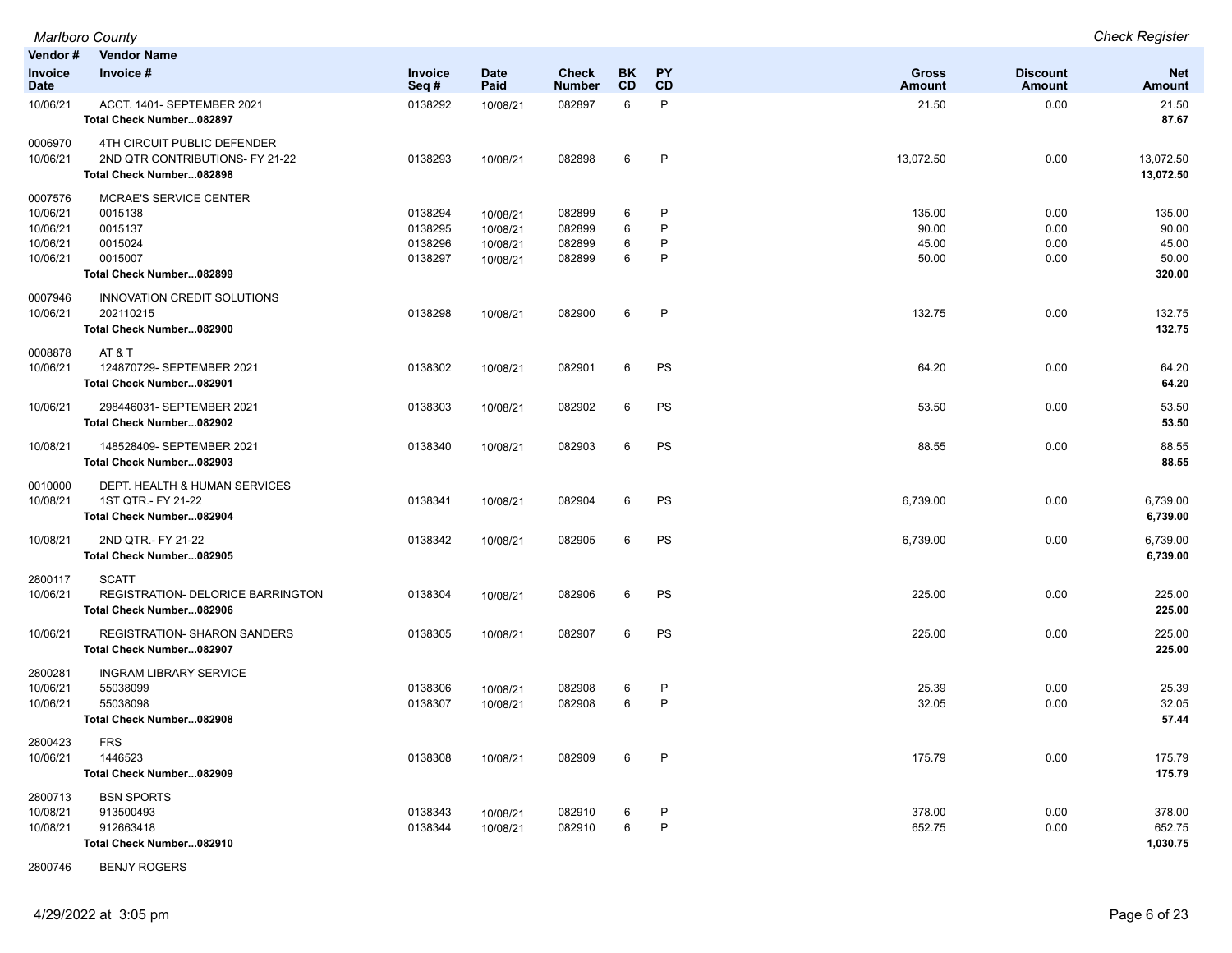|                               | <b>Marlboro County</b>                                                                  |                 |                     |                               |                 |                 |                               |                           | <b>Check Register</b>       |
|-------------------------------|-----------------------------------------------------------------------------------------|-----------------|---------------------|-------------------------------|-----------------|-----------------|-------------------------------|---------------------------|-----------------------------|
| Vendor#                       | <b>Vendor Name</b>                                                                      |                 |                     |                               |                 |                 |                               |                           |                             |
| <b>Invoice</b><br><b>Date</b> | Invoice #                                                                               | Invoice<br>Seq# | <b>Date</b><br>Paid | <b>Check</b><br><b>Number</b> | BK<br><b>CD</b> | <b>PY</b><br>CD | <b>Gross</b><br><b>Amount</b> | <b>Discount</b><br>Amount | <b>Net</b><br><b>Amount</b> |
| 10/06/21                      | REIMB. TRAVEL EXPENSE<br>Total Check Number082911                                       | 0138309         | 10/08/21            | 082911                        | 6               | $\mathsf{P}$    | 22.00                         | 0.00                      | 22.00<br>22.00              |
| 2800762<br>10/06/21           | AT&T<br>843 M74 6746 001 1891- SEPTEMBER 2021<br>Total Check Number082912               | 0138310         | 10/08/21            | 082912                        | 6               | $\mathsf{P}$    | 320.11                        | 0.00                      | 320.11<br>320.11            |
| 2800863<br>10/07/21           | E&S CUSTOM FABRICATION, LLC<br>1829<br>Total Check Number082913                         | 0138311         | 10/08/21            | 082913                        | 6               | $\mathsf{P}$    | 2,410.00                      | 0.00                      | 2,410.00<br>2,410.00        |
| 2801033<br>10/07/21           | C. KELLY JACKSON<br>PROF. SERVICES- SEPTEMBER 2021<br>Total Check Number082914          | 0138312         | 10/08/21            | 082914                        | 6               | P               | 7,000.00                      | 0.00                      | 7,000.00<br>7,000.00        |
| 2801069<br>10/07/21           | MACKAY COMMUNICATIONS, INC.<br>SB083000<br>Total Check Number082915                     | 0138313         | 10/08/21            | 082915                        | 6               | PS              | 66.30                         | 0.00                      | 66.30<br>66.30              |
| 10/07/21                      | SB084063<br>Total Check Number082916                                                    | 0138314         | 10/08/21            | 082916                        | 6               | PS              | 66.30                         | 0.00                      | 66.30<br>66.30              |
| 10/07/21                      | SB085113<br>Total Check Number082917                                                    | 0138315         | 10/08/21            | 082917                        | 6               | PS              | 66.30                         | 0.00                      | 66.30<br>66.30              |
| 2801194<br>10/07/21           | MARINA INN AT GRANDE DUNES<br>CONF.# 309039- SHARON SANDERS<br>Total Check Number082918 | 0138316         | 10/08/21            | 082918                        | 6               | $\mathsf{P}$    | 272.92                        | 0.00                      | 272.92<br>272.92            |
| 2801234<br>10/07/21           | ADP, LLC<br>588571996<br>Total Check Number082919                                       | 0138317         | 10/08/21            | 082919                        | 6               | P               | 84.52                         | 0.00                      | 84.52<br>84.52              |
| 2801254<br>10/07/21           | INNOVATIVE COURIER SOLUTIONS<br>21430<br>Total Check Number082920                       | 0138318         | 10/08/21            | 082920                        | 6               | $\mathsf{P}$    | 91.13                         | 0.00                      | 91.13<br>91.13              |
| 2801261<br>10/07/21           | TMS INTERNATIONAL, LLC<br>10248817<br>Total Check Number082921                          | 0138319         | 10/08/21            | 082921                        | 6               | $\mathsf{P}$    | 1,515.39                      | 0.00                      | 1,515.39<br>1,515.39        |
| 2801300<br>10/07/21           | STRYKER SALES CORPORATION<br>3531750M<br>Total Check Number082922                       | 0138320         | 10/08/21            | 082922                        | 6               | $\mathsf{P}$    | 6,469.68                      | 0.00                      | 6,469.68<br>6,469.68        |
| 2801347<br>10/07/21           | <b>ENTERPRISE FM TRUST</b><br>FBN4301822<br>Total Check Number082923                    | 0138321         | 10/08/21            | 082923                        | 6               | P               | 17,849.04                     | 0.00                      | 17,849.04<br>17,849.04      |
| 2801362<br>10/07/21           | <b>CORPORATE BILLING LLC</b><br>2435<br>Total Check Number082924                        | 0138322         | 10/08/21            | 082924                        | 6               | $\mathsf{P}$    | 1,337.21                      | 0.00                      | 1,337.21<br>1,337.21        |
| 2801364<br>10/07/21           | <b>VOIANCE</b><br>1387785<br>Total Check Number082925                                   | 0138323         | 10/08/21            | 082925                        | 6               | $\mathsf{P}$    | 25.00                         | 0.00                      | 25.00<br>25.00              |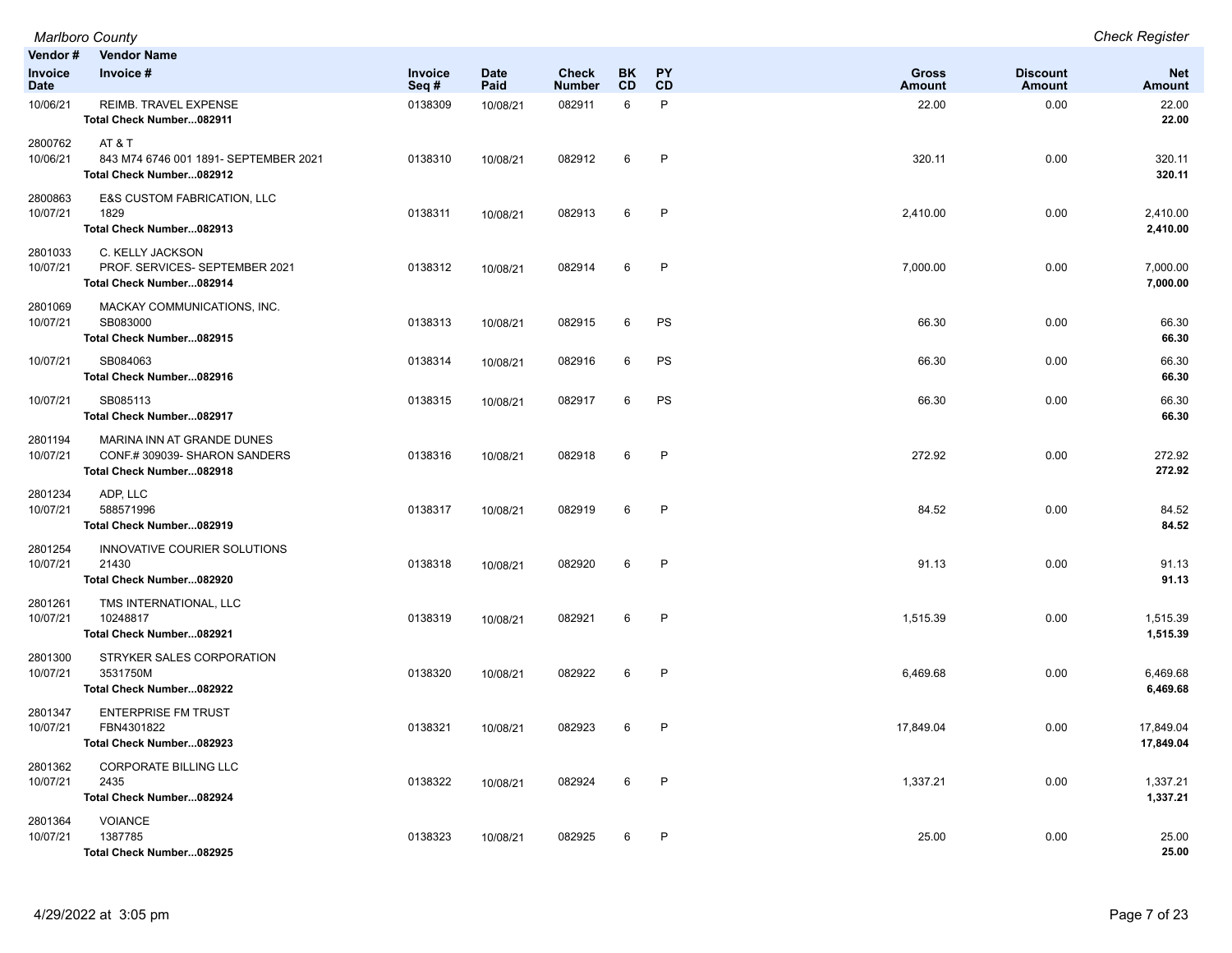| Vendor #                                                                                                                       | <b>Vendor Name</b>                                                                                                                                                                                                                                                                                              |                                                                                                 |                                                                                                          |                                                                                        |                                           |                                                                 |                                                                                   |                                                                      |                                                                                               |
|--------------------------------------------------------------------------------------------------------------------------------|-----------------------------------------------------------------------------------------------------------------------------------------------------------------------------------------------------------------------------------------------------------------------------------------------------------------|-------------------------------------------------------------------------------------------------|----------------------------------------------------------------------------------------------------------|----------------------------------------------------------------------------------------|-------------------------------------------|-----------------------------------------------------------------|-----------------------------------------------------------------------------------|----------------------------------------------------------------------|-----------------------------------------------------------------------------------------------|
| Invoice<br>Date                                                                                                                | Invoice #                                                                                                                                                                                                                                                                                                       | <b>Invoice</b><br>Seq#                                                                          | <b>Date</b><br>Paid                                                                                      | Check<br><b>Number</b>                                                                 | BK<br><b>CD</b>                           | PY<br><b>CD</b>                                                 | Gross<br>Amount                                                                   | <b>Discount</b><br><b>Amount</b>                                     | <b>Net</b><br>Amount                                                                          |
| 2801548<br>10/07/21                                                                                                            | PUBLIQ, LLC<br>000579857-7563<br>Total Check Number082926                                                                                                                                                                                                                                                       | 0138324                                                                                         | 10/08/21                                                                                                 | 082926                                                                                 | 6                                         | PS                                                              | 17.57                                                                             | 0.00                                                                 | 17.57<br>17.57                                                                                |
| 10/07/21                                                                                                                       | 000579858-7563<br>Total Check Number082927                                                                                                                                                                                                                                                                      | 0138325                                                                                         | 10/08/21                                                                                                 | 082927                                                                                 | 6                                         | PS                                                              | 12.59                                                                             | 0.00                                                                 | 12.59<br>12.59                                                                                |
| 10/07/21                                                                                                                       | 000579799-7563<br>Total Check Number082928                                                                                                                                                                                                                                                                      | 0138326                                                                                         | 10/08/21                                                                                                 | 082928                                                                                 | 6                                         | PS                                                              | 1,331.47                                                                          | 0.00                                                                 | 1,331.47<br>1,331.47                                                                          |
| 10/07/21                                                                                                                       | 000579856-7562<br>Total Check Number082929                                                                                                                                                                                                                                                                      | 0138327                                                                                         | 10/08/21                                                                                                 | 082929                                                                                 | 6                                         | PS                                                              | 1,394.05                                                                          | 0.00                                                                 | 1,394.05<br>1,394.05                                                                          |
| 2801552<br>10/07/21                                                                                                            | <b>GEL ENGINEERING, LLC</b><br>0009552<br>Total Check Number082930                                                                                                                                                                                                                                              | 0138328                                                                                         | 10/08/21                                                                                                 | 082930                                                                                 | 6                                         | P                                                               | 1,400.00                                                                          | 0.00                                                                 | 1,400.00<br>1,400.00                                                                          |
| 2801559<br>10/07/21                                                                                                            | HIGH POINT NETWORKS, LLC<br>190436<br>Total Check Number082931                                                                                                                                                                                                                                                  | 0138329                                                                                         | 10/08/21                                                                                                 | 082931                                                                                 | 6                                         | PS                                                              | 497.50                                                                            | 0.00                                                                 | 497.50<br>497.50                                                                              |
| 2801572<br>10/07/21                                                                                                            | <b>VERIZON CONNECT</b><br>330000025334<br>Total Check Number082932                                                                                                                                                                                                                                              | 0138330                                                                                         | 10/08/21                                                                                                 | 082932                                                                                 | 6                                         | P                                                               | 68.91                                                                             | 0.00                                                                 | 68.91<br>68.91                                                                                |
| 2801594<br>10/07/21                                                                                                            | PEE DEE PUBLISHING LLC<br>21070<br>Total Check Number082933                                                                                                                                                                                                                                                     | 0138331                                                                                         | 10/08/21                                                                                                 | 082933                                                                                 | 6                                         | $\mathsf{P}$                                                    | 308.00                                                                            | 0.00                                                                 | 308.00<br>308.00                                                                              |
| 0000342<br>10/18/21                                                                                                            | <b>CRAIG'S FIREARM SUPPLY</b><br>30481<br>Total Check Number082934                                                                                                                                                                                                                                              | 0138349                                                                                         | 10/18/21                                                                                                 | 082934                                                                                 | 6                                         | $\mathsf{P}$                                                    | 307.84                                                                            | 0.00                                                                 | 307.84<br>307.84                                                                              |
| 0001139<br>10/18/21<br>10/18/21<br>10/18/21<br>10/18/21<br>10/18/21<br>10/18/21<br>10/18/21<br>10/18/21<br>0004000<br>10/18/21 | MARLBORO ELECTRIC COOP., INC.<br>7176002- OCTOBER 2021<br>7176003- OCTOBER 2021<br>7176004- OCTOBER 2021<br>7176005- OCTOBER 2021<br>7176009- OCTOBER 2021<br>7176012- OCTOBER 2021<br>7176015- OCTOBER 2021<br>7176017- OCTOBER 2021<br>Total Check Number082935<br>STATE CREDIT UNION<br>PR ENDING 10/09/2021 | 0138350<br>0138351<br>0138352<br>0138353<br>0138354<br>0138355<br>0138356<br>0138357<br>0138345 | 10/18/21<br>10/18/21<br>10/18/21<br>10/18/21<br>10/18/21<br>10/18/21<br>10/18/21<br>10/18/21<br>10/18/21 | 082935<br>082935<br>082935<br>082935<br>082935<br>082935<br>082935<br>082935<br>082936 | 6<br>6<br>6<br>6<br>6<br>6<br>6<br>6<br>6 | P<br>P<br>P<br>P<br>P<br>P<br>P<br>$\mathsf{P}$<br>$\mathsf{P}$ | 59.00<br>471.00<br>60.54<br>43.00<br>86.00<br>49.00<br>514.00<br>106.00<br>400.00 | 0.00<br>0.00<br>0.00<br>0.00<br>0.00<br>0.00<br>0.00<br>0.00<br>0.00 | 59.00<br>471.00<br>60.54<br>43.00<br>86.00<br>49.00<br>514.00<br>106.00<br>1,388.54<br>400.00 |
| 0008769<br>10/18/21<br>10/18/21<br>2801039                                                                                     | Total Check Number082936<br>SC RETIREMENT SYS CAPITOL STAT<br>D CARABO PR END 10/9/21<br>R TRYON PR END 10/9/21<br>Total Check Number082937<br>HARRIS, MCLEOD & RUFFNER                                                                                                                                         | 0138346<br>0138347                                                                              | 10/18/21<br>10/18/21                                                                                     | 082937<br>082937                                                                       | 6<br>6                                    | P<br>$\mathsf{P}$                                               | 287.83<br>98.58                                                                   | 0.00<br>0.00                                                         | 400.00<br>287.83<br>98.58<br>386.41                                                           |
| 10/18/21                                                                                                                       | FILE# 8576- SEPTEMBER 2021<br>Total Check Number082938                                                                                                                                                                                                                                                          | 0138358                                                                                         | 10/18/21                                                                                                 | 082938                                                                                 | 6                                         | P                                                               | 1,700.00                                                                          | 0.00                                                                 | 1,700.00<br>1,700.00                                                                          |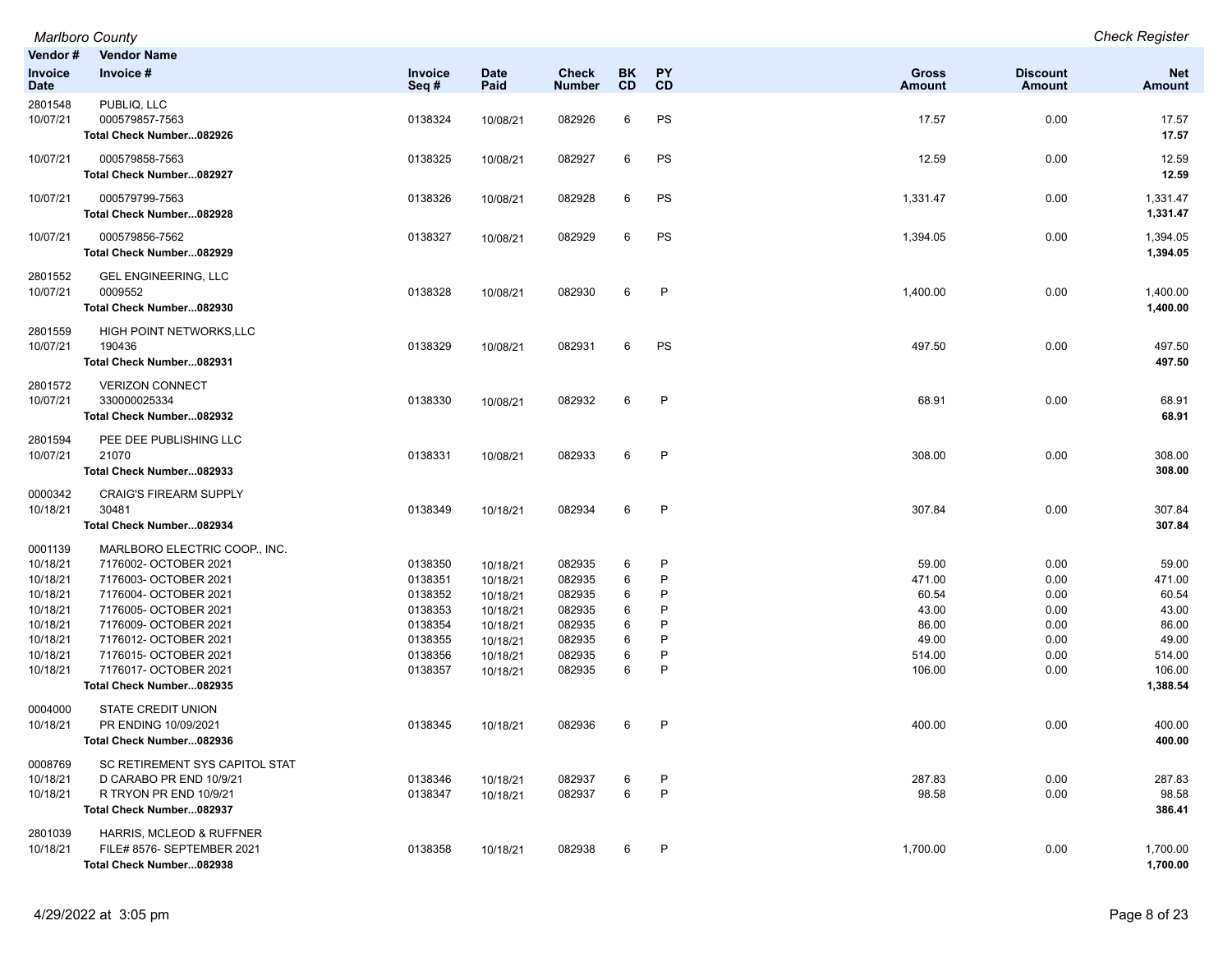|          | <b>Marlboro County</b>                   |         |             |              |           |           |           |                 | <b>Check Register</b> |
|----------|------------------------------------------|---------|-------------|--------------|-----------|-----------|-----------|-----------------|-----------------------|
| Vendor # | <b>Vendor Name</b>                       |         |             |              |           |           |           |                 |                       |
| Invoice  | Invoice #                                | Invoice | <b>Date</b> | <b>Check</b> | <b>BK</b> | PY        | Gross     | <b>Discount</b> | <b>Net</b>            |
| Date     |                                          | Seq#    | Paid        | Number       | <b>CD</b> | <b>CD</b> | Amount    | <b>Amount</b>   | <b>Amount</b>         |
| 2801142  | MANSFIELD OIL COMPANY                    |         |             |              |           |           |           |                 |                       |
| 10/18/21 | SQLCD-712037                             | 0138359 | 10/18/21    | 082939       | 6         | P         | 16,517.57 | 0.00            | 16,517.57             |
|          | Total Check Number082939                 |         |             |              |           |           |           |                 | 16,517.57             |
|          |                                          |         |             |              |           |           |           |                 |                       |
| 2801250  | <b>ASIFLEX</b>                           |         |             |              |           |           |           |                 |                       |
| 10/18/21 | ADMIN/MED SPEND PR END 10/9/21           | 0138348 | 10/18/21    | 082940       | 6         | P         | 265.72    | 0.00            | 265.72                |
|          | Total Check Number082940                 |         |             |              |           |           |           |                 | 265.72                |
| 2801501  | <b>CARDMEMBER SERVICE</b>                |         |             |              |           |           |           |                 |                       |
| 10/18/21 | 9/21/21- COUNCIL                         | 0138360 | 10/18/21    | 082941       | 6         | P         | -986.97   | 0.00            | -986.97               |
| 10/18/21 | 9/21/2021- COUNCIL                       | 0138361 | 10/18/21    | 082941       | 6         | P         | $-491.64$ | 0.00            | -491.64               |
| 10/18/21 | 9/2/21- COUNCIL                          | 0138362 | 10/18/21    | 082941       | 6         | P         | 5,349.74  | 0.00            | 5,349.74              |
| 10/18/21 | 8/30/21- ECON. DEVELOPMENT               | 0138363 | 10/18/21    | 082941       | 6         | P         | 179.88    | 0.00            | 179.88                |
| 10/18/21 | 9/15/21- NON DEPARTMENTAL                | 0138364 | 10/18/21    | 082941       | 6         | P         | 282.04    | 0.00            | 282.04                |
| 10/18/21 | 9/3/21- NON DEPARTMENTAL                 | 0138365 | 10/18/21    | 082941       | 6         | P         | 30.17     | 0.00            | 30.17                 |
| 10/18/21 | 9/10/21- NON DEPARTMENTAL                | 0138366 | 10/18/21    | 082941       | 6         | P         | 65.97     | 0.00            | 65.97                 |
| 10/18/21 | 9/8/21- COUNCIL                          | 0138367 | 10/18/21    | 082941       | 6         | P         | 345.17    | 0.00            | 345.17                |
| 10/18/21 | 9/13/21- LIBRARY                         | 0138368 | 10/18/21    | 082941       | 6         | P         | 261.52    | 0.00            | 261.52                |
| 10/18/21 | 9/13/21- VARIOUS                         | 0138369 | 10/18/21    | 082941       | 6         | P         | 271.77    | 0.00            | 271.77                |
| 10/18/21 | 9/22/21- P. WORKS                        | 0138370 | 10/18/21    | 082941       | 6         | P         | 648.00    | 0.00            | 648.00                |
| 10/18/21 | 9/8/21- NON DEPARTMENTAL                 | 0138371 | 10/18/21    | 082941       | 6         | P         | 48.60     | 0.00            | 48.60                 |
| 10/18/21 | 9/8/21- NON DEPARTMENTAL                 | 0138372 | 10/18/21    | 082941       | 6         | P         | 88.13     | 0.00            | 88.13                 |
|          | Total Check Number082941                 |         |             |              |           |           |           |                 | 6,092.38              |
| 10/18/21 | 9/8/21- NON DEPARTMENTAL                 | 0138373 | 10/18/21    | 082942       | 6         | P         | 4.43      | 0.00            | 4.43                  |
| 10/18/21 | 9/8/21- NON DEPARTMENTAL                 | 0138374 | 10/18/21    | 082942       | 6         | P         | 71.66     | 0.00            | 71.66                 |
| 10/18/21 | 9/9/21- NON DEPARTMENTAL                 | 0138375 | 10/18/21    | 082942       | 6         | P         | 28.07     | 0.00            | 28.07                 |
| 10/18/21 | 9/10/21- NON DEPARTMENTAL                | 0138376 | 10/18/21    | 082942       | 6         | P         | 207.69    | 0.00            | 207.69                |
| 10/18/21 | 9/17/21- EM MGMT                         | 0138377 | 10/18/21    | 082942       | 6         | P         | 503.40    | 0.00            | 503.40                |
| 10/18/21 | 9/7/21- PROBATE                          | 0138378 | 10/18/21    | 082942       | 6         | P         | 14.99     | 0.00            | 14.99                 |
| 10/18/21 | 9/7/21- PROBATE                          | 0138379 | 10/18/21    | 082942       | 6         | P         | 14.99     | 0.00            | 14.99                 |
| 10/18/21 | 9/13/21- ADMIN                           | 0138380 | 10/18/21    | 082942       | 6         | P         | 32.38     | 0.00            | 32.38                 |
| 10/18/21 | 9/2/21- EMS/PERSONNEL                    | 0138381 | 10/18/21    | 082942       | 6         | P         | 298.46    | 0.00            | 298.46                |
| 10/18/21 | 9/7/21- PERSONNEL                        | 0138382 | 10/18/21    | 082942       | 6         | P         | 14.99     | 0.00            | 14.99                 |
| 10/18/21 | 9/13/21- ECON DEVELOPMENT                | 0138383 | 10/18/21    | 082942       | 6         | P         | 14.99     | 0.00            | 14.99                 |
| 10/18/21 | 9/3/21- EM MGMT                          | 0138384 | 10/18/21    | 082942       | 6         | P         | 41.99     | 0.00            | 41.99                 |
| 10/18/21 | 9/3/21- P. BLDGS                         | 0138385 | 10/18/21    | 082942       | 6         | P         | 48.14     | 0.00            | 48.14                 |
|          | Total Check Number082942                 |         |             |              |           |           |           |                 | 1,296.18              |
|          |                                          |         |             |              |           |           |           |                 |                       |
| 10/18/21 | 9/3/21- P. BLDGS                         | 0138386 | 10/18/21    | 082943       | 6         | P         | 19.73     | 0.00            | 19.73                 |
| 10/18/21 | 9/17/21- ANIMAL SHELTER                  | 0138387 | 10/18/21    | 082943       | 6         | P         | 43.19     | 0.00            | 43.19                 |
| 10/18/21 | 9/7/21- NON DEPARTMENTAL                 | 0138388 | 10/18/21    | 082943       | 6         | P         | 29.16     | 0.00            | 29.16                 |
|          | Total Check Number082943                 |         |             |              |           |           |           |                 | 92.08                 |
| 0000011  | <b>TAYLOR TERMITE &amp; PEST CONTROL</b> |         |             |              |           |           |           |                 |                       |
| 10/20/21 | 11233                                    | 0138389 | 10/22/21    | 082944       | 6         | P         | 350.00    | 0.00            | 350.00                |
|          | Total Check Number082944                 |         |             |              |           |           |           |                 | 350.00                |
| 0000221  | BOUND TO STAY BOUND BOOKS, INC           |         |             |              |           |           |           |                 |                       |
| 10/20/21 | 161315                                   | 0138390 | 10/22/21    | 082945       | 6         | P         | 21.07     | 0.00            | 21.07                 |
|          | Total Check Number082945                 |         |             |              |           |           |           |                 | 21.07                 |
|          |                                          |         |             |              |           |           |           |                 |                       |

0000241 RONALD COVINGTON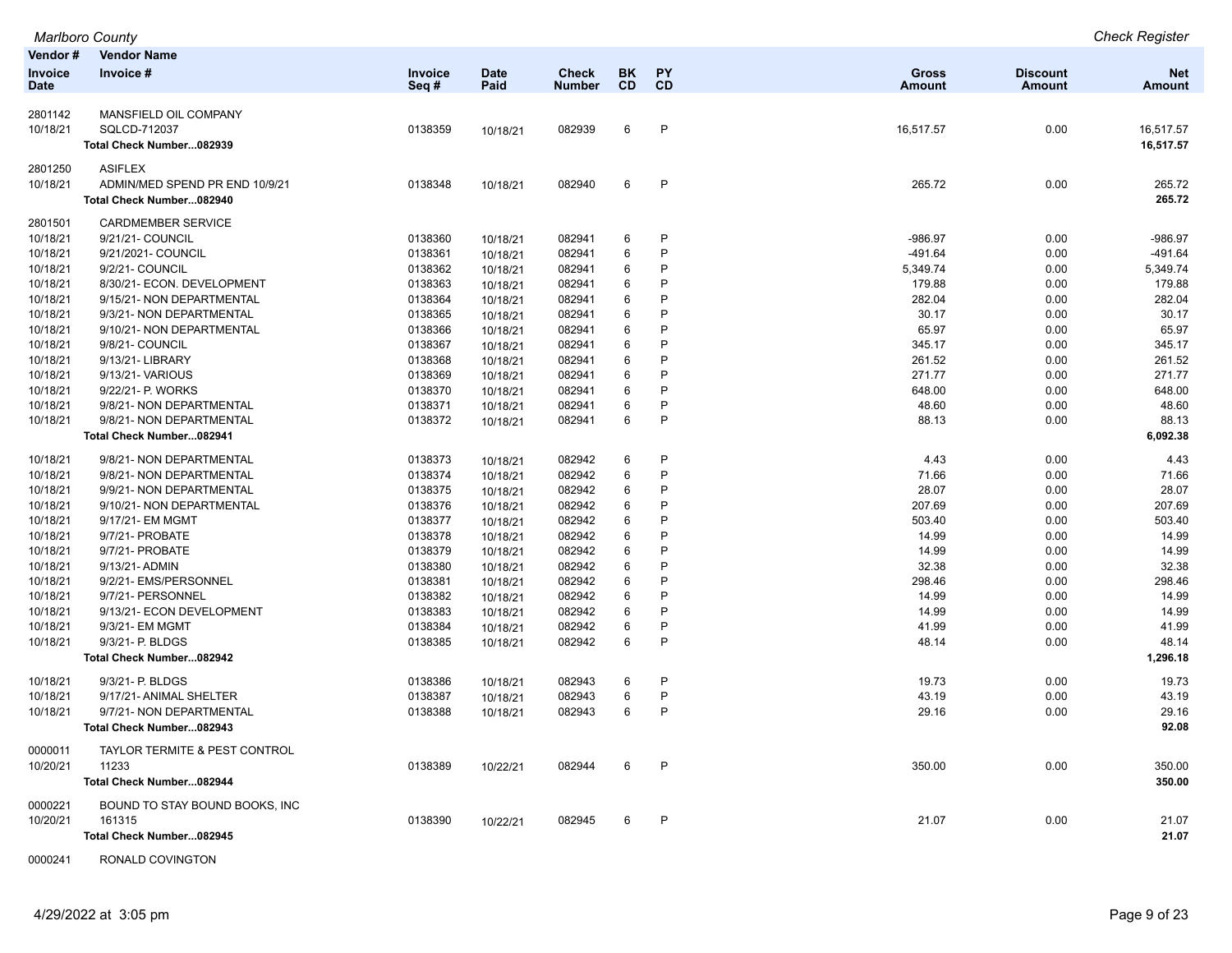| Vendor#                | <b>Vendor Name</b>                                                                |                    |                      |                               |                 |                 |                               |                           |                             |
|------------------------|-----------------------------------------------------------------------------------|--------------------|----------------------|-------------------------------|-----------------|-----------------|-------------------------------|---------------------------|-----------------------------|
| Invoice<br><b>Date</b> | Invoice #                                                                         | Invoice<br>Seq#    | <b>Date</b><br>Paid  | <b>Check</b><br><b>Number</b> | BK<br><b>CD</b> | <b>PY</b><br>CD | <b>Gross</b><br><b>Amount</b> | <b>Discount</b><br>Amount | <b>Net</b><br><b>Amount</b> |
| 10/20/21               | PHONE REIMBURSEMENT<br>Total Check Number082946                                   | 0138392            | 10/22/21             | 082946                        | 6               | P               | 80.00                         | 0.00                      | 80.00<br>80.00              |
| 0000309<br>10/20/21    | <b>AT&amp;T MOBILITY</b><br>287266238845 9/7-10/06/21<br>Total Check Number082947 | 0138393            | 10/22/21             | 082947                        | 6               | PS              | 39.24                         | 0.00                      | 39.24<br>39.24              |
| 10/20/21               | 287249817981 9/7-10/06/21<br>Total Check Number082948                             | 0138394            | 10/22/21             | 082948                        | 6               | PS              | 157.55                        | 0.00                      | 157.55<br>157.55            |
| 0000324<br>10/20/21    | SANDHILL CONNEXTIONS<br>4679600 10/15-11/14/21<br>Total Check Number082949        | 0138395            | 10/22/21             | 082949                        | 6               | <b>PS</b>       | 88.54                         | 0.00                      | 88.54<br>88.54              |
| 10/20/21               | 3988000 10/15-11/14/21<br>Total Check Number082950                                | 0138396            | 10/22/21             | 082950                        | 6               | PS              | 55.48                         | 0.00                      | 55.48<br>55.48              |
| 10/20/21               | 4631500 10/15-11/14/21<br>Total Check Number082951                                | 0138397            | 10/22/21             | 082951                        | 6               | PS              | 270.05                        | 0.00                      | 270.05<br>270.05            |
| 10/20/21               | 4501300 10/15-11/14/21<br>Total Check Number082952                                | 0138398            | 10/22/21             | 082952                        | 6               | PS              | 98.05                         | 0.00                      | 98.05<br>98.05              |
| 10/20/21               | 4038400 10/15-11/14/21<br>Total Check Number082953                                | 0138406            | 10/22/21             | 082953                        | 6               | PS              | 66.43                         | 0.00                      | 66.43<br>66.43              |
| 10/20/21               | 4180500 10/15-11/14/21<br>Total Check Number082954                                | 0138407            | 10/22/21             | 082954                        | 6               | PS              | 68.54                         | 0.00                      | 68.54<br>68.54              |
| 10/20/21               | 4486500 10/15-11/14/21<br>Total Check Number082955                                | 0138408            | 10/22/21             | 082955                        | 6               | PS              | 105.61                        | 0.00                      | 105.61<br>105.61            |
| 10/20/21               | 4663500 10/15-11/14/21<br>Total Check Number082956                                | 0138409            | 10/22/21             | 082956                        | 6               | PS              | 68.54                         | 0.00                      | 68.54<br>68.54              |
| 10/20/21               | 4077200 10/15-11/14/21<br>Total Check Number082957                                | 0138410            | 10/22/21             | 082957                        | 6               | PS              | 103.45                        | 0.00                      | 103.45<br>103.45            |
| 10/20/21               | 4150600 10/15-11/14/21<br>Total Check Number082958                                | 0138411            | 10/22/21             | 082958                        | 6               | PS              | 61.51                         | 0.00                      | 61.51<br>61.51              |
| 0000374                | AMAZON                                                                            |                    |                      |                               |                 |                 |                               |                           |                             |
| 10/20/21               | 433358547437                                                                      | 0138412            | 10/22/21             | 082959                        | 6               | P               | 18.27                         | 0.00                      | 18.27                       |
| 10/20/21               | 457876773556                                                                      | 0138413            | 10/22/21             | 082959                        | 6               | P<br>P          | 79.53                         | 0.00                      | 79.53                       |
| 10/20/21<br>10/20/21   | 498873787897<br>564887538938                                                      | 0138414<br>0138415 | 10/22/21             | 082959<br>082959              | 6<br>6          | P               | 18.85<br>58.29                | 0.00<br>0.00              | 18.85<br>58.29              |
| 10/20/21               | 589577769444                                                                      | 0138416            | 10/22/21<br>10/22/21 | 082959                        | 6               | P               | 18.35                         | 0.00                      | 18.35                       |
| 10/20/21               | 673589336659                                                                      | 0138417            | 10/22/21             | 082959                        | 6               | P               | 13.40                         | 0.00                      | 13.40                       |
| 10/20/21               | 794394764548                                                                      | 0138418            | 10/22/21             | 082959                        | 6               | P               | 38.86                         | 0.00                      | 38.86                       |
| 10/20/21               | 836633466377                                                                      | 0138419            | 10/22/21             | 082959                        | 6               | P               | 211.81                        | 0.00                      | 211.81                      |
| 10/20/21               | 846476996737                                                                      | 0138420            | 10/22/21             | 082959                        | 6               | P               | 130.84                        | 0.00                      | 130.84                      |
| 10/20/21               | 994846956434                                                                      | 0138421            | 10/22/21             | 082959                        | 6               | P               | 38.86                         | 0.00                      | 38.86                       |
| 10/20/21               | 583939567958                                                                      | 0138422            | 10/22/21             | 082959                        | 6               | P               | $-46.11$                      | 0.00                      | $-46.11$                    |
| 10/20/21               | 458666894668                                                                      | 0138423            | 10/22/21             | 082959                        | 6               | P               | 72.54                         | 0.00                      | 72.54                       |
| 10/20/21               | 455685476379                                                                      | 0138428            | 10/22/21             | 082959                        | 6               | P               | $-2.19$                       | 0.00                      | $-2.19$                     |
|                        | Total Check Number082959                                                          |                    |                      |                               |                 |                 |                               |                           | 651.30                      |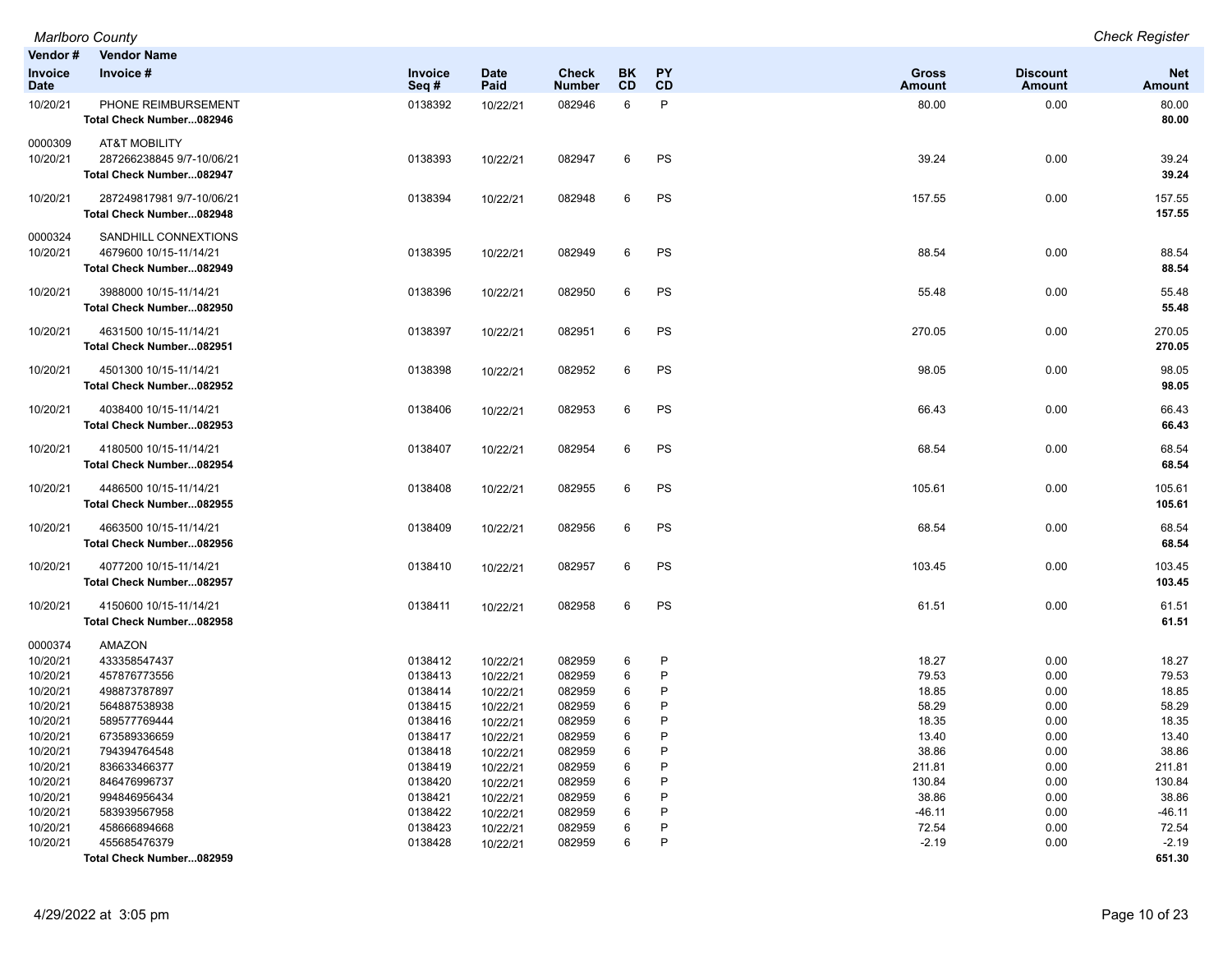*Marlboro County Check Register Marlboro County*<br>**Vendor # Vendor** 

| venaor #               | vendor Name                        |                 |                     |                               |           |                 |                               |                                  |                             |
|------------------------|------------------------------------|-----------------|---------------------|-------------------------------|-----------|-----------------|-------------------------------|----------------------------------|-----------------------------|
| <b>Invoice</b><br>Date | Invoice #                          | Invoice<br>Seq# | <b>Date</b><br>Paid | <b>Check</b><br><b>Number</b> | BK.<br>CD | <b>PY</b><br>CD | <b>Gross</b><br><b>Amount</b> | <b>Discount</b><br><b>Amount</b> | <b>Net</b><br><b>Amount</b> |
| 10/20/21               | 448364498879                       | 0138424         | 10/22/21            | 082960                        | 6         | P               | 72.25                         | 0.00                             | 72.25                       |
| 10/20/21               | 476335969476                       | 0138425         | 10/22/21            | 082960                        | 6         | P               | 15.95                         | 0.00                             | 15.95                       |
| 10/20/21               | 438883864584                       | 0138426         | 10/22/21            | 082960                        | 6         | P               | 67.80                         | 0.00                             | 67.80                       |
| 10/20/21               | 495396343763                       | 0138427         | 10/22/21            | 082960                        | 6         | P               | 24.83                         | 0.00                             | 24.83                       |
| 10/20/21               | 464686957847                       | 0138429         | 10/22/21            | 082960                        | 6         | P               | 38.44                         | 0.00                             | 38.44                       |
| 10/20/21               | 458839483983                       | 0138430         | 10/22/21            | 082960                        | 6         | P               | 19.43                         | 0.00                             | 19.43                       |
| 10/20/21               | 474397454659                       | 0138431         | 10/22/21            | 082960                        | 6         | P               | 19.40                         | 0.00                             | 19.40                       |
|                        | Total Check Number082960           |                 |                     |                               |           |                 |                               |                                  | 258.10                      |
| 0000376                | <b>GRIFFIN CHRYSLER DODGE JEEP</b> |                 |                     |                               |           |                 |                               |                                  |                             |
| 10/20/21               | 257012                             | 0138432         | 10/22/21            | 082961                        | 6         | P               | 20.96                         | 0.00                             | 20.96                       |
| 10/20/21               | 256982                             | 0138433         | 10/22/21            | 082961                        | 6         | P               | 126.67                        | 0.00                             | 126.67                      |
|                        | Total Check Number082961           |                 |                     |                               |           |                 |                               |                                  | 147.63                      |
|                        |                                    |                 |                     |                               |           |                 |                               |                                  |                             |
| 0000454                | SCOTLAND WHOLESALE INC.            |                 |                     |                               |           |                 |                               |                                  |                             |
| 10/20/21               | 61341                              | 0138434         | 10/22/21            | 082962                        | 6         | P               | 244.46                        | 0.00                             | 244.46                      |
|                        | Total Check Number082962           |                 |                     |                               |           |                 |                               |                                  | 244.46                      |
| 0000474                | AMBER M. GOINGS                    |                 |                     |                               |           |                 |                               |                                  |                             |
| 10/20/21               | TRAVEL REIMBURSEMENT 10/5-10/8/21  | 0138435         | 10/22/21            | 082963                        | 6         | $\mathsf{P}$    | 276.56                        | 0.00                             | 276.56                      |
|                        | Total Check Number082963           |                 |                     |                               |           |                 |                               |                                  | 276.56                      |
|                        |                                    |                 |                     |                               |           |                 |                               |                                  |                             |
| 0000610                | AVAYA, INC.                        |                 |                     |                               |           |                 |                               |                                  |                             |
| 10/20/21               | 2734494002                         | 0138436         | 10/22/21            | 082964                        | 6         | P               | 291.99                        | 0.00                             | 291.99                      |
|                        | Total Check Number082964           |                 |                     |                               |           |                 |                               |                                  | 291.99                      |
| 0000678                | AT & T                             |                 |                     |                               |           |                 |                               |                                  |                             |
| 10/20/21               | 803 M07 0242 001- OCTOBER 2021     | 0138437         | 10/22/21            | 082965                        | 6         | PS              | 112.95                        | 0.00                             | 112.95                      |
|                        | Total Check Number082965           |                 |                     |                               |           |                 |                               |                                  | 112.95                      |
| 0000691                | <b>GALE</b>                        |                 |                     |                               |           |                 |                               |                                  |                             |
| 10/20/21               | 76006447                           | 0138438         | 10/22/21            | 082966                        | 6         | $\mathsf{P}$    | 31.19                         | 0.00                             | 31.19                       |
| 10/20/21               | 75972272                           | 0138439         | 10/22/21            | 082966                        | 6         | $\sf P$         | 24.74                         | 0.00                             | 24.74                       |
|                        | Total Check Number082966           |                 |                     |                               |           |                 |                               |                                  | 55.93                       |
|                        |                                    |                 |                     |                               |           |                 |                               |                                  |                             |
| 0000769                | P MARK HEATH                       |                 |                     |                               |           |                 |                               |                                  |                             |
| 10/20/21               | TRAVEL REIMBURSEMENT 10/4-10/5/21  | 0138440         | 10/22/21            | 082967                        | 6         | $\mathsf{P}$    | 48.37                         | 0.00                             | 48.37                       |
|                        | Total Check Number082967           |                 |                     |                               |           |                 |                               |                                  | 48.37                       |
| 0000801                | <b>WINDSTREAM</b>                  |                 |                     |                               |           |                 |                               |                                  |                             |
| 10/20/21               | 010835546- OCTOBER 2021            | 0138441         | 10/22/21            | 082968                        | 6         | PS              | 18.14                         | 0.00                             | 18.14                       |
|                        | Total Check Number082968           |                 |                     |                               |           |                 |                               |                                  | 18.14                       |
| 10/20/21               | 010199253- OCTOBER 2021            | 0138442         |                     | 082969                        | 6         | PS              | 229.65                        | 0.00                             | 229.65                      |
|                        |                                    |                 | 10/22/21            |                               |           |                 |                               |                                  | 229.65                      |
|                        | Total Check Number082969           |                 |                     |                               |           |                 |                               |                                  |                             |
| 10/20/21               | 010835334- OCTOBER 2021            | 0138443         | 10/22/21            | 082970                        | 6         | PS              | 29.98                         | 0.00                             | 29.98                       |
|                        | Total Check Number082970           |                 |                     |                               |           |                 |                               |                                  | 29.98                       |
|                        |                                    |                 |                     |                               |           |                 |                               |                                  |                             |
| 0000841                | CAROLINA SECURITY & FIRE, INC      |                 |                     |                               |           |                 |                               |                                  |                             |
| 10/20/21               | 34672                              | 0138444         | 10/22/21            | 082971                        | 6         | $\mathsf{P}$    | 119.85                        | 0.00                             | 119.85                      |
|                        | Total Check Number082971           |                 |                     |                               |           |                 |                               |                                  | 119.85                      |
| 0000888                | NATIONAL UNION FIRE INS. CO.       |                 |                     |                               |           |                 |                               |                                  |                             |
| 10/20/21               | <b>INSURANCE 21-22</b>             | 0138445         | 10/22/21            | 082972                        | 6         | P               | 5,932.00                      | 0.00                             | 5,932.00                    |
|                        | Total Check Number082972           |                 |                     |                               |           |                 |                               |                                  | 5,932.00                    |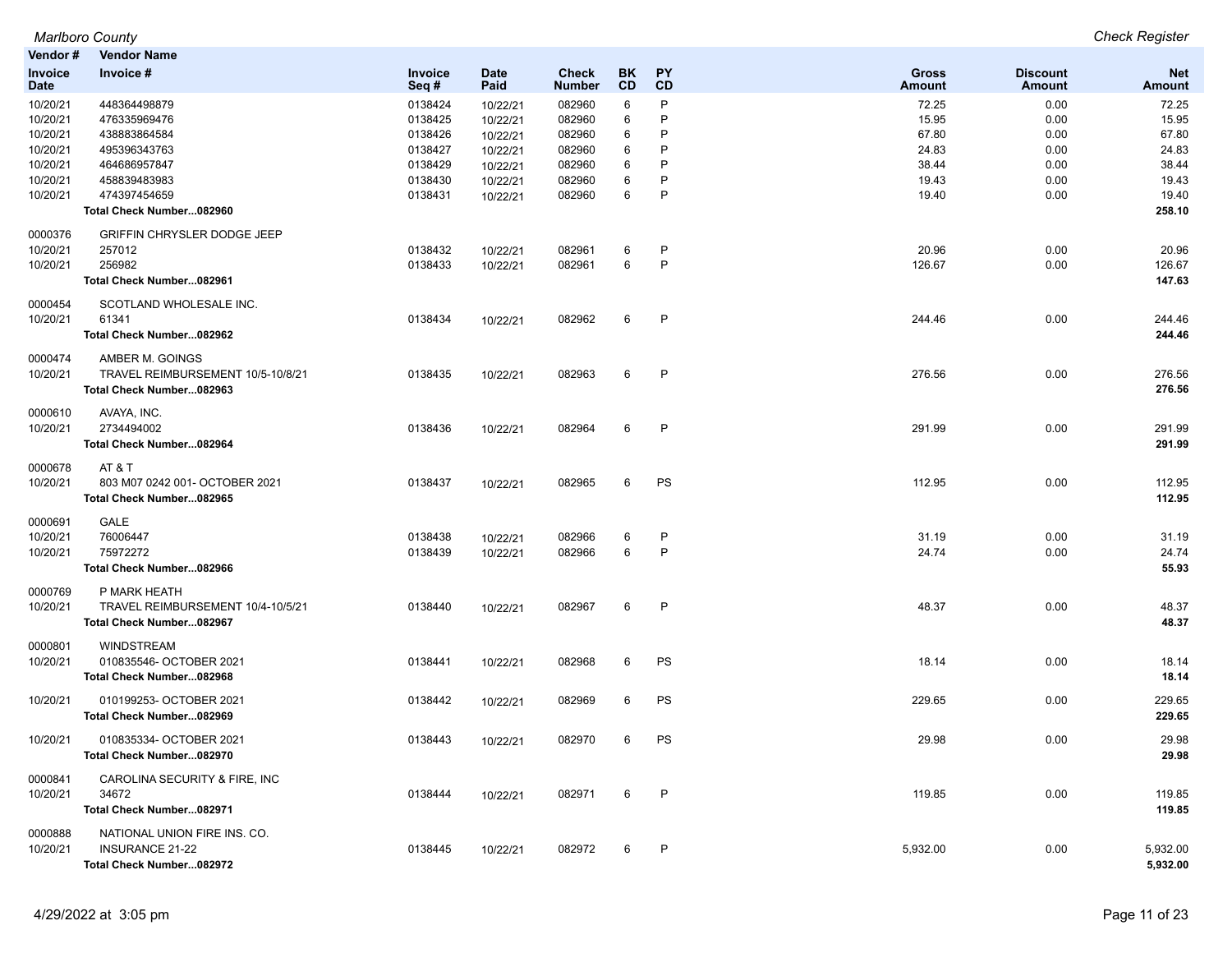|                                             | <b>Marlboro County</b>                                                                     |                               |                                  |                               |                 |                        |                               |                           | <b>Check Register</b>                    |
|---------------------------------------------|--------------------------------------------------------------------------------------------|-------------------------------|----------------------------------|-------------------------------|-----------------|------------------------|-------------------------------|---------------------------|------------------------------------------|
| Vendor#<br><b>Invoice</b><br><b>Date</b>    | <b>Vendor Name</b><br>Invoice #                                                            | <b>Invoice</b><br>Seq#        | <b>Date</b><br>Paid              | <b>Check</b><br><b>Number</b> | BK<br><b>CD</b> | <b>PY</b><br>CD        | <b>Gross</b><br><b>Amount</b> | <b>Discount</b><br>Amount | <b>Net</b><br><b>Amount</b>              |
| 0000931<br>10/20/21                         | <b>NAPA</b><br>MARLBORO COUNTY- SEPTEMBER 2021<br>Total Check Number082973                 | 0138446                       | 10/22/21                         | 082973                        | 6               | $\mathsf{P}$           | 2,402.65                      | 0.00                      | 2,402.65<br>2,402.65                     |
| 0001008<br>10/21/21<br>10/21/21             | HERALD OFFICE SUPPLY INC<br>M126413<br>M126424<br>Total Check Number082974                 | 0138533<br>0138534            | 10/22/21<br>10/22/21             | 082974<br>082974              | 6<br>6          | P<br>P                 | 22.65<br>22.65                | 0.00<br>0.00              | 22.65<br>22.65<br>45.30                  |
| 0001110<br>10/21/21                         | <b>VERIZON WIRELESS</b><br>9884237045- JULY 2021 (REPLACEMENT)<br>Total Check Number082975 | 0138447                       | 10/22/21                         | 082975                        | 6               | PS                     | 40.90                         | 0.00                      | 40.90<br>40.90                           |
| 10/21/21                                    | 9888582563- OCOTBER 2021<br>Total Check Number082976                                       | 0138448                       | 10/22/21                         | 082976                        | 6               | PS                     | 40.84                         | 0.00                      | 40.84<br>40.84                           |
| 10/21/21                                    | 9889748706- OCTOBER 2021<br>Total Check Number082977                                       | 0138449                       | 10/22/21                         | 082977                        | 6               | PS                     | 25.80                         | 0.00                      | 25.80<br>25.80                           |
| 0001114<br>10/21/21<br>10/21/21<br>10/21/21 | <b>HAMILTONS</b><br>127544<br>127563<br>127583<br>Total Check Number082978                 | 0138450<br>0138451<br>0138452 | 10/22/21<br>10/22/21<br>10/22/21 | 082978<br>082978<br>082978    | 6<br>6<br>6     | P<br>P<br>P            | 247.16<br>59.26<br>229.34     | 0.00<br>0.00<br>0.00      | 247.16<br>59.26<br>229.34<br>535.76      |
| 0001123<br>10/21/21                         | STATE FISCAL ACCT. AUTHORITY<br>1234721<br>Total Check Number082979                        | 0138453                       | 10/22/21                         | 082979                        | 6               | $\mathsf{P}$           | 348.49                        | 0.00                      | 348.49<br>348.49                         |
| 0001157<br>10/21/21                         | AIRGAS NATIONAL WELDERS<br>9983000225<br>Total Check Number082980                          | 0138454                       | 10/22/21                         | 082980                        | 6               | P                      | 173.18                        | 0.00                      | 173.18<br>173.18                         |
| 0001181<br>10/21/21                         | <b>WILLIAMS TIRE SERVICES</b><br>115516<br>Total Check Number082981                        | 0138455                       | 10/22/21                         | 082981                        | 6               | $\mathsf{P}$           | 413.70                        | 0.00                      | 413.70<br>413.70                         |
| 0001190<br>10/21/21<br>10/21/21<br>10/21/21 | PALMETTO PROFESSIONAL SERVICES<br>20207<br>20255<br>20256<br>Total Check Number082982      | 0138456<br>0138457<br>0138458 | 10/22/21<br>10/22/21<br>10/22/21 | 082982<br>082982<br>082982    | 6<br>6<br>6     | P<br>P<br>$\mathsf{P}$ | 1,031.85<br>799.35<br>799.35  | 0.00<br>0.00<br>0.00      | 1,031.85<br>799.35<br>799.35<br>2,630.55 |
| 0001242<br>10/21/21                         | <b>OVERDRIVE</b><br>CD0131321420225<br>Total Check Number082983                            | 0138459                       | 10/22/21                         | 082983                        | 6               | P                      | 4,000.00                      | 0.00                      | 4,000.00<br>4,000.00                     |
| 0002024<br>10/21/21                         | BOB BARKER COMPANY, INC.<br>INV1672097<br>Total Check Number082984                         | 0138460                       | 10/22/21                         | 082984                        | 6               | P                      | 322.68                        | 0.00                      | 322.68<br>322.68                         |
| 0002034<br>10/21/21                         | PARK MANUFACTURING COMPANY INC<br>36325<br>Total Check Number082985                        | 0138461                       | 10/22/21                         | 082985                        | 6               | P                      | 166.87                        | 0.00                      | 166.87<br>166.87                         |

0002251 DEPARTMENT OF JUVENILE JUSTICE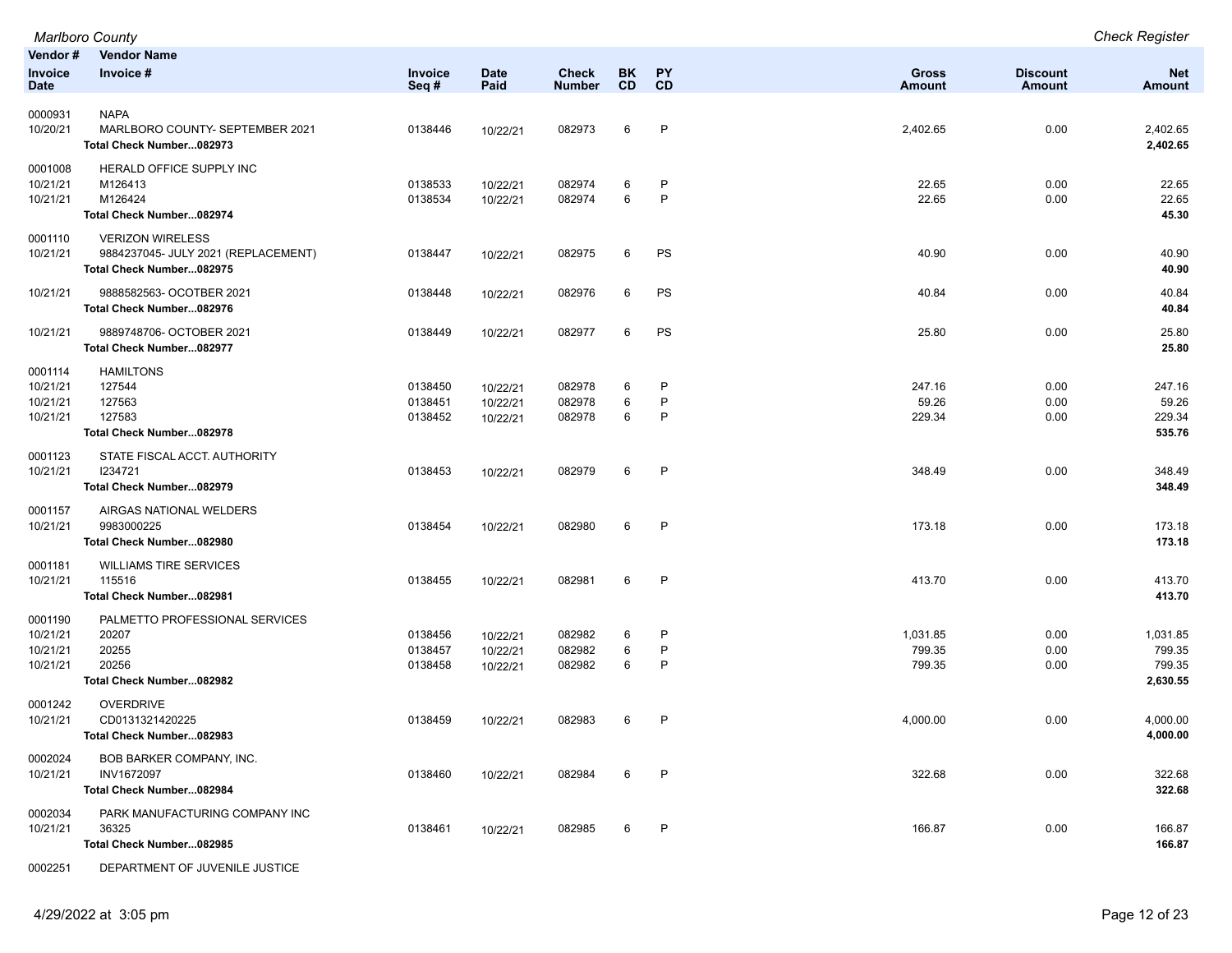**Vendor # Vendor Name Invoice Date Invoice # Invoice Seq # Date Paid Check Number BK CD PY CD Gross Amount Discount Amount** 10/21/21 2000470883 0138462 10/22/21 082986 6 P 150.00 0.00 150.00 10/21/21 2000485279 0138463 10/22/21 082986 6 P 325.00 0.00 325.00 10/21/21 2000520182 0138464 10/22/21 082986 6 P 925.00 0.00 925.00 **Total Check Number...082986 1,400.00** 0004094 XEROX CORPORATION 10/21/21 014588946 0138465 10/22/21 082987 6 P 127.28 0.00 127.28 10/21/21 014588945 0138466 10/22/21 082987 6 P 79.13 0.00 79.13 **Total Check Number...082987 206.41** 0005010 DUKE ENERGY 10/21/21 191 075 2987- OCTOBER 2021 0138467 10/22/21 082988 6 P 39.94 0.00 39.94 10/21/21 404 543 1584- OCTOBER 2021 0138468 10/22/21 082988 6 P 82.21 0.00 82.21 **Total Check Number...082988 122.15** 0008878 AT & T 10/21/21 143303245- OCTOBER 2021 0138469 10/22/21 082989 6 P 123.85 0.00 123.85 **Total Check Number...082989 123.85** 0009440 GRAINGER 10/21/21 9024131196 0138470 10/22/21 082990 6 P 141.80 0.00 141.80 10/21/21 9069875053 0138471 10/22/21 082990 6 P 151.21 0.00 151.21 **Total Check Number...082990 293.01** 2800145 THE LAURINBURG EXCHANGE 10/21/21 302584070 0138472 10/22/21 082991 6 P 93.25 0.00 93.25 **Total Check Number...082991 93.25** 2800281 INGRAM LIBRARY SERVICE 10/21/21 55130031 0138473 10/22/21 082992 6 P 31.29 0.00 31.29 10/21/21 55154533 0138474 10/22/21 082992 6 P 554.39 0.00 554.39 10/21/21 55203197 0138475 10/22/21 082992 6 P 80.18 0.00 80.18 10/21/21 55250764 0138476 10/22/21 082992 6 P 52.01 52.01 **Total Check Number...082992 717.87** 2800477 ELECTION SYSTEMS & SOFTWARE 10/21/21 CD2007628 0138477 10/22/21 082993 6 P 23,490.69 0.00 23,490.69 **Total Check Number...082993 23,490.69** 2800581 U.S. PATRIOT, LLC 10/21/21 832853 0138478 10/22/21 082994 6 P 53.47 0.00 53.47 10/21/21 834688 0138479 10/22/21 082994 6 P 45.84 0.00 45.84 10/21/21 834686 0138480 10/22/21 082994 6 P 52.32 0.00 52.32 10/21/21 840218 0138481 10/22/21 082994 6 P 53.47 0.00 53.47 **Total Check Number...082994 205.10** 2800763 PARKER POE ADAMS & BERNSTEIN 10/21/21 815557 0138482 10/22/21 082995 6 P 712.50 0.00 712.50 **Total Check Number...082995 712.50** 2800839 BOBBIE GROOMS 10/21/21 MILEAGE REIMB. - COMM. KITCHEN 0138483 10/22/21 082996 6 P 46.48 0.00 46.48 **Total Check Number...082996 46.48** 2800891 ZOLL MEDICAL CORPORATION

10/21/21 3374275 0138484 10/22/21 082997 6 P 409.18 0.00 409.18

*Marlboro County Check Register*

**Net Amount**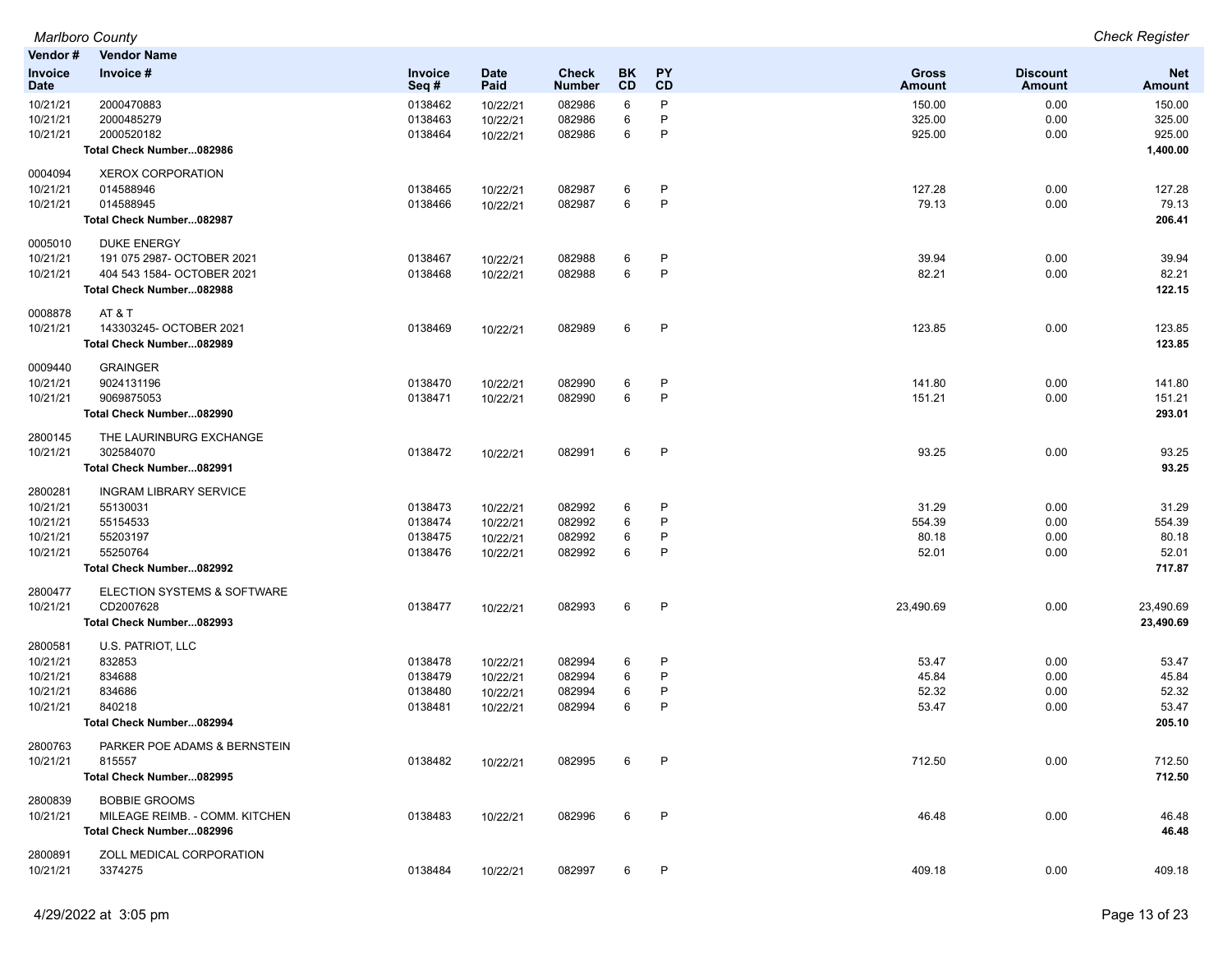|                                  | <b>Marlboro County</b>                                                                 |                               |                                  |                               |             |                   |                               |                                  | <b>Check Register</b>                    |
|----------------------------------|----------------------------------------------------------------------------------------|-------------------------------|----------------------------------|-------------------------------|-------------|-------------------|-------------------------------|----------------------------------|------------------------------------------|
| Vendor#                          | <b>Vendor Name</b>                                                                     |                               |                                  |                               |             |                   |                               |                                  |                                          |
| Invoice<br><b>Date</b>           | Invoice #                                                                              | <b>Invoice</b><br>Seq#        | <b>Date</b><br>Paid              | <b>Check</b><br><b>Number</b> | BK<br>CD    | <b>PY</b><br>CD   | <b>Gross</b><br><b>Amount</b> | <b>Discount</b><br><b>Amount</b> | <b>Net</b><br><b>Amount</b>              |
| 10/21/21<br>10/21/21<br>10/21/21 | 3375736<br>3376034<br>3374701<br>Total Check Number082997                              | 0138485<br>0138486<br>0138487 | 10/22/21<br>10/22/21<br>10/22/21 | 082997<br>082997<br>082997    | 6<br>6<br>6 | P<br>P<br>P       | 610.08<br>1,078.00<br>245.56  | 0.00<br>0.00<br>0.00             | 610.08<br>1,078.00<br>245.56<br>2,342.82 |
| 2800906<br>10/21/21              | SHEHEEN, HANCOCK & GODWIN, LLP<br>146454<br>Total Check Number082998                   | 0138488                       | 10/22/21                         | 082998                        | 6           | $\mathsf{P}$      | 2,290.00                      | 0.00                             | 2,290.00<br>2,290.00                     |
| 2800925<br>10/21/21              | PROTECTION ONE ALARM<br>142072775<br>Total Check Number082999                          | 0138489                       | 10/22/21                         | 082999                        | 6           | P                 | 116.61                        | 0.00                             | 116.61<br>116.61                         |
| 2800930<br>10/21/21              | <b>SCAP EASTERN DISTRICT</b><br>8 & UP SOCCER<br>Total Check Number083000              | 0138490                       | 10/22/21                         | 083000                        | 6           | PS                | 75.00                         | 0.00                             | 75.00<br>75.00                           |
| 10/21/21                         | 10 & UP SOCCER<br>Total Check Number083001                                             | 0138491                       | 10/22/21                         | 083001                        | 6           | PS                | 75.00                         | 0.00                             | 75.00<br>75.00                           |
| 10/21/21                         | 15 & UP SOCCER<br>Total Check Number083002                                             | 0138492                       | 10/22/21                         | 083002                        | 6           | PS                | 75.00                         | 0.00                             | 75.00<br>75.00                           |
| 2800978<br>10/21/21<br>10/21/21  | WALTER BAKER, JR.<br>REIMB. DOG FOOD<br>REIMB. DOG FOOD<br>Total Check Number083003    | 0138493<br>0141137            | 10/22/21<br>10/22/21             | 083003<br>083003              | 6<br>6      | P<br>$\mathsf{P}$ | 12.20<br>$-12.20$             | 0.00<br>0.00                     | 12.20<br>$-12.20$<br>0.00                |
| 2800986<br>10/21/21<br>10/21/21  | SUMMIT FOOD SERVICES LLC<br>INV2000123944<br>INV2000123369<br>Total Check Number083004 | 0138494<br>0138495            | 10/22/21<br>10/22/21             | 083004<br>083004              | 6<br>6      | P<br>$\mathsf{P}$ | 3,249.77<br>3,222.44          | 0.00<br>0.00                     | 3,249.77<br>3,222.44<br>6,472.21         |
| 2801048<br>10/21/21              | <b>WRIGHTS AUTO GLASS LLC</b><br>2166<br>Total Check Number083005                      | 0138532                       | 10/22/21                         | 083005                        | 6           | P                 | 399.89                        | 0.00                             | 399.89<br>399.89                         |
| 2801129<br>10/21/21              | <b>MCI</b><br>300088247<br>Total Check Number083006                                    | 0138496                       | 10/22/21                         | 083006                        | 6           | P                 | 8.97                          | 0.00                             | 8.97<br>8.97                             |
| 2801150<br>10/21/21              | SHRED360<br>3876100121<br>Total Check Number083007                                     | 0138497                       | 10/22/21                         | 083007                        | 6           | $\mathsf{P}$      | 69.95                         | 0.00                             | 69.95<br>69.95                           |
| 2801189<br>10/21/21<br>10/21/21  | DERRICK'S WINDOW TINT<br>002251<br>002252<br>Total Check Number083008                  | 0138498<br>0138499            | 10/22/21<br>10/22/21             | 083008<br>083008              | 6<br>6      | P<br>$\mathsf{P}$ | 250.00<br>600.00              | 0.00<br>0.00                     | 250.00<br>600.00<br>850.00               |
| 2801203<br>10/21/21              | REPUBLIC SERVICES #782<br>0782-001063965<br>Total Check Number083009                   | 0138500                       | 10/22/21                         | 083009                        | 6           | P                 | 3,921.28                      | 0.00                             | 3,921.28<br>3,921.28                     |
| 2801212<br>10/21/21              | <b>LISA HERNDON</b><br>TRAVEL EXPENSE REIMB, 10/10-10/11/21                            | 0138501                       | 10/22/21                         | 083010                        | 6           | P                 | 209.78                        | 0.00                             | 209.78                                   |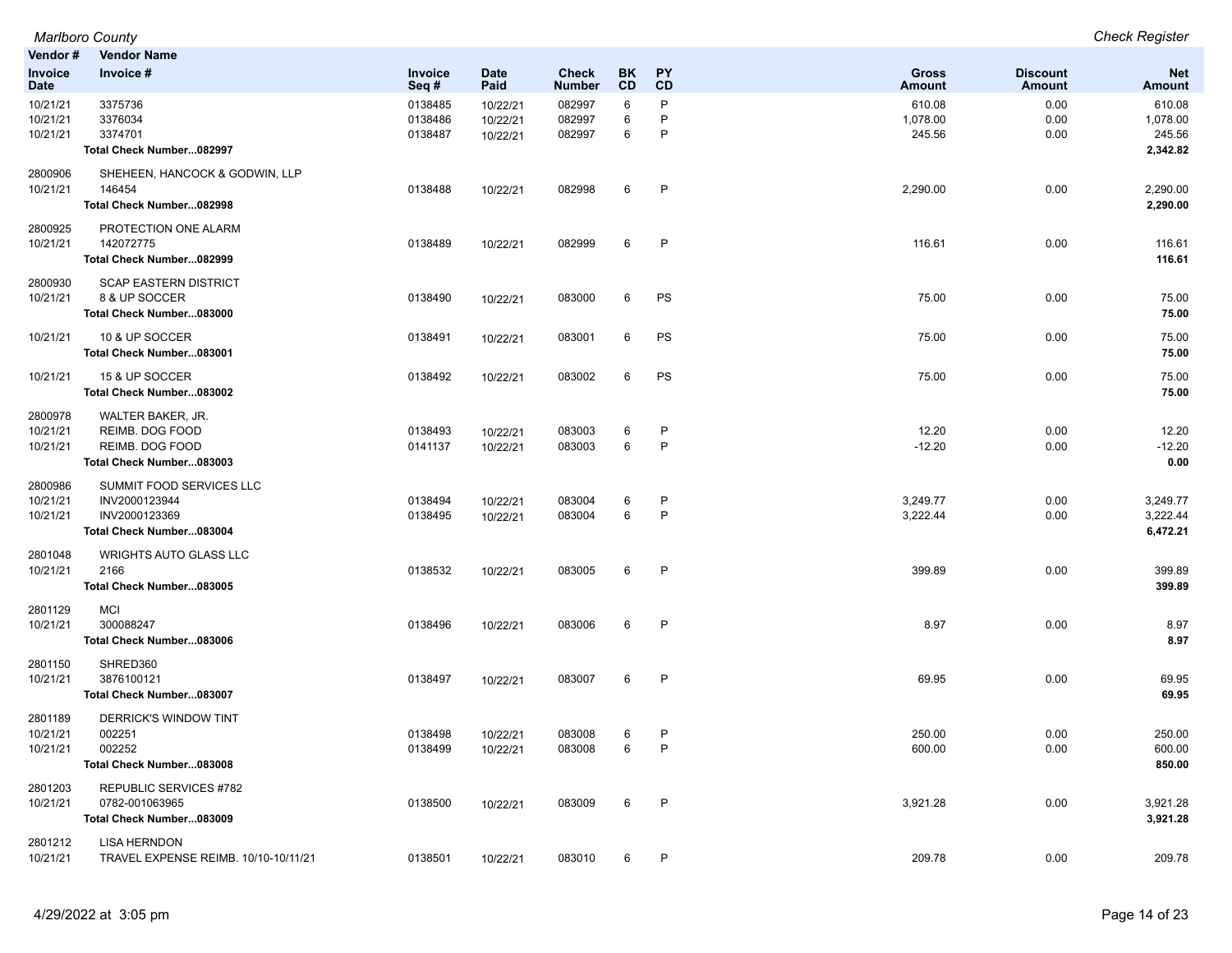|                                   | <b>Marlboro County</b>                                                         |                    |                      |                               |                 |                   |                        |                           | <b>Check Register</b>         |
|-----------------------------------|--------------------------------------------------------------------------------|--------------------|----------------------|-------------------------------|-----------------|-------------------|------------------------|---------------------------|-------------------------------|
| Vendor#<br>Invoice<br><b>Date</b> | <b>Vendor Name</b><br>Invoice #                                                | Invoice<br>Seq#    | Date<br>Paid         | <b>Check</b><br><b>Number</b> | BK<br><b>CD</b> | PY<br>CD          | <b>Gross</b><br>Amount | <b>Discount</b><br>Amount | <b>Net</b><br><b>Amount</b>   |
|                                   | Total Check Number083010                                                       |                    |                      |                               |                 |                   |                        |                           | 209.78                        |
| 2801234<br>10/21/21<br>10/21/21   | ADP, LLC<br>590507358<br>590061526<br>Total Check Number083011                 | 0138502<br>0138503 | 10/22/21<br>10/22/21 | 083011<br>083011              | 6<br>6          | P<br>$\mathsf{P}$ | 84.52<br>3,591.84      | 0.00<br>0.00              | 84.52<br>3,591.84<br>3,676.36 |
| 2801253<br>10/21/21               | WELLS FARGO FINANCIAL LEASING<br>5017112832<br>Total Check Number083012        | 0138504            | 10/22/21             | 083012                        | 6               | PS                | 247.15                 | 0.00                      | 247.15<br>247.15              |
| 10/21/21                          | 5017112830<br>Total Check Number083013                                         | 0138505            | 10/22/21             | 083013                        | 6               | PS                | 174.59                 | 0.00                      | 174.59<br>174.59              |
| 10/21/21                          | 5017113124<br>Total Check Number083014                                         | 0138506            | 10/22/21             | 083014                        | 6               | PS                | 258.80                 | 0.00                      | 258.80<br>258.80              |
| 10/21/21                          | 5017112831<br>Total Check Number083015                                         | 0138507            | 10/22/21             | 083015                        | 6               | PS                | 589.91                 | 0.00                      | 589.91<br>589.91              |
| 2801281<br>10/21/21               | BOUND TREE MEDICAL, LLC<br>84236958<br>Total Check Number083016                | 0138508            | 10/22/21             | 083016                        | 6               | $\mathsf{P}$      | 915.05                 | 0.00                      | 915.05<br>915.05              |
| 2801303<br>10/21/21<br>10/21/21   | LINDE GAS & EQUIPMENT INC.<br>66445844<br>65223159<br>Total Check Number083017 | 0138509<br>0138510 | 10/22/21<br>10/22/21 | 083017<br>083017              | 6<br>6          | P<br>$\mathsf{P}$ | 71.77<br>67.68         | 0.00<br>0.00              | 71.77<br>67.68<br>139.45      |
| 2801316<br>10/21/21               | <b>HANDTEVY</b><br><b>EDU-35</b><br>Total Check Number083018                   | 0138511            | 10/22/21             | 083018                        | 6               | P                 | 295.00                 | 0.00                      | 295.00<br>295.00              |
| 2801343<br>10/21/21               | <b>EMS MANAGEMENT &amp; CONSULTANTS</b><br>044024<br>Total Check Number083019  | 0138512            | 10/22/21             | 083019                        | 6               | P                 | 6,746.99               | 0.00                      | 6,746.99<br>6,746.99          |
| 2801373<br>10/21/21               | TIAA COMMERCIAL FINANCE, INC.<br>8487249<br>Total Check Number083020           | 0138513            | 10/22/21             | 083020                        | 6               | $\mathsf{P}$      | 108.62                 | 0.00                      | 108.62<br>108.62              |
| 2801389<br>10/21/21               | <b>SEGRA</b><br>2015526- SEPTEMBER 2021<br>Total Check Number083021            | 0138514            | 10/22/21             | 083021                        | 6               | PS                | 6.61                   | 0.00                      | 6.61<br>6.61                  |
| 10/21/21                          | 2014272- SEPTEMBER 2021<br>Total Check Number083022                            | 0138515            | 10/22/21             | 083022                        | 6               | PS                | 300.00                 | 0.00                      | 300.00<br>300.00              |
| 2801417<br>10/21/21               | <b>WASTE CONNECTIONS</b><br>2764885<br>Total Check Number083023                | 0138516            | 10/22/21             | 083023                        | 6               | P                 | 99,497.00              | 0.00                      | 99,497.00<br>99,497.00        |
| 2801500<br>10/21/21               | PALMETTO LAWN ENFORCEMENT, LLC<br>MCG. 092021<br>Total Check Number083024      | 0138517            | 10/22/21             | 083024                        | 6               | $\mathsf{P}$      | 8,795.00               | 0.00                      | 8,795.00<br>8,795.00          |
| 2801523                           | WESLEY D. PARK CPA                                                             |                    |                      |                               |                 |                   |                        |                           |                               |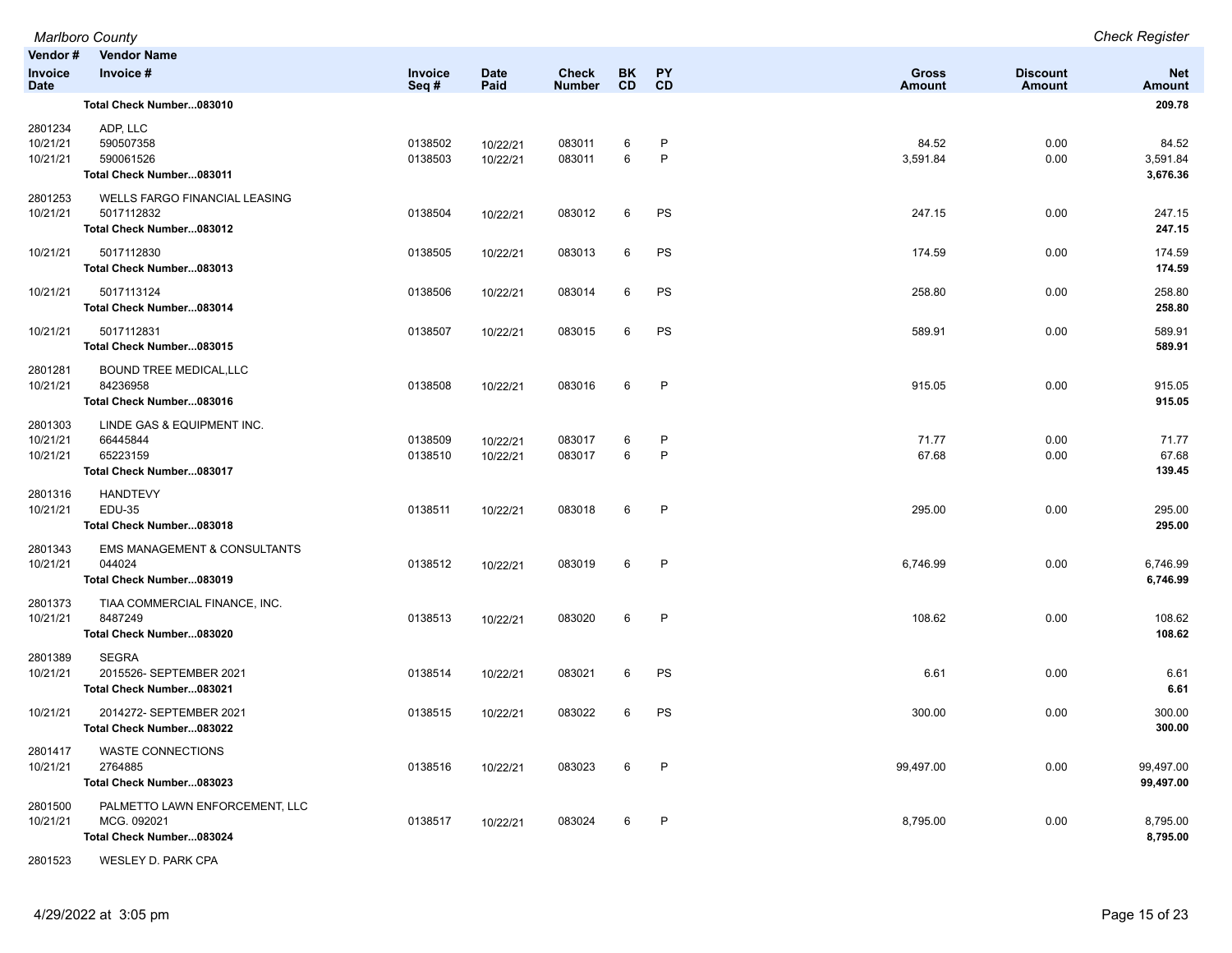|                                                                                             | <b>Marlboro County</b>                                                                                                                                             |                                                                           |                                                                                  |                                                                    |                                 |                                                       |                                                             |                                                      | <b>Check Register</b>                                                 |
|---------------------------------------------------------------------------------------------|--------------------------------------------------------------------------------------------------------------------------------------------------------------------|---------------------------------------------------------------------------|----------------------------------------------------------------------------------|--------------------------------------------------------------------|---------------------------------|-------------------------------------------------------|-------------------------------------------------------------|------------------------------------------------------|-----------------------------------------------------------------------|
| Vendor#                                                                                     | <b>Vendor Name</b>                                                                                                                                                 |                                                                           |                                                                                  |                                                                    |                                 |                                                       |                                                             |                                                      |                                                                       |
| <b>Invoice</b><br>Date                                                                      | Invoice #                                                                                                                                                          | Invoice<br>Seq#                                                           | <b>Date</b><br>Paid                                                              | <b>Check</b><br><b>Number</b>                                      | <b>BK</b><br><b>CD</b>          | <b>PY</b><br>CD                                       | <b>Gross</b><br><b>Amount</b>                               | <b>Discount</b><br>Amount                            | <b>Net</b><br><b>Amount</b>                                           |
| 10/21/21                                                                                    | PROF. SERVICES- SEPTEMBER 2021<br>Total Check Number083025                                                                                                         | 0138518                                                                   | 10/22/21                                                                         | 083025                                                             | 6                               | $\mathsf{P}$                                          | 5,280.00                                                    | 0.00                                                 | 5,280.00<br>5,280.00                                                  |
| 2801535<br>10/21/21                                                                         | E & I SALES CO.<br>23382<br>Total Check Number083026                                                                                                               | 0138519                                                                   | 10/22/21                                                                         | 083026                                                             | 6                               | P                                                     | 2,315.94                                                    | 0.00                                                 | 2,315.94<br>2,315.94                                                  |
| 2801548<br>10/21/21                                                                         | PUBLIQ, LLC<br>000582177-7563<br>Total Check Number083027                                                                                                          | 0138520                                                                   | 10/22/21                                                                         | 083027                                                             | 6                               | PS                                                    | 656.62                                                      | 0.00                                                 | 656.62<br>656.62                                                      |
| 10/21/21                                                                                    | 000582175-7561<br>Total Check Number083028                                                                                                                         | 0138521                                                                   | 10/22/21                                                                         | 083028                                                             | 6                               | PS                                                    | 726.16                                                      | 0.00                                                 | 726.16<br>726.16                                                      |
| 10/21/21                                                                                    | 000582178-7564<br>Total Check Number083029                                                                                                                         | 0138522                                                                   | 10/22/21                                                                         | 083029                                                             | 6                               | PS                                                    | 104.41                                                      | 0.00                                                 | 104.41<br>104.41                                                      |
| 10/21/21                                                                                    | 000582176-7562<br>Total Check Number083030                                                                                                                         | 0138523                                                                   | 10/22/21                                                                         | 083030                                                             | 6                               | PS                                                    | 183.50                                                      | 0.00                                                 | 183.50<br>183.50                                                      |
| 2801594<br>10/21/21                                                                         | PEE DEE PUBLISHING LLC<br>21193<br>Total Check Number083031                                                                                                        | 0138524                                                                   | 10/22/21                                                                         | 083031                                                             | 6                               | $\mathsf{P}$                                          | 335.00                                                      | 0.00                                                 | 335.00<br>335.00                                                      |
| 2801603<br>10/21/21<br>10/21/21<br>10/21/21<br>10/21/21<br>10/21/21<br>10/21/21<br>10/21/21 | HERALD ADVOCATE ADV. PAYMENTS<br>PJ01-212740<br>PJ01-212741<br>PJ01-212742<br>PJ01-212743<br>PJ01-212744<br>PJ01-212745<br>PJ01-212746<br>Total Check Number083032 | 0138525<br>0138526<br>0138527<br>0138528<br>0138529<br>0138530<br>0138531 | 10/22/21<br>10/22/21<br>10/22/21<br>10/22/21<br>10/22/21<br>10/22/21<br>10/22/21 | 083032<br>083032<br>083032<br>083032<br>083032<br>083032<br>083032 | 6<br>6<br>6<br>6<br>6<br>6<br>6 | $\mathsf{P}$<br>P<br>P<br>P<br>P<br>P<br>$\mathsf{P}$ | 60.00<br>60.00<br>60.00<br>60.00<br>60.00<br>60.00<br>60.00 | 0.00<br>0.00<br>0.00<br>0.00<br>0.00<br>0.00<br>0.00 | 60.00<br>60.00<br>60.00<br>60.00<br>60.00<br>60.00<br>60.00<br>420.00 |
| 0000309<br>10/27/21                                                                         | <b>AT&amp;T MOBILITY</b><br>287302669184 9/17-10/16/21<br>Total Check Number083033                                                                                 | 0138600                                                                   | 10/27/21                                                                         | 083033                                                             | 6                               | PS                                                    | 76.10                                                       | 0.00                                                 | 76.10<br>76.10                                                        |
| 0000419<br>10/26/21                                                                         | <b>ADAM WHISTLER</b><br>SOCCER OFFICIAL 10/11/2021<br>Total Check Number083034                                                                                     | 0138536                                                                   | 10/27/21                                                                         | 083034                                                             | 6                               | $\mathsf{P}$                                          | 90.00                                                       | 0.00                                                 | 90.00<br>90.00                                                        |
| 0000539<br>10/26/21<br>10/26/21                                                             | <b>SC DHEC</b><br>QR19238-5<br>QR19238-5<br>Total Check Number083035                                                                                               | 0138541<br>0141617                                                        | 10/27/21<br>10/27/21                                                             | 083035<br>083035                                                   | 6<br>6                          | P<br>P                                                | 475.00<br>$-475.00$                                         | 0.00<br>0.00                                         | 475.00<br>$-475.00$<br>0.00                                           |
| 0000678<br>10/26/21                                                                         | <b>AT &amp; T</b><br>843 M41 5627 001- OCTOBER 2021<br>Total Check Number083036                                                                                    | 0138542                                                                   | 10/27/21                                                                         | 083036                                                             | 6                               | PS                                                    | 182.61                                                      | 0.00                                                 | 182.61<br>182.61                                                      |
| 0000902<br>10/26/21                                                                         | <b>KEVIN THOMAS</b><br>UNIFORM REIMB.<br>Total Check Number083037                                                                                                  | 0138543                                                                   | 10/27/21                                                                         | 083037                                                             | 6                               | P                                                     | 299.85                                                      | 0.00                                                 | 299.85<br>299.85                                                      |

0001006 POSTMASTER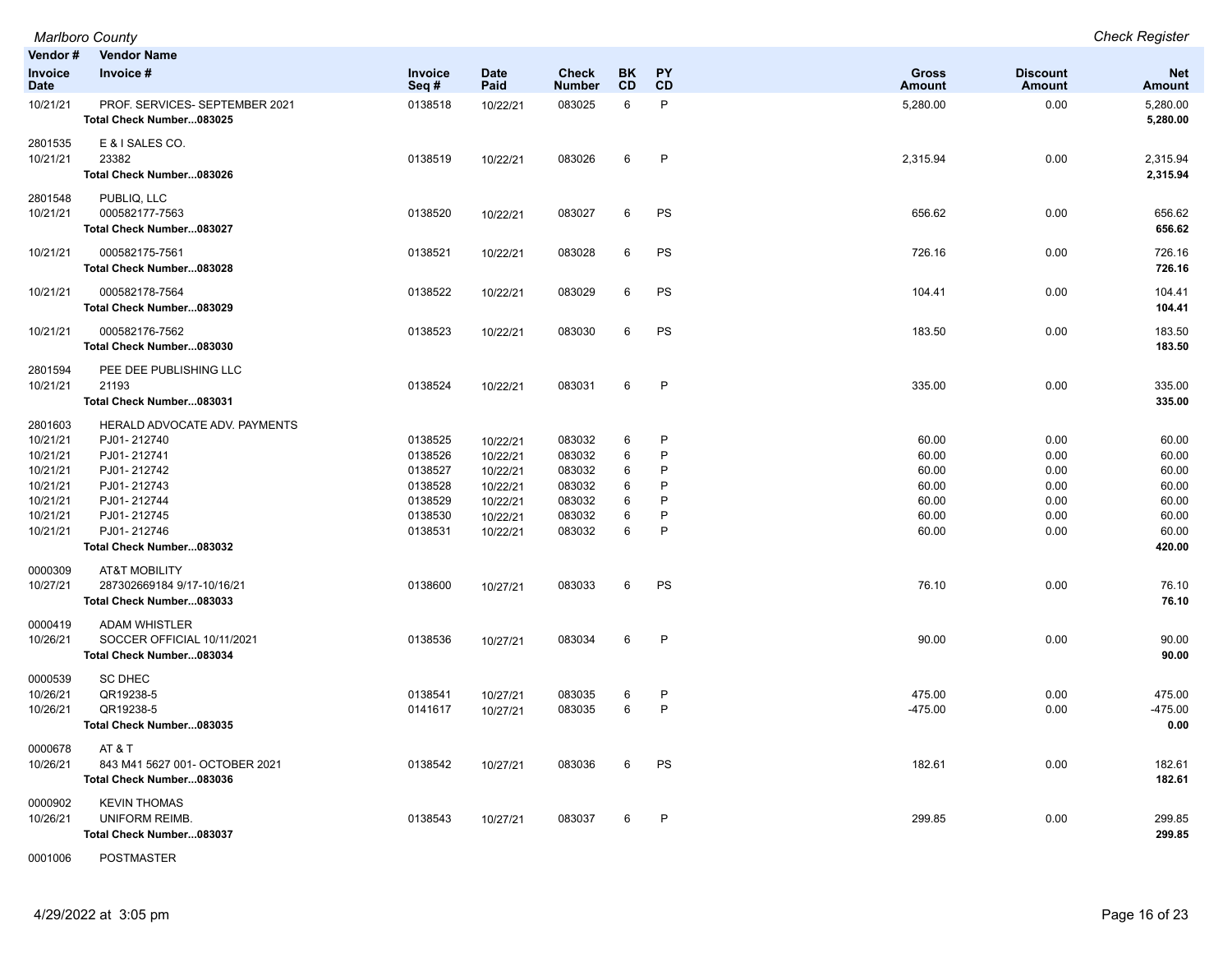| Vendor #                      | <b>Vendor Name</b>                                |                        |                     |                        |                 |                 |                        |                           |                             |
|-------------------------------|---------------------------------------------------|------------------------|---------------------|------------------------|-----------------|-----------------|------------------------|---------------------------|-----------------------------|
| <b>Invoice</b><br><b>Date</b> | Invoice #                                         | <b>Invoice</b><br>Seq# | <b>Date</b><br>Paid | Check<br><b>Number</b> | BK<br><b>CD</b> | <b>PY</b><br>CD | <b>Gross</b><br>Amount | <b>Discount</b><br>Amount | <b>Net</b><br><b>Amount</b> |
| 10/27/21                      | PO BOX 996 RENTAL FEE<br>Total Check Number083038 | 0138599                | 10/27/21            | 083038                 | 6               | P               | 296.00                 | 0.00                      | 296.00<br>296.00            |
| 0001118                       | EDWARDS REFRIGERATION INC                         |                        |                     |                        |                 |                 |                        |                           |                             |
| 10/26/21                      | 75297                                             | 0138544                | 10/27/21            | 083039                 | 6               | P               | 950.00                 | 0.00                      | 950.00                      |
| 10/26/21                      | 75203<br>Total Check Number083039                 | 0138545                | 10/27/21            | 083039                 | 6               | P               | 270.00                 | 0.00                      | 270.00<br>1,220.00          |
| 0001139                       | MARLBORO ELECTRIC COOP., INC.                     |                        |                     |                        |                 |                 |                        |                           |                             |
| 10/26/21                      | 1456001- OCTOBER 2021                             | 0138546                | 10/27/21            | 083040                 | 6               | P               | 307.00                 | 0.00                      | 307.00                      |
| 10/26/21                      | 1480001- OCTOBER 2021                             | 0138547                | 10/27/21            | 083040                 | 6               | P               | 195.00                 | 0.00                      | 195.00                      |
| 10/26/21                      | 61311001- OCTOBER 2021                            | 0138548                | 10/27/21            | 083040                 | 6               | P               | 163.00                 | 0.00                      | 163.00                      |
| 10/26/21                      | 7176006- OCTOBER 2021                             | 0138549                | 10/27/21            | 083040                 | 6               | P               | 951.27                 | 0.00                      | 951.27                      |
| 10/26/21                      | 7176007- OCTOBER 2021                             | 0138550                | 10/27/21            | 083040                 | 6               | P               | 49.00                  | 0.00                      | 49.00                       |
| 10/26/21                      | 7176013- OCTOBER 2021                             | 0138551                | 10/27/21            | 083040                 | 6               | P               | 38.00                  | 0.00                      | 38.00                       |
| 10/26/21                      | 7176016- OCTOBER 2021                             | 0138552                | 10/27/21            | 083040                 | 6               | P               | 53.00                  | 0.00                      | 53.00                       |
| 10/26/21                      | 7233001- OCTOBER 2021                             | 0138553                | 10/27/21            | 083040                 | 6               | P               | 101.00                 | 0.00                      | 101.00                      |
| 10/26/21                      | 65484002- OCTOBER 2021                            | 0138554                | 10/27/21            | 083040                 | 6               | P               | 170.00                 | 0.00                      | 170.00                      |
|                               | Total Check Number083040                          |                        |                     |                        |                 |                 |                        |                           | 2,027.27                    |
| 0001146                       | AT & T                                            |                        |                     |                        |                 |                 |                        |                           |                             |
| 10/26/21                      | 000017100157- OCTOBER 2021                        | 0138555                | 10/27/21            | 083041                 | 6               | PS              | 394.36                 | 0.00                      | 394.36                      |
|                               | Total Check Number083041                          |                        |                     |                        |                 |                 |                        |                           | 394.36                      |
| 0001181                       | <b>WILLIAMS TIRE SERVICES</b>                     |                        |                     |                        |                 |                 |                        |                           |                             |
| 10/26/21                      | 115606                                            | 0138556                | 10/27/21            | 083042                 | 6               | P               | 449.32                 | 0.00                      | 449.32                      |
| 10/26/21                      | 115608                                            | 0138557                | 10/27/21            | 083042                 | 6               | P               | 449.32                 | 0.00                      | 449.32                      |
|                               | Total Check Number083042                          |                        |                     |                        |                 |                 |                        |                           | 898.64                      |
| 0002034                       | PARK MANUFACTURING COMPANY INC                    |                        |                     |                        |                 |                 |                        |                           |                             |
| 10/27/21                      | 36359                                             | 0138598                | 10/27/21            | 083043                 | 6               | $\mathsf{P}$    | 166.87                 | 0.00                      | 166.87                      |
|                               | Total Check Number083043                          |                        |                     |                        |                 |                 |                        |                           | 166.87                      |
| 0002064                       | BRIDGEWAY SOLUTIONS, INC.                         |                        |                     |                        |                 |                 |                        |                           |                             |
| 10/26/21                      | IN335411                                          | 0138559                | 10/27/21            | 083044                 | 6               | P               | 3,963.06               | 0.00                      | 3,963.06                    |
|                               | Total Check Number083044                          |                        |                     |                        |                 |                 |                        |                           | 3,963.06                    |
| 0004000                       | STATE CREDIT UNION                                |                        |                     |                        |                 |                 |                        |                           |                             |
| 10/27/21                      | PAYROLL ENDING 10/23/2021                         | 0138602                | 10/27/21            | 083045                 | 6               | $\mathsf{P}$    | 400.00                 | 0.00                      | 400.00                      |
|                               | Total Check Number083045                          |                        |                     |                        |                 |                 |                        |                           | 400.00                      |
| 0007806                       | PEE DEE REGIONAL C. O. G.                         |                        |                     |                        |                 |                 |                        |                           |                             |
| 10/26/21                      | FY 21-22 CENSUS POPULATION                        | 0138560                | 10/27/21            | 083046                 | 6               | P               | 21,699.75              | 0.00                      | 21,699.75                   |
|                               | Total Check Number083046                          |                        |                     |                        |                 |                 |                        |                           | 21,699.75                   |
| 0008769                       | SC RETIREMENT SYS CAPITOL STAT                    |                        |                     |                        |                 |                 |                        |                           |                             |
| 10/27/21                      | D CARABO PR END 10/23/21                          | 0138603                | 10/27/21            | 083047                 | 6               | P               | 287.83                 | 0.00                      | 287.83                      |
| 10/27/21                      | R TRYON PR END 10/23/21                           | 0138604                | 10/27/21            | 083047                 | 6               | P               | 91.23                  | 0.00                      | 91.23                       |
|                               | Total Check Number083047                          |                        |                     |                        |                 |                 |                        |                           | 379.06                      |
| 10/27/21                      | JULY - SEPT 2021 QTRLY PAYMENT                    | 0138605                | 10/27/21            | 083048                 | 6               | PS              | 114,431.00             | 0.00                      | 114,431.00                  |
|                               | Total Check Number083048                          |                        |                     |                        |                 |                 |                        |                           | 114,431.00                  |
| 0009253                       | <b>DELINQUENT TAX</b>                             |                        |                     |                        |                 |                 |                        |                           |                             |
| 10/27/21                      | REIMB. MERCHANT FEES                              | 0138561                | 10/27/21            | 083049                 | 6               | P               | 630.27                 | 0.00                      | 630.27                      |
|                               | Total Check Number083049                          |                        |                     |                        |                 |                 |                        |                           | 630.27                      |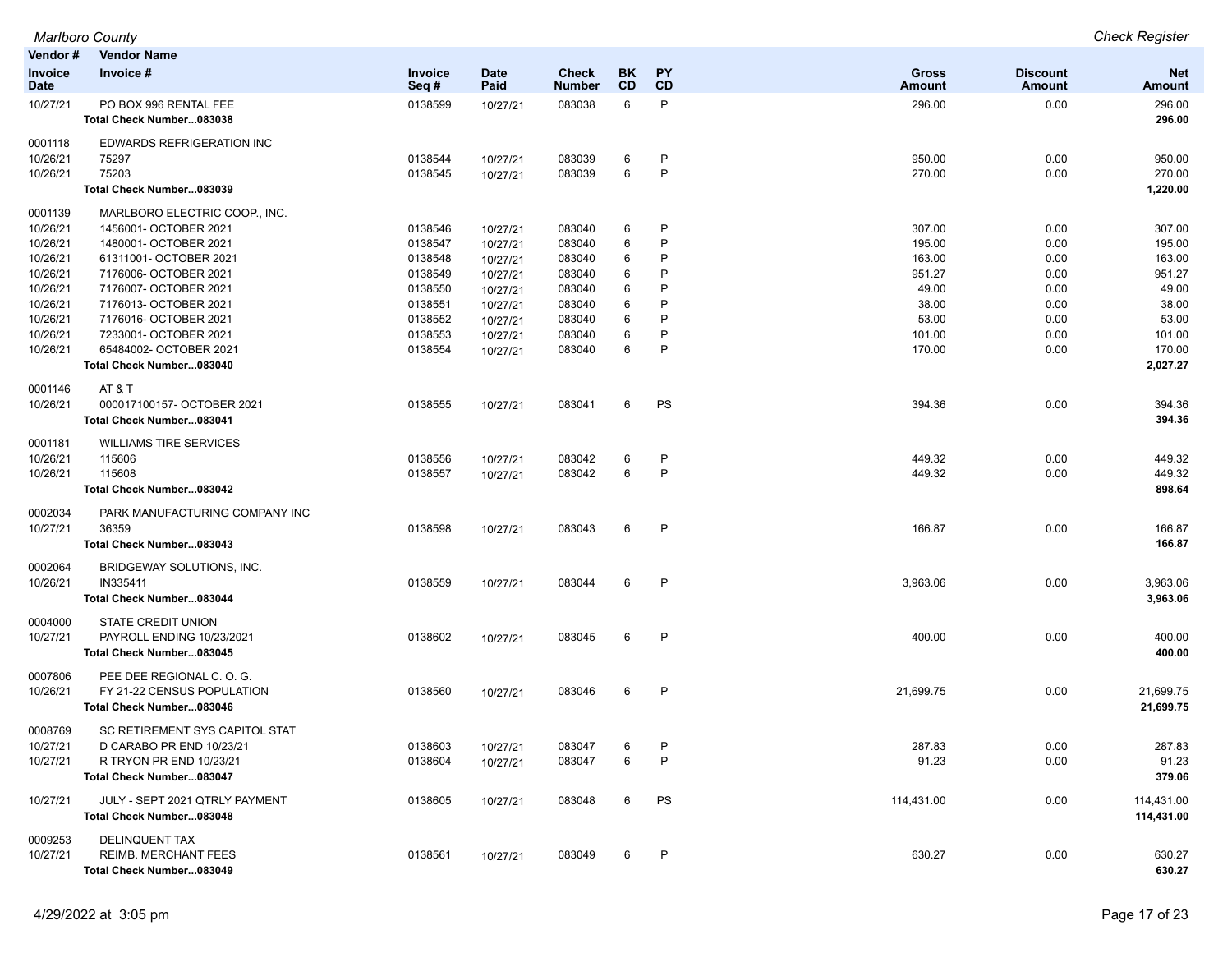|                                                         | <b>Marlboro County</b>                                                                    |                                          |                                              |                                      |                        |                   |                                  |                              | <b>Check Register</b>            |
|---------------------------------------------------------|-------------------------------------------------------------------------------------------|------------------------------------------|----------------------------------------------|--------------------------------------|------------------------|-------------------|----------------------------------|------------------------------|----------------------------------|
| Vendor#<br><b>Invoice</b><br><b>Date</b>                | <b>Vendor Name</b><br>Invoice #                                                           | Invoice<br>Seq#                          | <b>Date</b><br>Paid                          | <b>Check</b><br><b>Number</b>        | <b>BK</b><br><b>CD</b> | PY<br><b>CD</b>   | <b>Gross</b><br><b>Amount</b>    | <b>Discount</b><br>Amount    | <b>Net</b><br><b>Amount</b>      |
|                                                         |                                                                                           |                                          |                                              |                                      |                        |                   |                                  |                              |                                  |
| 1111181<br>10/27/21                                     | AT&T<br>030 403 9844 001- OCTOBER 2021<br>Total Check Number083050                        | 0138562                                  | 10/27/21                                     | 083050                               | 6                      | P                 | 69.67                            | 0.00                         | 69.67<br>69.67                   |
| 2800474<br>10/27/21                                     | <b>KEITH BREWINGTON</b><br>TRAVEL REIMB. SCARE CONF.<br>Total Check Number083051          | 0138563                                  | 10/27/21                                     | 083051                               | 6                      | $\mathsf{P}$      | 11.00                            | 0.00                         | 11.00<br>11.00                   |
| 2800762<br>10/27/21                                     | AT&T<br>843 M41 1132 001 1891- OCTOBER 2021<br>Total Check Number083052                   | 0138564                                  | 10/27/21                                     | 083052                               | 6                      | PS                | 42.47                            | 0.00                         | 42.47<br>42.47                   |
| 10/27/21                                                | 843 M41 1516 001 1893- OCTOBER 2021<br>Total Check Number083053                           | 0138565                                  | 10/27/21                                     | 083053                               | 6                      | PS                | 110.78                           | 0.00                         | 110.78<br>110.78                 |
| 10/27/21                                                | 843 M40 9148 258 1890- OCTOBER 2021<br>Total Check Number083054                           | 0138596                                  | 10/27/21                                     | 083054                               | 6                      | PS                | 6,408.89                         | 0.00                         | 6,408.89<br>6,408.89             |
| 10/27/21                                                | 843 M40 5279 001 1899- OCTOBER 2021<br>Total Check Number083055                           | 0138597                                  | 10/27/21                                     | 083055                               | 6                      | PS                | 190.00                           | 0.00                         | 190.00<br>190.00                 |
| 2800891<br>10/27/21                                     | ZOLL MEDICAL CORPORATION<br>3379584<br>Total Check Number083056                           | 0138566                                  | 10/27/21                                     | 083056                               | 6                      | P                 | 565.80                           | 0.00                         | 565.80<br>565.80                 |
| 2800914<br>10/27/21                                     | <b>BENNETTSVILLE FORD</b><br>693180/2<br>Total Check Number083057                         | 0138567                                  | 10/27/21                                     | 083057                               | 6                      | P                 | 395.90                           | 0.00                         | 395.90<br>395.90                 |
| 2801042<br>10/27/21                                     | DUNCAN-PARNELL INC.<br>1099418<br>Total Check Number083058                                | 0138568                                  | 10/27/21                                     | 083058                               | 6                      | $\mathsf{P}$      | 92.03                            | 0.00                         | 92.03<br>92.03                   |
| 2801211<br>10/26/21                                     | <b>MIA WHISTLER</b><br>SOCCER OFFICIAL 10/11/2021<br>Total Check Number083059             | 0138537                                  | 10/27/21                                     | 083059                               | 6                      | P                 | 60.00                            | 0.00                         | 60.00<br>60.00                   |
| 2801222<br>10/26/21                                     | KAITLIN LOCKLEAR<br>SOCCER OFFICIAL 10/12-10/14/2021<br>Total Check Number083060          | 0138538                                  | 10/27/21                                     | 083060                               | 6                      | P                 | 60.00                            | 0.00                         | 60.00<br>60.00                   |
| 2801285<br>10/27/21<br>10/27/21                         | <b>HENRY SCHEIN</b><br>11626274<br>11082645<br>Total Check Number083061                   | 0138569<br>0138570                       | 10/27/21<br>10/27/21                         | 083061<br>083061                     | 6<br>6                 | P<br>$\mathsf{P}$ | 600.26<br>366.16                 | 0.00<br>0.00                 | 600.26<br>366.16<br>966.42       |
| 2801374<br>10/27/21                                     | MCNIEL ENTERPRISES, INC.<br>P.O. 82635- RENTAL FEE<br>Total Check Number083062            | 0138601                                  | 10/27/21                                     | 083062                               | 6                      | P                 | 680.00                           | 0.00                         | 680.00<br>680.00                 |
| 2801603<br>10/27/21<br>10/27/21<br>10/27/21<br>10/27/21 | HERALD ADVOCATE ADV. PAYMENTS<br>MA48-212896<br>PJ01-213091<br>PJ01-213092<br>PJ01-213093 | 0138571<br>0138572<br>0138573<br>0138574 | 10/27/21<br>10/27/21<br>10/27/21<br>10/27/21 | 083063<br>083063<br>083063<br>083063 | 6<br>6<br>6<br>6       | P<br>P<br>Р       | 64.00<br>60.00<br>60.00<br>60.00 | 0.00<br>0.00<br>0.00<br>0.00 | 64.00<br>60.00<br>60.00<br>60.00 |
| 10/27/21                                                | PJ01-213094                                                                               | 0138575                                  | 10/27/21                                     | 083063                               | 6                      | P                 | 60.00                            | 0.00                         | 60.00                            |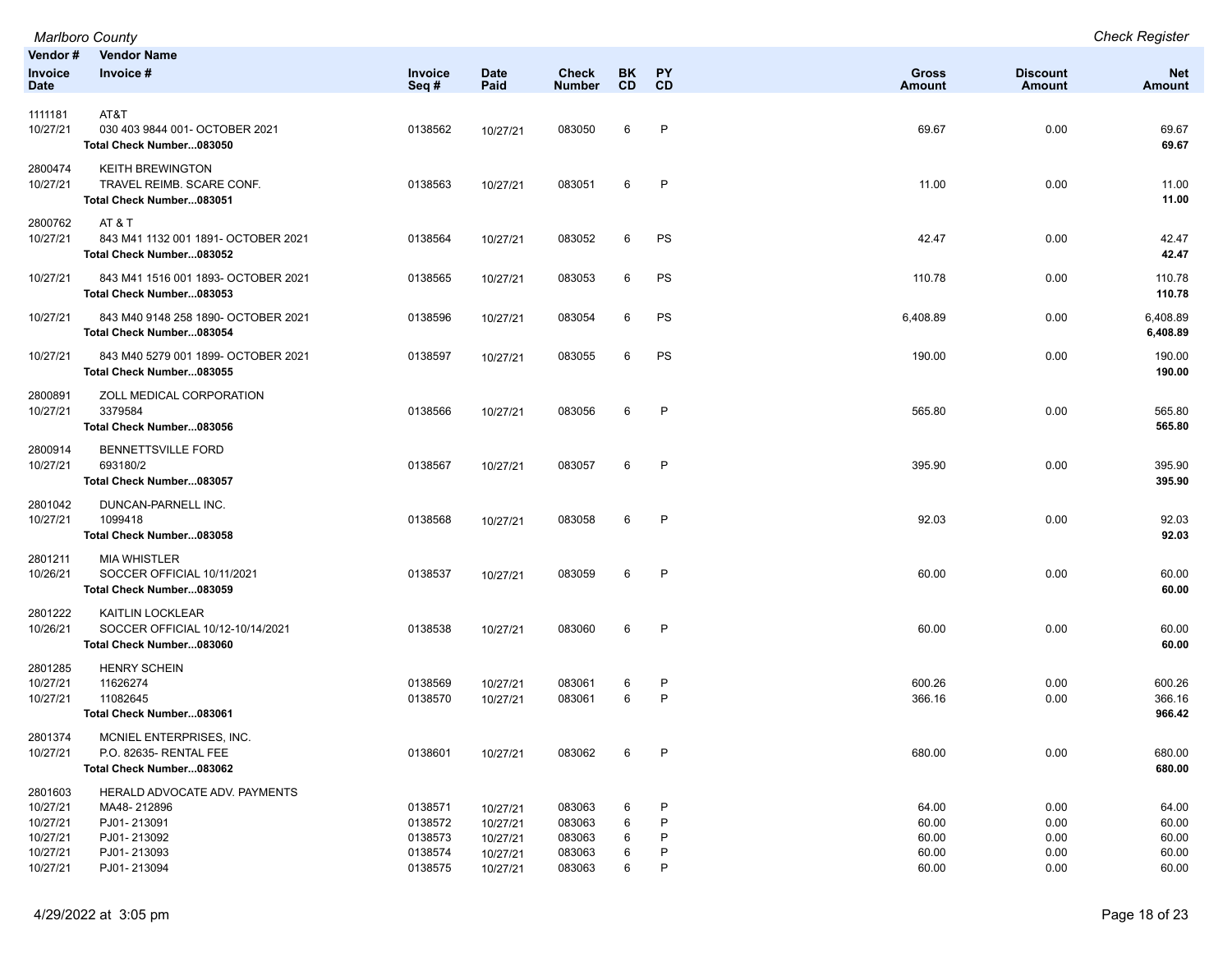| Invoice #<br><b>Date</b><br><b>Check</b><br>BK.<br><b>PY</b><br><b>Gross</b><br><b>Invoice</b><br><b>Invoice</b><br>CD<br>Paid<br>CD<br>Seq#<br><b>Number</b><br><b>Date</b><br>Amount<br>P<br>10/27/21<br>PJ01-213095<br>6<br>0138576<br>083063<br>60.00<br>10/27/21<br>P<br>10/27/21<br>PJ01-213096<br>0138577<br>083063<br>6<br>60.00<br>10/27/21<br>6<br>P<br>10/27/21<br>PJ01-213097<br>0138578<br>083063<br>60.00<br>10/27/21<br>10/27/21<br>0138579<br>083063<br>6<br>P<br>60.00<br>PJ01-213098<br>10/27/21<br>P<br>0138580<br>6<br>60.00<br>10/27/21<br>PJ01-213099<br>10/27/21<br>083063<br>P<br>10/27/21<br>PJ01-213100<br>0138581<br>083063<br>6<br>60.00<br>10/27/21<br>6<br>P<br>10/27/21<br>PJ01-213101<br>0138582<br>60.00<br>083063<br>10/27/21 | <b>Discount</b><br><b>Net</b><br>Amount<br>Amount<br>60.00<br>0.00<br>0.00<br>60.00<br>0.00<br>60.00<br>0.00<br>60.00<br>0.00<br>60.00<br>0.00<br>60.00<br>0.00<br>60.00<br>0.00<br>60.00<br>784.00<br>0.00<br>60.00<br>0.00<br>60.00 |
|-----------------------------------------------------------------------------------------------------------------------------------------------------------------------------------------------------------------------------------------------------------------------------------------------------------------------------------------------------------------------------------------------------------------------------------------------------------------------------------------------------------------------------------------------------------------------------------------------------------------------------------------------------------------------------------------------------------------------------------------------------------------|---------------------------------------------------------------------------------------------------------------------------------------------------------------------------------------------------------------------------------------|
|                                                                                                                                                                                                                                                                                                                                                                                                                                                                                                                                                                                                                                                                                                                                                                 |                                                                                                                                                                                                                                       |
|                                                                                                                                                                                                                                                                                                                                                                                                                                                                                                                                                                                                                                                                                                                                                                 |                                                                                                                                                                                                                                       |
|                                                                                                                                                                                                                                                                                                                                                                                                                                                                                                                                                                                                                                                                                                                                                                 |                                                                                                                                                                                                                                       |
|                                                                                                                                                                                                                                                                                                                                                                                                                                                                                                                                                                                                                                                                                                                                                                 |                                                                                                                                                                                                                                       |
|                                                                                                                                                                                                                                                                                                                                                                                                                                                                                                                                                                                                                                                                                                                                                                 |                                                                                                                                                                                                                                       |
|                                                                                                                                                                                                                                                                                                                                                                                                                                                                                                                                                                                                                                                                                                                                                                 |                                                                                                                                                                                                                                       |
|                                                                                                                                                                                                                                                                                                                                                                                                                                                                                                                                                                                                                                                                                                                                                                 |                                                                                                                                                                                                                                       |
|                                                                                                                                                                                                                                                                                                                                                                                                                                                                                                                                                                                                                                                                                                                                                                 |                                                                                                                                                                                                                                       |
| 6<br>P<br>10/27/21<br>PJ01-213102<br>0138583<br>083063<br>60.00<br>10/27/21                                                                                                                                                                                                                                                                                                                                                                                                                                                                                                                                                                                                                                                                                     |                                                                                                                                                                                                                                       |
| Total Check Number083063                                                                                                                                                                                                                                                                                                                                                                                                                                                                                                                                                                                                                                                                                                                                        |                                                                                                                                                                                                                                       |
| PJ01-213103<br>6<br>P<br>60.00<br>10/27/21<br>0138584<br>083064<br>10/27/21                                                                                                                                                                                                                                                                                                                                                                                                                                                                                                                                                                                                                                                                                     |                                                                                                                                                                                                                                       |
| P<br>6<br>10/27/21<br>PJ01-213104<br>0138585<br>083064<br>60.00<br>10/27/21                                                                                                                                                                                                                                                                                                                                                                                                                                                                                                                                                                                                                                                                                     |                                                                                                                                                                                                                                       |
| 10/27/21<br>0138586<br>083064<br>6<br>P<br>60.00<br>PJ01-213105<br>10/27/21                                                                                                                                                                                                                                                                                                                                                                                                                                                                                                                                                                                                                                                                                     | 0.00<br>60.00                                                                                                                                                                                                                         |
| P<br>10/27/21<br>0138587<br>083064<br>6<br>60.00<br>PJ01-213106<br>10/27/21                                                                                                                                                                                                                                                                                                                                                                                                                                                                                                                                                                                                                                                                                     | 0.00<br>60.00                                                                                                                                                                                                                         |
| P<br>10/27/21<br>PJ01-213107<br>0138588<br>083064<br>6<br>60.00<br>10/27/21                                                                                                                                                                                                                                                                                                                                                                                                                                                                                                                                                                                                                                                                                     | 0.00<br>60.00                                                                                                                                                                                                                         |
| P<br>10/27/21<br>PJ01-213108<br>0138589<br>083064<br>6<br>60.00<br>10/27/21                                                                                                                                                                                                                                                                                                                                                                                                                                                                                                                                                                                                                                                                                     | 0.00<br>60.00                                                                                                                                                                                                                         |
| P<br>10/27/21<br>PJ01-213109<br>0138590<br>083064<br>6<br>60.00<br>10/27/21                                                                                                                                                                                                                                                                                                                                                                                                                                                                                                                                                                                                                                                                                     | 0.00<br>60.00                                                                                                                                                                                                                         |
| P<br>10/27/21<br>0138591<br>083064<br>6<br>97.50<br>PJ01-213110<br>10/27/21                                                                                                                                                                                                                                                                                                                                                                                                                                                                                                                                                                                                                                                                                     | 97.50<br>0.00                                                                                                                                                                                                                         |
| P<br>10/27/21<br>0138592<br>6<br>60.00<br>PJ01-213111<br>10/27/21<br>083064                                                                                                                                                                                                                                                                                                                                                                                                                                                                                                                                                                                                                                                                                     | 0.00<br>60.00                                                                                                                                                                                                                         |
| 6<br>P<br>10/27/21<br>0138593<br>083064<br>2,425.50<br>M113-212981<br>10/27/21                                                                                                                                                                                                                                                                                                                                                                                                                                                                                                                                                                                                                                                                                  | 0.00<br>2,425.50                                                                                                                                                                                                                      |
| 6<br>P<br>10/27/21<br>0138594<br>083064<br>2,877.84<br>M113-213055<br>10/27/21                                                                                                                                                                                                                                                                                                                                                                                                                                                                                                                                                                                                                                                                                  | 2,877.84<br>0.00                                                                                                                                                                                                                      |
| Total Check Number083064                                                                                                                                                                                                                                                                                                                                                                                                                                                                                                                                                                                                                                                                                                                                        | 5,880.84                                                                                                                                                                                                                              |
| 2801604<br>ANDREW MARTINEZ                                                                                                                                                                                                                                                                                                                                                                                                                                                                                                                                                                                                                                                                                                                                      |                                                                                                                                                                                                                                       |
| $\mathsf{P}$<br>SOCCER OFFICIAL 10/11-10/14/2021<br>0138539<br>083065<br>6<br>60.00<br>10/26/21<br>10/27/21                                                                                                                                                                                                                                                                                                                                                                                                                                                                                                                                                                                                                                                     | 0.00<br>60.00                                                                                                                                                                                                                         |
| Total Check Number083065                                                                                                                                                                                                                                                                                                                                                                                                                                                                                                                                                                                                                                                                                                                                        | 60.00                                                                                                                                                                                                                                 |
| 2801605<br>AUBREY KIERAN LEVINER                                                                                                                                                                                                                                                                                                                                                                                                                                                                                                                                                                                                                                                                                                                                |                                                                                                                                                                                                                                       |
| P<br>10/26/21<br>SOCCER OFFICIAL 10/11/2021<br>0138540<br>083066<br>6<br>30.00<br>10/27/21                                                                                                                                                                                                                                                                                                                                                                                                                                                                                                                                                                                                                                                                      | 0.00<br>30.00                                                                                                                                                                                                                         |
| Total Check Number083066                                                                                                                                                                                                                                                                                                                                                                                                                                                                                                                                                                                                                                                                                                                                        | 30.00                                                                                                                                                                                                                                 |
| CLAUDIO CARRIZOSA FLORENCIO<br>2801606                                                                                                                                                                                                                                                                                                                                                                                                                                                                                                                                                                                                                                                                                                                          |                                                                                                                                                                                                                                       |
| 886217<br>0138595<br>6<br>P<br>10/27/21<br>083067<br>1,445.00<br>10/27/21                                                                                                                                                                                                                                                                                                                                                                                                                                                                                                                                                                                                                                                                                       | 0.00<br>1,445.00                                                                                                                                                                                                                      |
| Total Check Number083067                                                                                                                                                                                                                                                                                                                                                                                                                                                                                                                                                                                                                                                                                                                                        | 1,445.00                                                                                                                                                                                                                              |
| 0000065<br>TRIPLE T ELECTRIC INC.                                                                                                                                                                                                                                                                                                                                                                                                                                                                                                                                                                                                                                                                                                                               |                                                                                                                                                                                                                                       |
| $\mathsf{P}$<br>10/27/21<br>11547<br>0138606<br>083068<br>6<br>1,925.00<br>10/29/21                                                                                                                                                                                                                                                                                                                                                                                                                                                                                                                                                                                                                                                                             | 0.00<br>1,925.00                                                                                                                                                                                                                      |
| Total Check Number083068                                                                                                                                                                                                                                                                                                                                                                                                                                                                                                                                                                                                                                                                                                                                        | 1,925.00                                                                                                                                                                                                                              |
| 0000221<br>BOUND TO STAY BOUND BOOKS, INC<br>$\mathsf{P}$                                                                                                                                                                                                                                                                                                                                                                                                                                                                                                                                                                                                                                                                                                       |                                                                                                                                                                                                                                       |
| 162676<br>6<br>10/27/21<br>0138607<br>083069<br>571.89<br>10/29/21<br>Total Check Number083069                                                                                                                                                                                                                                                                                                                                                                                                                                                                                                                                                                                                                                                                  | 0.00<br>571.89<br>571.89                                                                                                                                                                                                              |
| AMAZON<br>0000374                                                                                                                                                                                                                                                                                                                                                                                                                                                                                                                                                                                                                                                                                                                                               |                                                                                                                                                                                                                                       |
| 10/27/21<br>453765785356<br>0138608<br>083070<br>P<br>209.76<br>6<br>10/29/21                                                                                                                                                                                                                                                                                                                                                                                                                                                                                                                                                                                                                                                                                   | 0.00<br>209.76                                                                                                                                                                                                                        |
| P<br>10/27/21<br>783775533687<br>0138609<br>083070<br>6<br>24.68<br>10/29/21                                                                                                                                                                                                                                                                                                                                                                                                                                                                                                                                                                                                                                                                                    | 0.00<br>24.68                                                                                                                                                                                                                         |
| P<br>10/27/21<br>438535679695<br>0138610<br>083070<br>6<br>32.15<br>10/29/21                                                                                                                                                                                                                                                                                                                                                                                                                                                                                                                                                                                                                                                                                    | 32.15<br>0.00                                                                                                                                                                                                                         |
| 6<br>P<br>10/27/21<br>467343668739<br>0138611<br>083070<br>51.70<br>10/29/21                                                                                                                                                                                                                                                                                                                                                                                                                                                                                                                                                                                                                                                                                    | 51.70<br>0.00                                                                                                                                                                                                                         |
| P<br>10/27/21<br>436985477679<br>0138612<br>083070<br>6<br>17.26<br>10/29/21                                                                                                                                                                                                                                                                                                                                                                                                                                                                                                                                                                                                                                                                                    | 0.00<br>17.26                                                                                                                                                                                                                         |
| P<br>10/27/21<br>0138613<br>083070<br>6<br>51.67<br>847965357798<br>10/29/21                                                                                                                                                                                                                                                                                                                                                                                                                                                                                                                                                                                                                                                                                    | 0.00<br>51.67                                                                                                                                                                                                                         |
| 10/27/21<br>0138614<br>6<br>P<br>35.62<br>668563455799<br>10/29/21<br>083070                                                                                                                                                                                                                                                                                                                                                                                                                                                                                                                                                                                                                                                                                    | 0.00<br>35.62                                                                                                                                                                                                                         |
| P<br>10/27/21<br>635883573385<br>0138615<br>083070<br>6<br>15.11<br>10/29/21                                                                                                                                                                                                                                                                                                                                                                                                                                                                                                                                                                                                                                                                                    | 0.00<br>15.11                                                                                                                                                                                                                         |
| 10/27/21<br>977343849487<br>0138616<br>083070<br>P<br>13.08<br>10/29/21<br>6                                                                                                                                                                                                                                                                                                                                                                                                                                                                                                                                                                                                                                                                                    | 0.00<br>13.08                                                                                                                                                                                                                         |
| P<br>6<br>10/27/21<br>683894583896<br>0138617<br>083070<br>48.58<br>10/29/21                                                                                                                                                                                                                                                                                                                                                                                                                                                                                                                                                                                                                                                                                    | 48.58<br>0.00                                                                                                                                                                                                                         |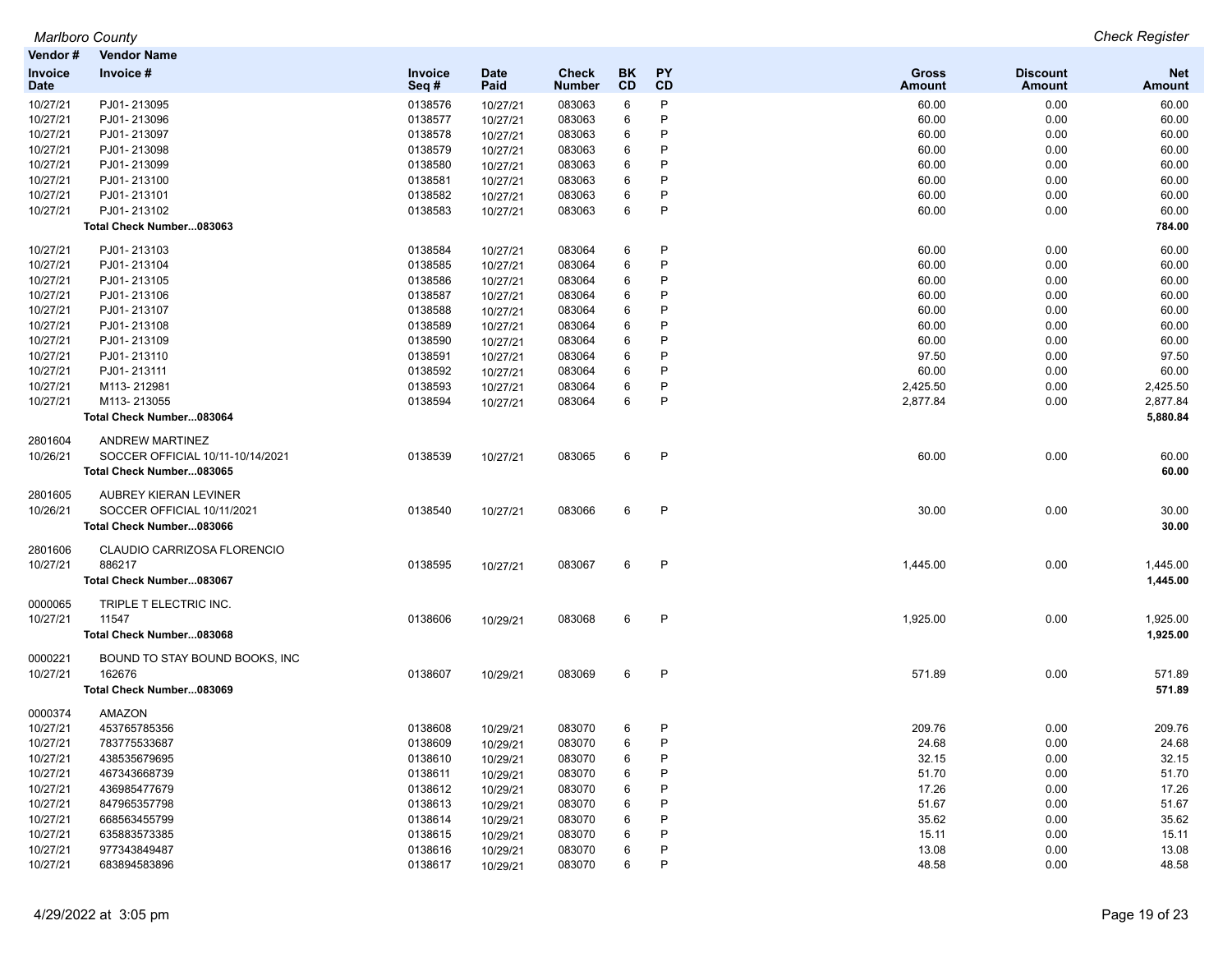| Vendor #               | Vendor Name                                                                         |                    |                     |                        |           |              |                        |                                  |                      |
|------------------------|-------------------------------------------------------------------------------------|--------------------|---------------------|------------------------|-----------|--------------|------------------------|----------------------------------|----------------------|
| Invoice<br><b>Date</b> | Invoice #                                                                           | Invoice<br>Seq#    | <b>Date</b><br>Paid | <b>Check</b><br>Number | BK.<br>CD | PY<br>CD     | <b>Gross</b><br>Amount | <b>Discount</b><br><b>Amount</b> | <b>Net</b><br>Amount |
| 10/27/21               | 958785438533<br>Total Check Number083070                                            | 0138618            | 10/29/21            | 083070                 | 6         | P            | 15.11                  | 0.00                             | 15.11<br>514.72      |
| 0000454<br>10/27/21    | SCOTLAND WHOLESALE INC.<br>100474                                                   | 0138619            | 10/29/21            | 083071                 | 6         | P            | 105.58                 | 0.00                             | 105.58               |
| 10/27/21               | 100365                                                                              | 0138620            | 10/29/21            | 083071                 | 6         | P            | 21.30                  | 0.00                             | 21.30                |
| 10/27/21<br>10/27/21   | 61521<br>100355                                                                     | 0138621<br>0138622 | 10/29/21            | 083071<br>083071       | 6<br>6    | P<br>P       | 230.47<br>451.45       | 0.00                             | 230.47<br>451.45     |
|                        | Total Check Number083071                                                            |                    | 10/29/21            |                        |           |              |                        | 0.00                             | 808.80               |
| 0000525<br>10/27/21    | <b>TALBERT &amp; BRIGHT</b><br>3214-2101 INV. 2<br>Total Check Number083072         | 0138623            | 10/29/21            | 083072                 | 6         | P            | 5,788.40               | 0.00                             | 5,788.40<br>5,788.40 |
| 0000611<br>10/27/21    | <b>DEPT OF ADMINISTRATION</b><br>90325787<br>Total Check Number083073               | 0138624            | 10/29/21            | 083073                 | 6         | PS           | 56.00                  | 0.00                             | 56.00<br>56.00       |
| 10/27/21               | 90325786<br>Total Check Number083074                                                | 0138625            | 10/29/21            | 083074                 | 6         | PS           | 112.00                 | 0.00                             | 112.00<br>112.00     |
| 10/27/21               | 90325939<br>Total Check Number083075                                                | 0138626            | 10/29/21            | 083075                 | 6         | PS           | 1,268.50               | 0.00                             | 1,268.50<br>1,268.50 |
| 0000691                | GALE                                                                                |                    |                     |                        |           |              |                        |                                  |                      |
| 10/27/21               | 76045264                                                                            | 0138627            | 10/29/21            | 083076                 | 6         | P            | 91.17                  | 0.00                             | 91.17                |
| 10/27/21               | 76053133<br>Total Check Number083076                                                | 0138628            | 10/29/21            | 083076                 | 6         | P            | 53.98                  | 0.00                             | 53.98<br>145.15      |
| 0000956<br>10/28/21    | <b>BLACK'S TIRE SERVICE</b><br>16 0030107<br>Total Check Number083077               | 0138629            | 10/29/21            | 083077                 | 6         | P            | 1,044.79               | 0.00                             | 1,044.79<br>1,044.79 |
| 0000971<br>10/28/21    | <b>DAIKIN APPLIED</b><br>3322910<br>Total Check Number083078                        | 0138630            | 10/29/21            | 083078                 | 6         | $\mathsf{P}$ | 546.62                 | 0.00                             | 546.62<br>546.62     |
| 0001006<br>10/28/21    | <b>POSTMASTER</b><br>2021 REAL ESTATE/PERSONAL PROPERTY<br>Total Check Number083079 | 0138682            | 10/29/21            | 083079                 | 6         | P            | 6,880.16               | 0.00                             | 6,880.16<br>6,880.16 |
| 0001079<br>10/28/21    | CAROLINA SIGNS SCREEN PRINTING<br>P.O. 82613- P. WORKS                              | 0138631            | 10/29/21            | 083080                 | 6         | P            | 324.00                 | 0.00                             | 324.00               |
| 10/28/21               | P.O. 82604- RECREATION                                                              | 0138632            | 10/29/21            | 083080                 | 6         | P            | 798.12                 | 0.00                             | 798.12               |
|                        | Total Check Number083080                                                            |                    |                     |                        |           |              |                        |                                  | 1,122.12             |
| 0001083<br>10/28/21    | <b>LEGAL DIRECTORIES</b><br>0355369<br>Total Check Number083081                     | 0138633            | 10/29/21            | 083081                 |           |              | 165.75                 | 0.00                             | 165.75<br>165.75     |
| 0001110<br>10/28/21    | <b>VERIZON WIRELESS</b><br>9890958435- OCTOBER 2021<br>Total Check Number083082     | 0138634            | 10/29/21            | 083082                 | 6         | <b>PS</b>    | 2,825.88               | 0.00                             | 2,825.88<br>2,825.88 |
| 0001114<br>10/28/21    | <b>HAMILTONS</b><br>127646                                                          | 0138635            | 10/29/21            | 083083                 | 6         | P            | 25.26                  | 0.00                             | 25.26                |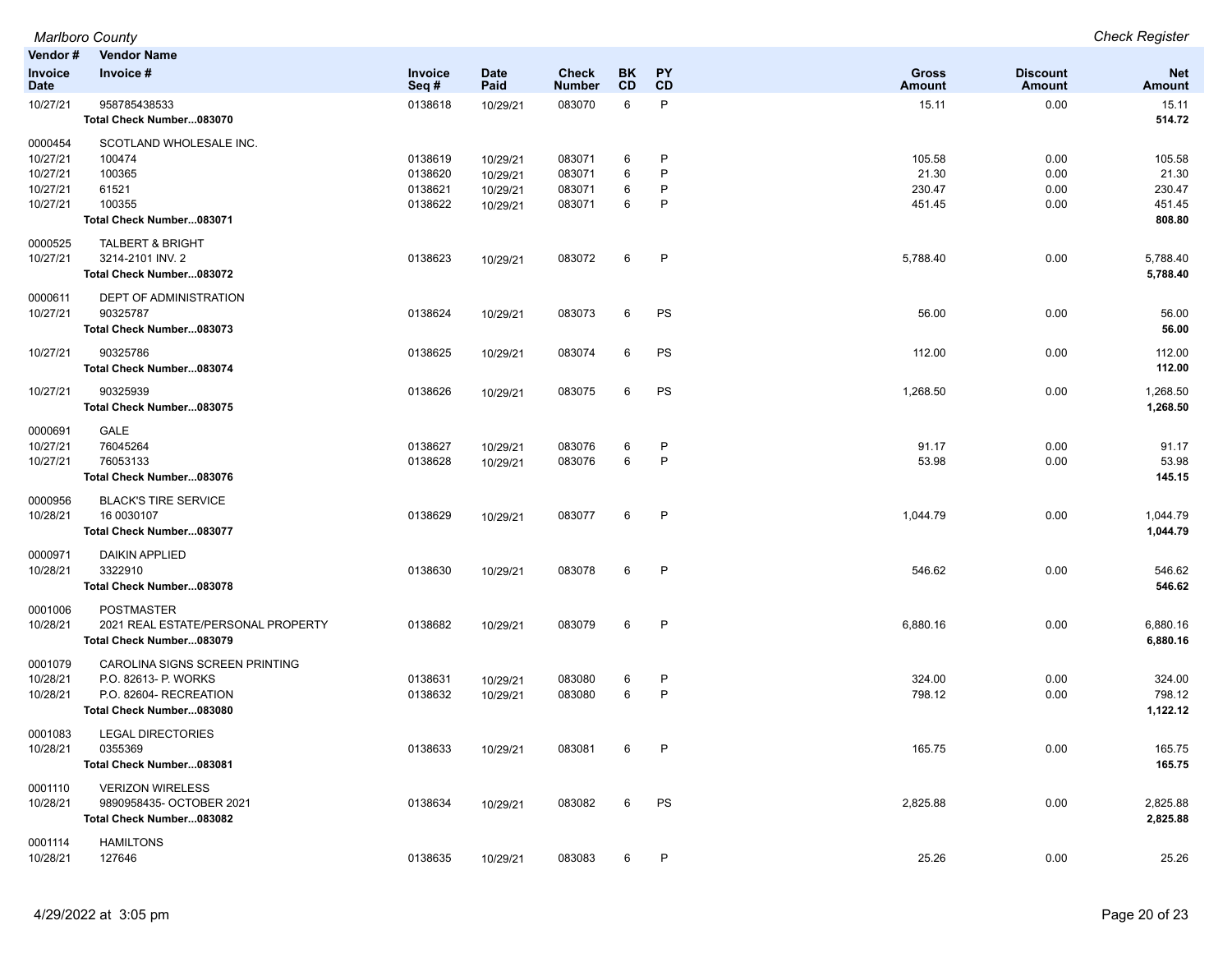|                | <b>Marlboro County</b>           |         |          |               |           |              |               |                 | <b>Check Register</b> |
|----------------|----------------------------------|---------|----------|---------------|-----------|--------------|---------------|-----------------|-----------------------|
| Vendor#        | <b>Vendor Name</b>               |         |          |               |           |              |               |                 |                       |
| <b>Invoice</b> | Invoice #                        | Invoice | Date     | <b>Check</b>  | <b>BK</b> | PY           | <b>Gross</b>  | <b>Discount</b> | <b>Net</b>            |
| <b>Date</b>    |                                  | Seq#    | Paid     | <b>Number</b> | CD        | <b>CD</b>    | <b>Amount</b> | Amount          | <b>Amount</b>         |
| 10/28/21       | 127633                           | 0138636 | 10/29/21 | 083083        | 6         | P            | 114.42        | 0.00            | 114.42                |
| 10/28/21       | 127634                           | 0138637 | 10/29/21 | 083083        | 6         | P            | 149.40        | 0.00            | 149.40                |
| 10/28/21       | 127636                           | 0138638 | 10/29/21 | 083083        | 6         | P            | 58.19         | 0.00            | 58.19                 |
| 10/28/21       | 127569                           | 0138639 | 10/29/21 | 083083        | 6         | P            | 57.97         | 0.00            | 57.97                 |
| 10/28/21       | 127610                           | 0138640 | 10/29/21 | 083083        | 6         | P            | 39.28         | 0.00            | 39.28                 |
| 10/28/21       | 127614                           | 0138641 | 10/29/21 | 083083        | 6         | P            | 190.92        | 0.00            | 190.92                |
| 10/28/21       | 127590                           | 0138642 | 10/29/21 | 083083        | 6         | P            | 40.55         | 0.00            | 40.55                 |
| 10/28/21       | 127620                           | 0138643 | 10/29/21 | 083083        | 6         | P            | 26.34         | 0.00            | 26.34                 |
|                | Total Check Number083083         |         |          |               |           |              |               |                 | 702.33                |
| 0001120        | <b>BLANCHARD MACHINERY</b>       |         |          |               |           |              |               |                 |                       |
| 10/28/21       | GFC442694                        | 0138644 | 10/29/21 | 083084        | 6         | P            | 213.36        | 0.00            | 213.36                |
| 10/28/21       | GF14134                          | 0138645 | 10/29/21 | 083084        | 6         | P            | 1,016.12      | 0.00            | 1,016.12              |
|                | Total Check Number083084         |         |          |               |           |              |               |                 | 1,229.48              |
|                |                                  |         |          |               |           |              |               |                 |                       |
| 0001149        | PEPSI COLA                       |         |          |               |           |              |               |                 |                       |
| 10/28/21       | 10061617                         | 0138646 | 10/29/21 | 083085        | 6         | P            | 103.00        | 0.00            | 103.00                |
|                | Total Check Number083085         |         |          |               |           |              |               |                 | 103.00                |
| 0001274        | J & J WHOLESALE                  |         |          |               |           |              |               |                 |                       |
| 10/28/21       | 17741                            | 0138647 | 10/29/21 | 083086        | 6         | P            | 435.00        | 0.00            | 435.00                |
|                | Total Check Number083086         |         |          |               |           |              |               |                 | 435.00                |
|                |                                  |         |          |               |           |              |               |                 |                       |
| 0001296        | C M I                            |         |          |               |           |              |               |                 |                       |
| 10/28/21       | 18208                            | 0138648 | 10/29/21 | 083087        | 6         | $\mathsf{P}$ | 2,586.00      | 0.00            | 2,586.00              |
|                | Total Check Number083087         |         |          |               |           |              |               |                 | 2,586.00              |
| 0002072        | ALTMAN TRACTOR & EQUIPMENT CO.   |         |          |               |           |              |               |                 |                       |
| 10/28/21       | IF18696                          | 0138649 | 10/29/21 | 083088        | 6         | P            | 313.85        | 0.00            | 313.85                |
| 10/28/21       | WF22842                          | 0138650 | 10/29/21 | 083088        | 6         | P            | 1,332.55      | 0.00            | 1,332.55              |
|                | Total Check Number083088         |         |          |               |           |              |               |                 | 1,646.40              |
|                |                                  |         |          |               |           |              |               |                 |                       |
| 0002209        | SOUTHERN ENVIRONMENTAL           |         |          |               |           |              |               |                 |                       |
| 10/28/21       | 24872                            | 0138651 | 10/29/21 | 083089        | 6         | $\mathsf{P}$ | 1,411.00      | 0.00            | 1,411.00              |
|                | Total Check Number083089         |         |          |               |           |              |               |                 | 1,411.00              |
| 0002700        | BENNETTSVILLE ELECTRIC & WATER   |         |          |               |           |              |               |                 |                       |
| 10/28/21       | DETENTION- OCTOBER 2021          | 0138652 | 10/29/21 | 083090        | 6         | P            | 4,232.52      | 0.00            | 4,232.52              |
| 10/28/21       | ECON. DEVELOPMENT- OCTOBER 2021  | 0138653 | 10/29/21 | 083090        | 6         | P            | 614.15        | 0.00            | 614.15                |
| 10/28/21       | LIBRARY- OCTOBER 2021            | 0138654 | 10/29/21 | 083090        | 6         | P            | 2,577.16      | 0.00            | 2,577.16              |
| 10/28/21       | MUSEUM- OCTOBER 2021             | 0138655 | 10/29/21 | 083090        | 6         | P            | 611.73        | 0.00            | 611.73                |
| 10/28/21       | P. BLDGS- OCTOBER 2021           | 0138656 | 10/29/21 | 083090        | 6         | P            | 13,497.17     | 0.00            | 13,497.17             |
| 10/28/21       | P. WORKS- OCTOBER 2021           | 0138657 | 10/29/21 | 083090        | 6         | P            | 311.10        | 0.00            | 311.10                |
| 10/28/21       | RECREATION- OCTOBER 2021         | 0138658 | 10/29/21 | 083090        | 6         | P            | 433.88        | 0.00            | 433.88                |
| 10/28/21       | SHERIFF/MAGISTRATE- OCTOBER 2021 | 0138659 | 10/29/21 | 083090        | ĥ         | D            | 1,149.66      | 0.00            | 1,149.66              |
| 10/28/21       | VOTER REGISTRATION- OCTOBER 2021 | 0138660 | 10/29/21 | 083090        | 6         | P            | 218.69        | 0.00            | 218.69                |
|                | Total Check Number083090         |         |          |               |           |              |               |                 | 23,646.06             |
| 0005010        | <b>DUKE ENERGY</b>               |         |          |               |           |              |               |                 |                       |
| 10/28/21       | 289 160 3165- OCTOBER 2021       | 0138661 | 10/29/21 | 083091        | 6         | P            | 167.24        | 0.00            | 167.24                |
| 10/28/21       | 590 890 3163- OCTOBER 2021       | 0138662 | 10/29/21 | 083091        | 6         | P            | 217.29        | 0.00            | 217.29                |
| 10/28/21       | 718 824 9671- OCTOBER 2021       | 0138663 | 10/29/21 | 083091        | 6         | P            | 22.71         | 0.00            | 22.71                 |
| 10/28/21       | 816 158 3581- OCTOBER 2021       | 0138664 | 10/29/21 | 083091        | 6         | P            | 95.13         | 0.00            | 95.13                 |
| 10/28/21       | 362 672 0860- OCTOBER 2021       | 0138665 | 10/29/21 | 083091        | 6         | P            | 1,070.65      | 0.00            | 1,070.65              |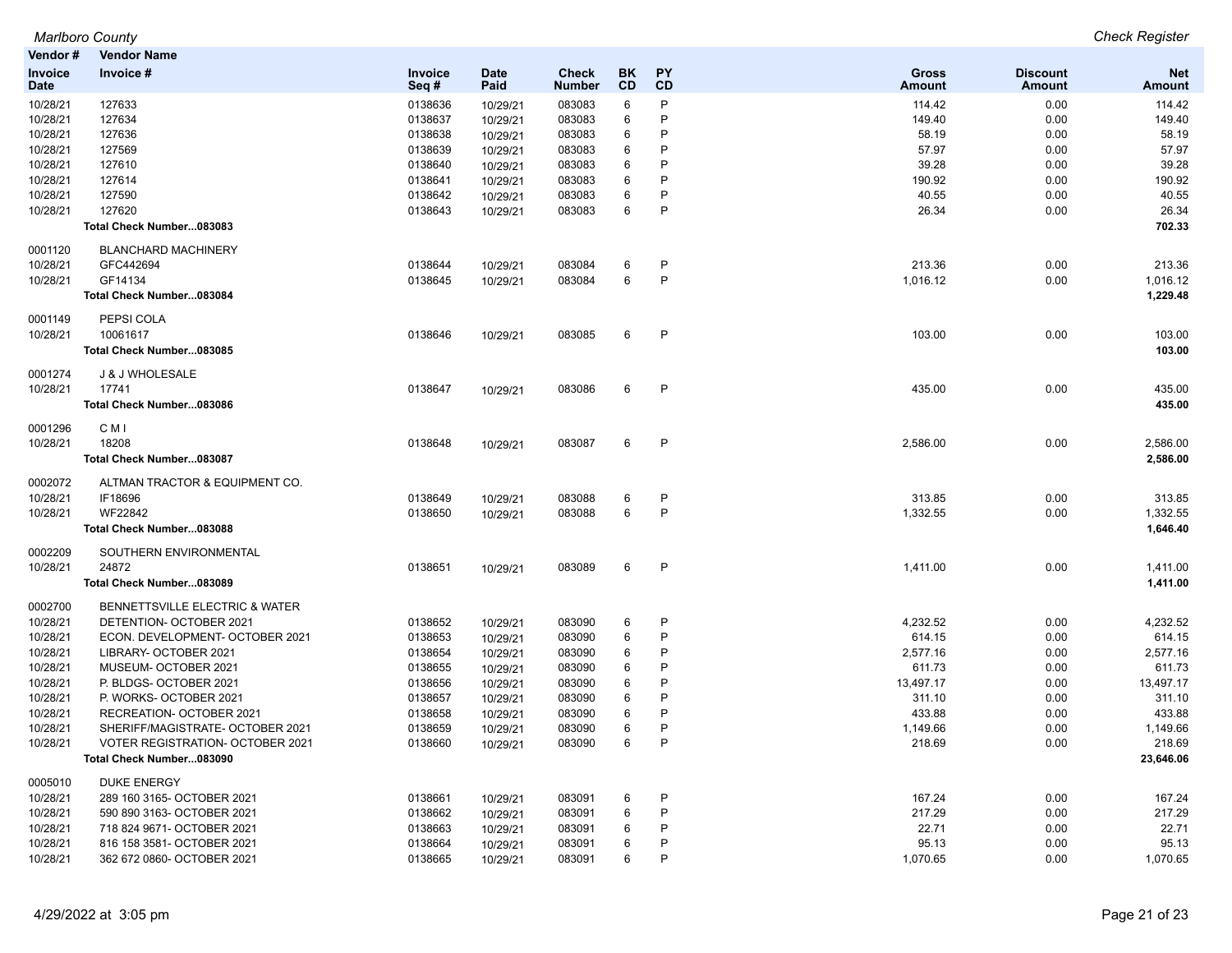| Vendor #                      | <b>Vendor Name</b>                     |                        |                     |                        |                 |              |                        |                           |                      |
|-------------------------------|----------------------------------------|------------------------|---------------------|------------------------|-----------------|--------------|------------------------|---------------------------|----------------------|
| <b>Invoice</b><br><b>Date</b> | Invoice #                              | <b>Invoice</b><br>Seq# | <b>Date</b><br>Paid | Check<br><b>Number</b> | <b>BK</b><br>CD | PΥ<br>CD     | <b>Gross</b><br>Amount | <b>Discount</b><br>Amount | <b>Net</b><br>Amount |
| 10/28/21                      | 115 415 7232- OCTOBER 2021             | 0138666                | 10/29/21            | 083091                 | 6               | P            | 32.74                  | 0.00                      | 32.74                |
| 10/28/21                      | 101 271 1725- OCTOBER 2021             | 0138667                | 10/29/21            | 083091                 | 6               | P            | 112.16                 | 0.00                      | 112.16               |
| 10/28/21                      | 121 383 9028- OCTOBER 2021             | 0138668                | 10/29/21            | 083091                 | 6               | P            | 29.30                  | 0.00                      | 29.30                |
| 10/28/21                      | 307 932 1661- OCTOBER 2021             | 0138669                | 10/29/21            | 083091                 | 6               | P            | 17.14                  | 0.00                      | 17.14                |
| 10/28/21                      | 479 973 2476- OCTOBER 2021             | 0138670                | 10/29/21            | 083091                 | 6               | P            | 34.60                  | 0.00                      | 34.60                |
| 10/28/21                      | 530 650 3797- OCTOBER 2021             | 0138671                | 10/29/21            | 083091                 | 6               | P            | 172.13                 | 0.00                      | 172.13               |
| 10/28/21                      | 700 029 4954- OCTOBER 2021             | 0138672                | 10/29/21            | 083091                 | 6               | P            | 44.38                  | 0.00                      | 44.38                |
|                               | Total Check Number083091               |                        |                     |                        |                 |              |                        |                           | 2,015.47             |
| 0008000                       | <b>AT &amp; T</b>                      |                        |                     |                        |                 |              |                        |                           |                      |
| 10/28/21                      | 843 479 5600 333- OCTOBER 2021         | 0138673                | 10/29/21            | 083092                 | 6               | P            | 14, 112. 15            | 0.00                      | 14, 112. 15          |
|                               | Total Check Number083092               |                        |                     |                        |                 |              |                        |                           | 14,112.15            |
| 0008574                       | ARM ENVIRONMENTAL SERVICES             |                        |                     |                        |                 |              |                        |                           |                      |
| 10/28/21                      | 400.921                                | 0138674                | 10/29/21            | 083093                 | 6               | P            | 2,850.00               | 0.00                      | 2,850.00             |
|                               | Total Check Number083093               |                        |                     |                        |                 |              |                        |                           | 2,850.00             |
| 2800034                       | QUICK'S CLEANING SERVICE               |                        |                     |                        |                 |              |                        |                           |                      |
| 10/28/21                      | 106                                    | 0138675                | 10/29/21            | 083094                 | 6               | P            | 450.00                 | 0.00                      | 450.00               |
|                               | Total Check Number083094               |                        |                     |                        |                 |              |                        |                           | 450.00               |
| 2800281                       | <b>INGRAM LIBRARY SERVICE</b>          |                        |                     |                        |                 |              |                        |                           |                      |
| 10/28/21                      | 55471110                               | 0138676                | 10/29/21            | 083095                 | 6               | P            | 201.55                 | 0.00                      | 201.55               |
|                               | Total Check Number083095               |                        |                     |                        |                 |              |                        |                           | 201.55               |
| 2800863                       | <b>E&amp;S CUSTOM FABRICATION, LLC</b> |                        |                     |                        |                 |              |                        |                           |                      |
| 10/28/21                      | 1861                                   | 0138677                | 10/29/21            | 083096                 | 6               | $\mathsf{P}$ | 307.50                 | 0.00                      | 307.50               |
|                               | Total Check Number083096               |                        |                     |                        |                 |              |                        |                           | 307.50               |
| 2800986                       | SUMMIT FOOD SERVICES LLC               |                        |                     |                        |                 |              |                        |                           |                      |
| 10/28/21                      | INV2000124663                          | 0138678                | 10/29/21            | 083097                 | 6               | $\mathsf{P}$ | 3,262.46               | 0.00                      | 3,262.46             |
|                               | Total Check Number083097               |                        |                     |                        |                 |              |                        |                           | 3,262.46             |
| 2801008                       | DG ENTERTAINMENT                       |                        |                     |                        |                 |              |                        |                           |                      |
| 10/28/21                      | 110202021                              | 0138679                | 10/29/21            | 083098                 | 6               | P            | 450.00                 | 0.00                      | 450.00               |
|                               | Total Check Number083098               |                        |                     |                        |                 |              |                        |                           | 450.00               |
| 2801109                       | <b>FRIENDS OF SC LIBRARIES</b>         |                        |                     |                        |                 |              |                        |                           |                      |
| 10/28/21                      | 2022 DUES - MWEL                       | 0138680                | 10/29/21            | 083099                 | 6               | P            | 25.00                  | 0.00                      | 25.00                |
|                               | Total Check Number083099               |                        |                     |                        |                 |              |                        |                           | 25.00                |
| 2801234                       | ADP, LLC                               |                        |                     |                        |                 |              |                        |                           |                      |
| 10/28/21                      | 590975777                              | 0138681                | 10/29/21            | 083100                 | 6               | P            | 24.03                  | 0.00                      | 24.03                |
|                               | Total Check Number083100               |                        |                     |                        |                 |              |                        |                           | 24.03                |
| 2801261                       | TMS INTERNATIONAL, LLC                 |                        |                     |                        |                 |              |                        |                           |                      |
| 10/28/21                      | 10249376                               | 0138683                | 10/29/21            | 083101                 | 6               | P            | 234.90                 | 0.00                      | 234.90               |
| 10/28/21                      | 10250302                               | 0138684                | 10/29/21            | 083101                 | 6               | P            | 2,125.37               | 0.00                      | 2,125.37             |
|                               | Total Check Number083101               |                        |                     |                        |                 |              |                        |                           | 2,360.27             |
| 2801281                       | <b>BOUND TREE MEDICAL, LLC</b>         |                        |                     |                        |                 |              |                        |                           |                      |
| 10/28/21                      | 84210438                               | 0138685                | 10/29/21            | 083102                 | 6               | P            | 1,576.76               | 0.00                      | 1,576.76             |
| 10/28/21                      | 84210437                               | 0138686                | 10/29/21            | 083102                 | 6               | P            | 1,412.58               | 0.00                      | 1,412.58             |
| 10/28/21                      | 84194764                               | 0138687                | 10/29/21            | 083102                 | 6               | P            | 1,254.07               | 0.00                      | 1,254.07             |
| 10/28/21                      | 84196344                               | 0138688                | 10/29/21            | 083102                 | 6               | P            | 141.11                 | 0.00                      | 141.11               |
| 10/28/21                      | 84185559                               | 0138689                | 10/29/21            | 083102                 | 6               | P            | 201.92                 | 0.00                      | 201.92               |